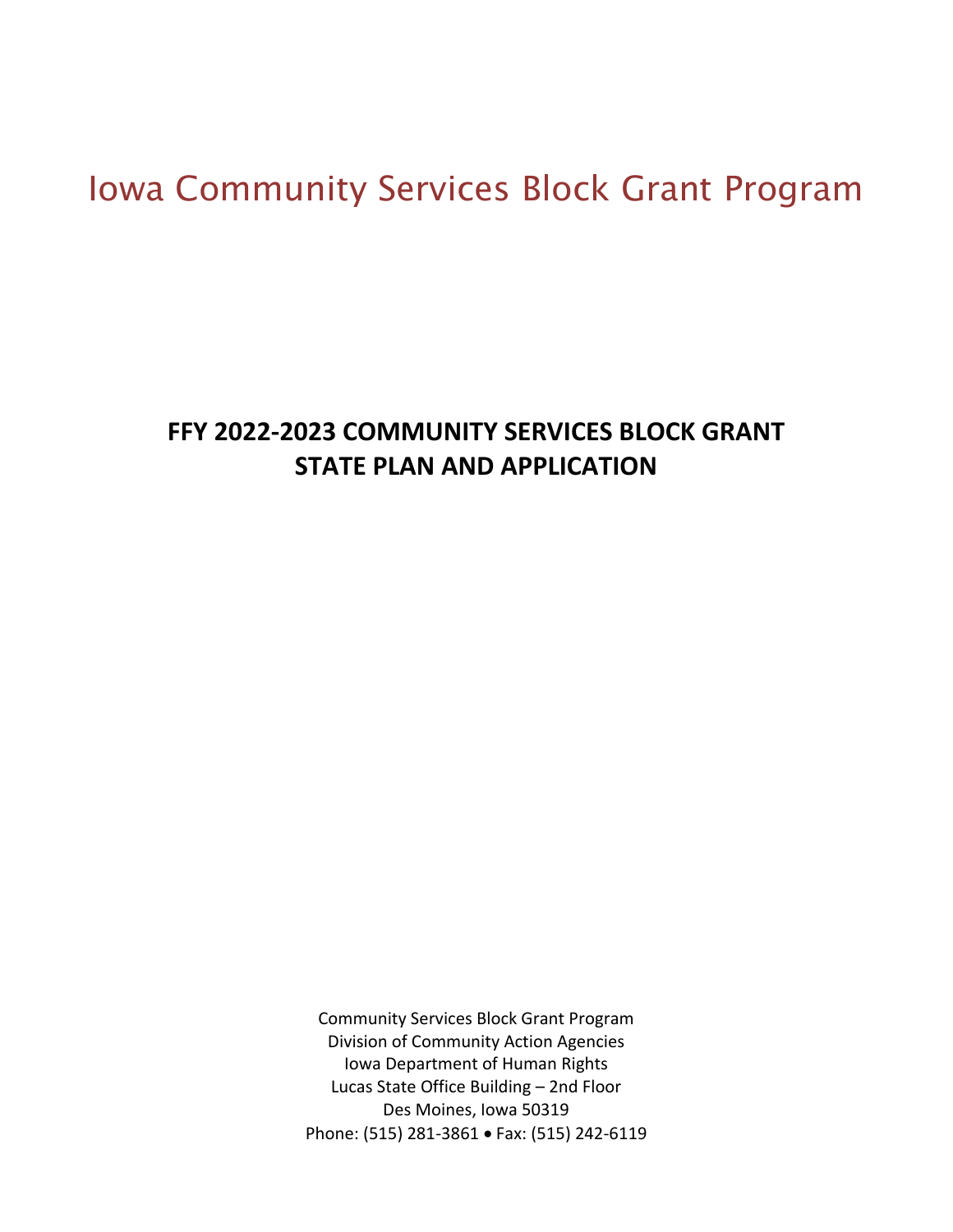## **SECTION 1 CSBG Administrative Information**

| 1.1. |       | Identify whether this is a one-year or a two-year plan.               | $\Box$ One-Year $\Box$ Two-Year |  |
|------|-------|-----------------------------------------------------------------------|---------------------------------|--|
|      | 1.1a. | Provide the federal fiscal years this plan covers. Year One: FFY 2022 | Year Two: FFY 2023              |  |

**1.2. Lead Agency and Authorized Official:** Update the following information in relation to the lead agency and authorized official designated to administer CSBG in the State, as required by Section 676(a) of the CSBG Act. Information should reflect the responses provided in the Application for Federal Assistance, SF-424M.

Has information regarding the state lead agency and authorized official changed since the last submission of the State Plan?

 $\Box$  Yes  $\blacksquare$  No

If yes, select the fields that have changed. **[Check all that apply]**

- $\Box$  Lead Agency
- D Department Type
- D Department Name
- □ Authorized Official
- □ Street Address
- $\square$  City
- $\Box$  Zip Code
- $\Box$  Office Number
- □ Fax Number
- $\square$  Email Address
- □ Website

N/A

## **1.2a.** Lead Agency: DIVISION OF COMMUNITY ACTION AGENCIES (DCAA)

- **1.2b.** Cabinet or administrative department of the lead agency: **[Check one]**
	- $\Box$  Community Affairs Department
	- □ Community Services Department
	- □ Governor's Office
	- $\Box$  Health Department
	- $\Box$  Housing Department
	- $\Box$  Human Services Department
	- $\square$  Social Services Department
	- Other, describe: DEPARTMENT OF HUMAN RIGHTS
- **1.2c. Cabinet or Administrative Department Name:** Provide the name of the cabinet or administrative department of the CSBG authorized official.

## DEPARTMENT OF HUMAN RIGHTS

**1.2d. Authorized Official of the Lead Agency:** The authorized official could be the director, secretary, commissioner, etc., as assigned in the designation letter (attached under item 1.3). The authorized official is the person indicated as authorized representative on the SF-424M and the official recipient of the Notice of Award per Office of Grant Management requirements.

Name and Title:WILLIAM BRAND, ADMINISTRATOR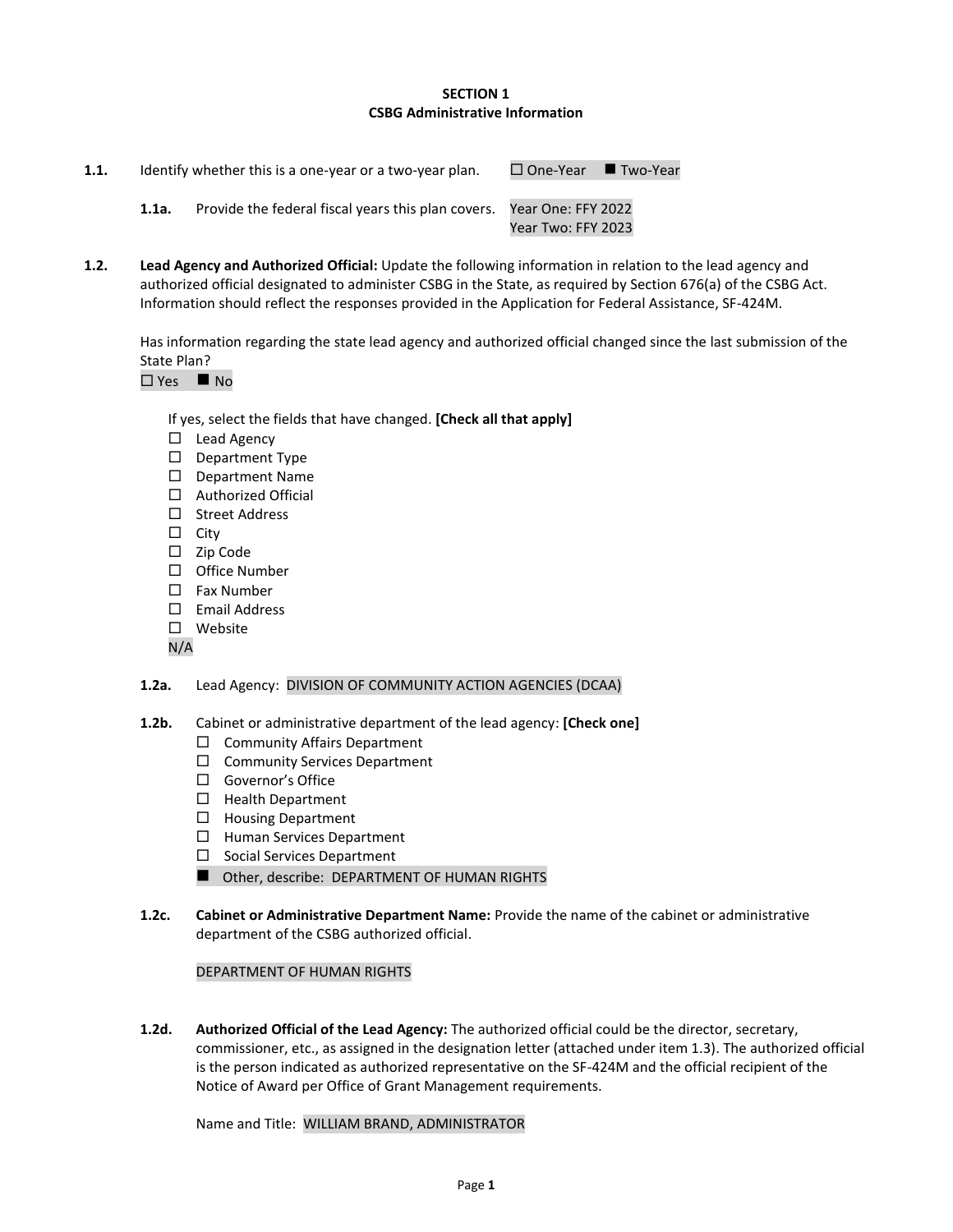- **1.2e.** Street Address: LUCAS STATE OFFICE BUILDING, 2ND FLOOR
- **1.2f.** City: DES MOINES
- **1.2g.** State: IOWA
- **1.2h.** Zip Code: 50319
- **1.2i.** Telephone Number: 515-281-3268
- **1.2j.** Fax Number: 515-242-6119
- **1.2k.** Email Address: **[Bill.Brand@iowa.gov](mailto:Bill.Brand@iowa.gov)**
- **1.2l.** Lead Agency Website: **<https://humanrights.iowa.gov/dcaa/csbg>**
- **1.3. Designation Letter:** Attach the state's official CSBG designation letter. A new designation letter is required if the chief executive officer of the state and/or designated agency has changed.

**Instructional Note:** The letter should be from the chief executive office of the state and include, at minimum, the designated state CSBG lead agency (office, department, or bureau) and title of the authorized official of the lead agency who is to administer the CSBG grant award.

## Attachment A: Designation Letter

**1.4. CSBG Point of Contact:** Provide the following information in relation to the designated state CSBG point of contact. The state CSBG point of contact should be the person that will be the main point of contact for CSBG within the State.

Has information regarding the state point of contact changed since the last submission of the State Plan? Yes ◼ No

If yes, select the fields that have changed. **[Check all that apply]**

- □ Agency Name
- $\Box$  Point of Contact
- □ Street Address
- $\square$  City
- $\square$  State
- $\square$  Zip Code
- $\square$  Office Number
- $\Box$  Fax Number
- $\Box$  Email Address
- □ Website
- N/A

#### **1.4a.** Agency Name: DIVISION OF COMMUNITY ACTION AGENCIES

- **1.4b.** Point of Contact Name and Title: WILLIAM BRAND, ADMINISTRATOR
- **1.4c.** Street Address: LUCAS STATE OFFICE BUILDING, 2ND FLOOR
- **1.4d.** City: DES MOINES
- **1.4e.** State: IOWA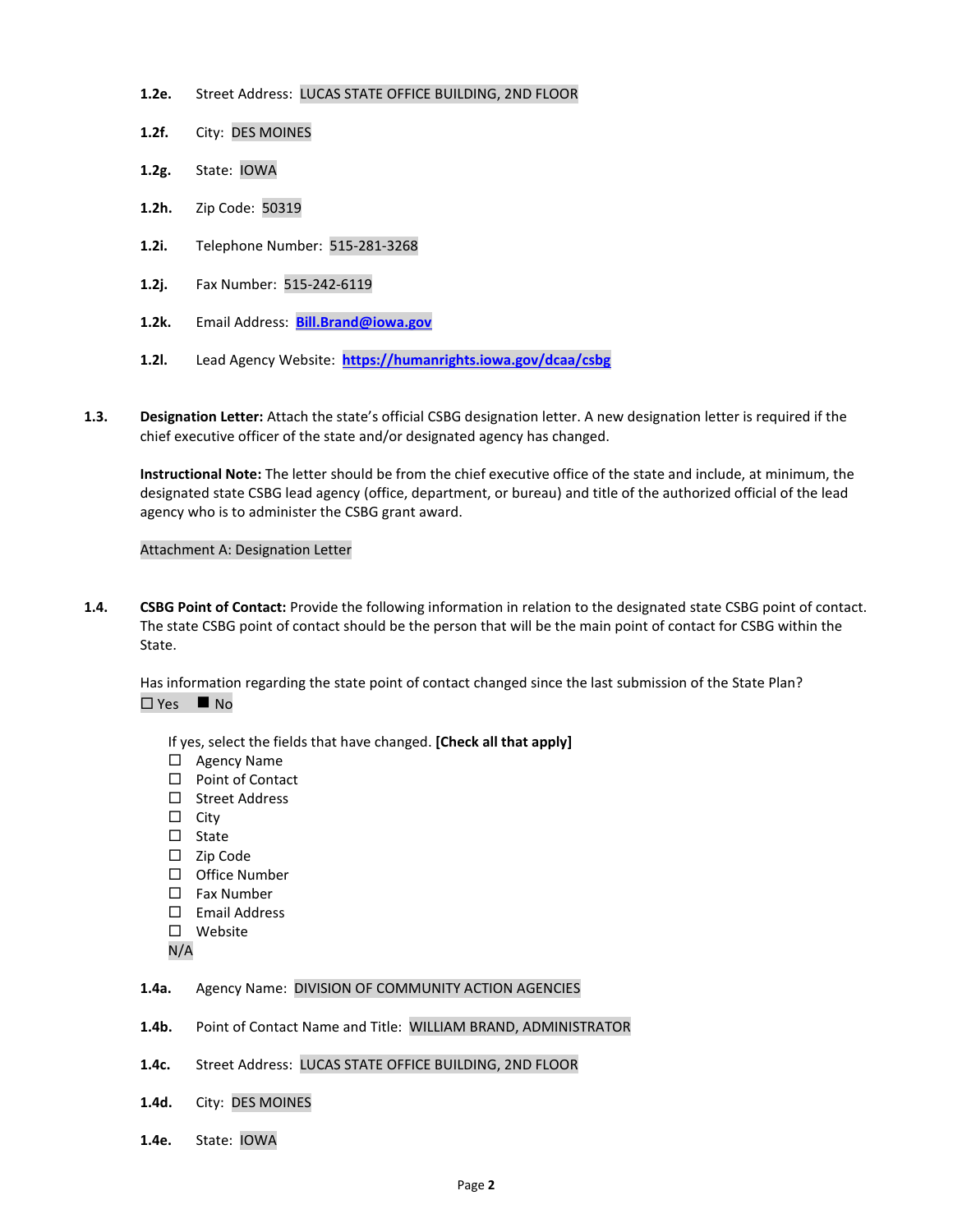- **1.4f.** Zip Code: 50319
- **1.4g.** Telephone Number: 515-281-3268
- **1.4h.** Fax Number: 515-242-6119
- **1.4i.** Email Address: **[Bill.Brand@iowa.gov](mailto:Bill.Brand@iowa.gov)**
- **1.4j.** Agency Website: **<https://humanrights.iowa.gov/dcaa/csbg>**
- **1.5. State Community Action Association:** Provide the following information in relation to the State Community Action Association.

There is currently a Community Action Association within the State.

 $\blacksquare$  Yes  $\Box$  No

Has information in regards to the State Community Action Association changed since the last submission of the State Plan?

■ Yes □ No

If yes, select the fields that have changed. **[Check all that apply]**

- □ Agency Name
- Executive Director (March 22, 2021)
- □ Street Address
- $\Box$  City
- $\square$  State
- $\square$  Zip Code
- $\square$  Office Number
- $\square$  Fax Number
- Email Address
- □ Website
- □ RPIC Lead
- **1.5a.** Agency Name: IOWA COMMUNITY ACTION ASSOCIATION
- **1.5b.** Executive Director or Point of Contact and Title: KATHERINE RILEY HARRINGTON, EXECUTIVE DIRECTOR
- **1.5c.** Street Address: 1620 PLEASANT STREET, SUITE 214
- **1.5d.** City: DES MOINES
- **1.5e.** State: IOWA
- **1.5f.** Zip Code: 50314
- **1.5g.** Telephone Number: 515-244-0328
- **1.5h.** Fax Number: 515-280-3377
- **1.5i.** Email Address: **[kharrington@iowacaa.org](mailto:kharrington@iowacaa.org)**
- **1.5j.** State Association Website: **[https://iowacommunityaction.org](https://iowacommunityaction.org/)**
- **1.5k.** State Association currently serves as the Regional Performance Innovation Consortia (RPIC) lead. ■ Yes □ No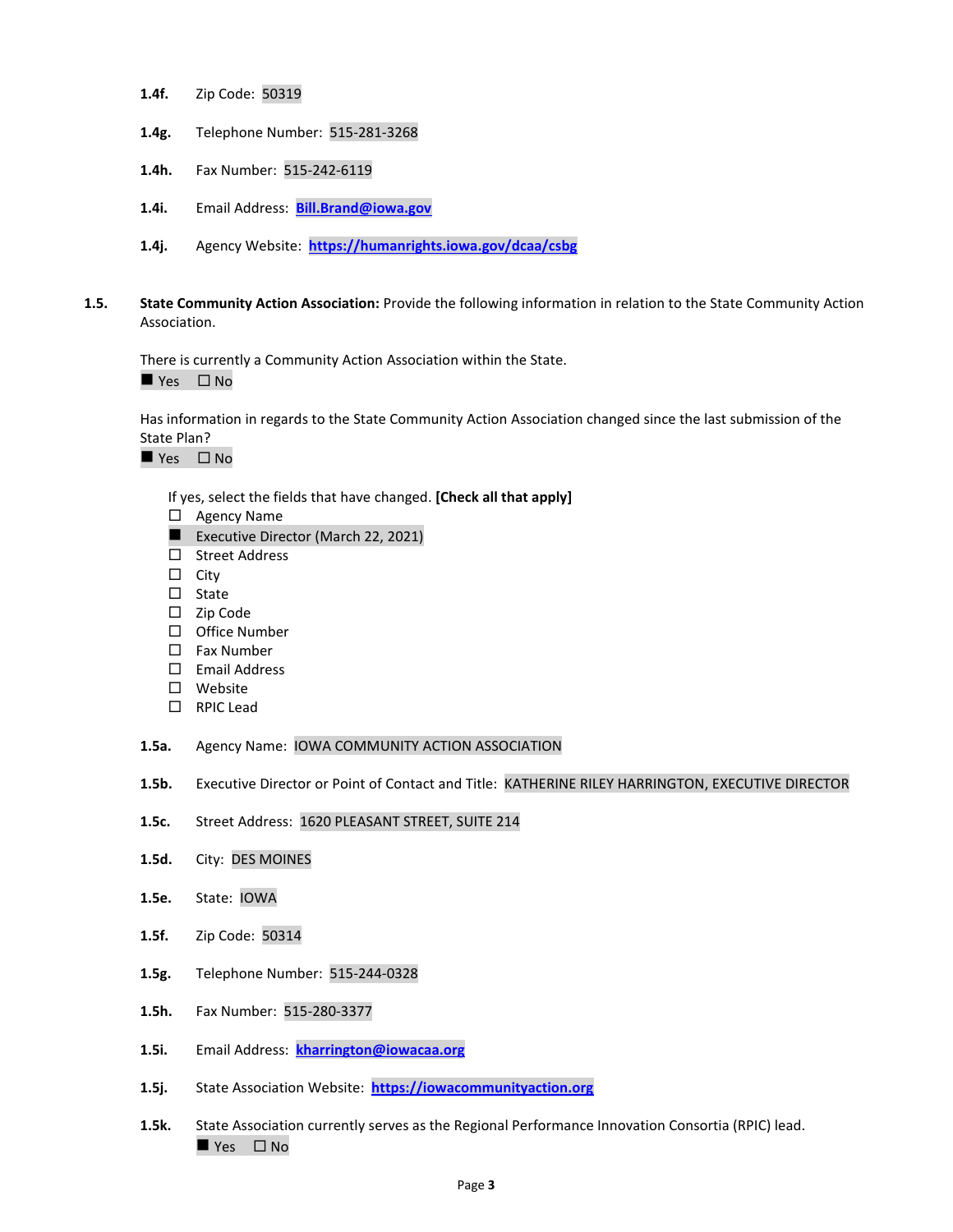## **SECTION 2 State Legislation and Regulation**

- **2.1. CSBG State Legislation:** State has a statute authorizing CSBG.  $\rule{1em}{0.15mm}$  Yes  $\Box$  No
- **2.2. CSBG State Regulation:** State has regulations for CSBG. ■ Yes □ No
- **2.3. Legislation/Regulation Document:** Attach the legislation and/or regulations or provide a hyperlink(s) to the documents indicated under items 2.1 and/or 2.2.

Attachment B: 2021 Iowa Code (state legislation) Attachment C: 2021 Iowa Acts, House File 895 (state legislation) Attachment D: Iowa Administrative Code (state regulations)

- **2.4. State Authority:** Select a response for each of the following items about the state statute and/or regulations authorizing CSBG:
	- **2.4a. Authorizing Legislation:** State legislature enacted authorizing legislation or amendments to an existing authorizing statute last federal fiscal year. ■ Yes □ No

2021 Iowa Acts, House File 895

- **2.4b. Regulation Amendments:** State established or amended regulations for CSBG last federal fiscal year. Yes ◼ No
- **2.4c. Designation:** State statutory or regulatory authority designates the bureau, division, or office in the State government that is to be the state administering agency.  $\rule{1em}{0.15mm}$  Yes  $\Box$  No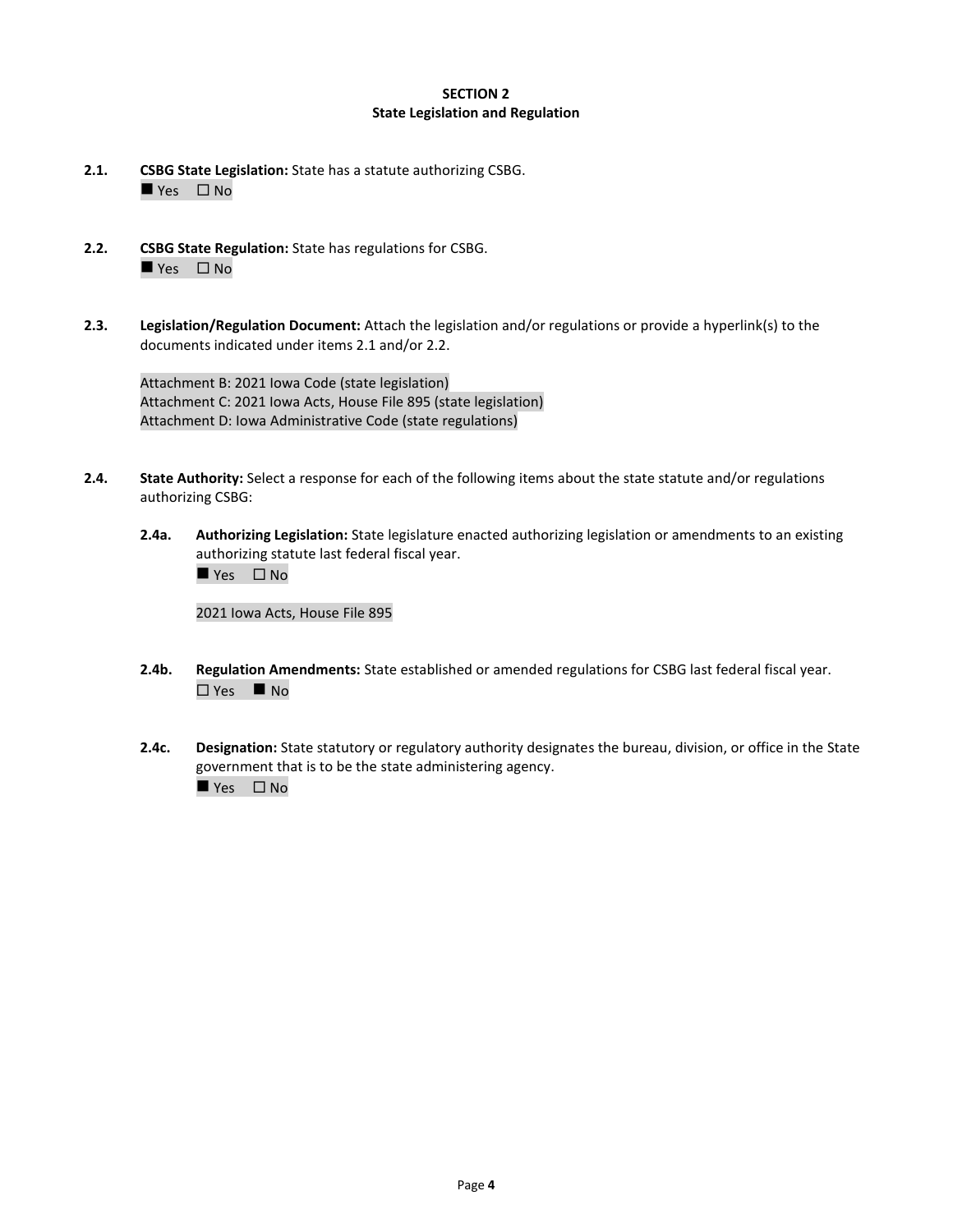#### **SECTION 3 State Plan Development and Statewide Goals**

**3.1. CSBG Lead Agency Mission and Responsibilities:** Briefly describe the mission and responsibilities of the state agency that serves as the CSBG lead agency.

The mission of the Iowa Department of Human Rights is to ensure basic rights, freedoms, and opportunities for all by empowering under-represented Iowans and eliminating economic, social, and cultural barriers.

The State CSBG Office is one of three offices within the Division of Community Action Agencies (DCAA). The mission of the DCAA is to support community action agencies' and other community-based organizations' efforts to assist low-income individuals and families with basic energy needs, food needs, shelter needs, and in working towards achieving self-sufficiency.

The purpose of the DCAA is to strengthen, supplement, and coordinate efforts to develop the full potential of each citizen by recognizing certain community action agencies and supporting certain community-based programs delivered by community action agencies.

The responsibilities of the DCAA are to:

- Provide financial assistance for community action agencies to implement community action programs, as permitted by the CSBG and subject to the funding made available for the program;
- Administer the CSBG, the Low-Income Home Energy Assistance Program block grants, U. S. Department of Energy funds for weatherization, and other possible funding sources;
- Implement accountability measures for its programs and require regular reporting on the measures by the community action agencies; and
- Issue an annual report to the Governor and General Assembly each year.

The responsibilities are defined in the 2021 Iowa Code, Chapter 216A, Subchapter 6 (state regulations).

**3.2. State Plan Goals:** Describe the state's CSBG-specific goals for state administration of CSBG under this State Plan.

**Instructional Note:** For examples of "goals," see State Accountability Measure 1Sa(i).

The State CSBG Office's FFY 2022 and FFY 2023 CSBG specific goals for administration of CSBG under this State Plan are:

#### DISTRIBUTION OF FUNDS

1. The State CSBG Office will make CSBG funds available to Iowa's community action agencies within 30 calendar days of receipt of a CSBG grant award notice from the U. S. Department of Health and Human Services, Administration for Children and Families.

#### MONITORING AND

- The State CSBG Office will conduct CSBG program operations reviews at:
	- a. 5 of 16 agencies in FFY 2022
	- b. 5 of 16 agencies in FFY 2023
- 2. The State CSBG Office will conduct CSBG organizational standards assessments at:
	- a. 5 of 16 agencies in FFY 2022
	- b. 5 of 16 agencies in FFY 2023
- 3. The State CSBG Office will conduct CSBG organizational standards agency self-assessment desk-reviews for:
	- a. 11 of 16 agencies in FFY 2022
	- b. 11 of 16 agencies in FFY 2023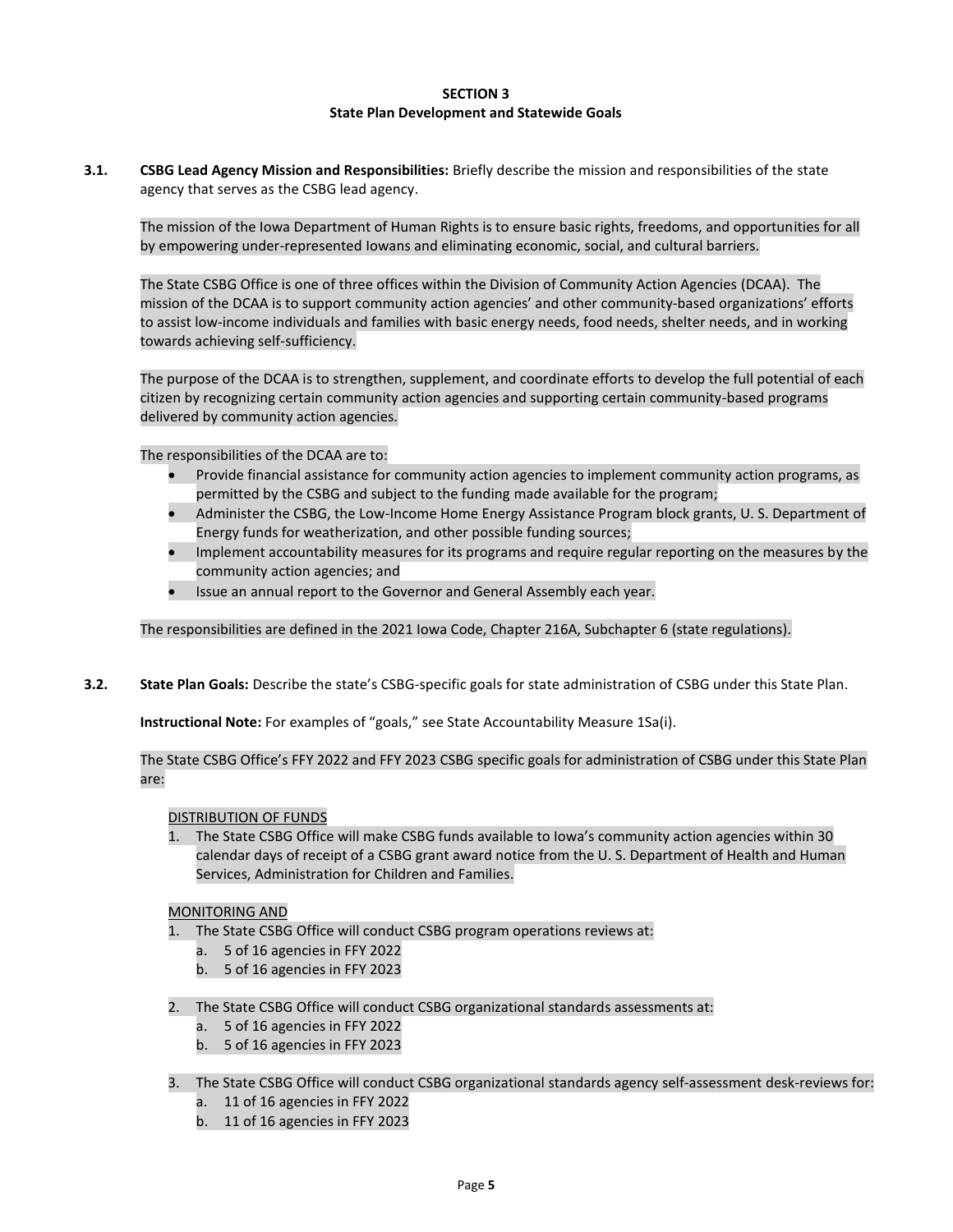- 4. The State CSBG Office will complete and issue a CSBG program operations review report within 60 calendar days of an agency's review exit meeting date.
- 5. The State CSBG Office will complete and issue a CSBG organizational standards assessment report within 60 calendar days of an agency's assessment exit meeting date.
- 6. The State CSBG Office will complete and issue a CSBG organizational standards agency self-assessment validation letter or report within 60 calendar days of receipt of an agency's self-assessment.

#### COMMUNICATION

- 1. The Administrator of the State CSBG Office or a State CSBG Office Program Manager will attend and report on the State CSBG Office's programs at all Iowa Community Action Association Board of Directors' meetings.
- 2. At least one State CSBG Office Program Manager will attend and present a CSBG program report at all Iowa community action agency ROMA Subgroup meetings.

**Note:** This information is associated with State Accountability Measure 1Sa(i).

- **3.3. State Plan Development:** Indicate the information and input the state accessed to develop this State Plan.
	- **3.3a.** Analysis of state-level tools **[Check all that apply]**
		- State Performance Indicators and/or National Performance Indicators (NPIs)
		- U.S. Census data
		- State performance management data (e.g., accountability measures, ACSI survey information, and/or other information from annual reports)
		- Monitoring visits/assessments
		- $\square$  Tools not identified above, specify:
	- **3.3b.** Analysis of local-level tools **[Check all that apply]**
		- $\Box$  Eligible entity community needs assessments
			- Eligible entity community action plans
			- Public hearings/workshops
			- $\square$  Tools not identified above, specify:

## **3.3c.** Consultation with **[Check all that apply]**

- $\blacksquare$  Eligible entities (e.g., meetings, conferences, webinars; not including the public hearing)
- State Association
- National Association for State Community Services Programs (NASCSP)
- $\Box$  Community Action Partnership (The Partnership)
- $\Box$  Community Action Program Legal Services (CAPLAW)
- $\Box$  CSBG Tribal Training and Technical Assistance (T/TA) provider
- $\Box$  Regional Performance Innovation Consortium (RPIC)
- $\Box$  Association for Nationally Certified ROMA Trainers (ANCRT)
- □ Federal CSBG Office
- $\Box$  Organizations not identified above, specify: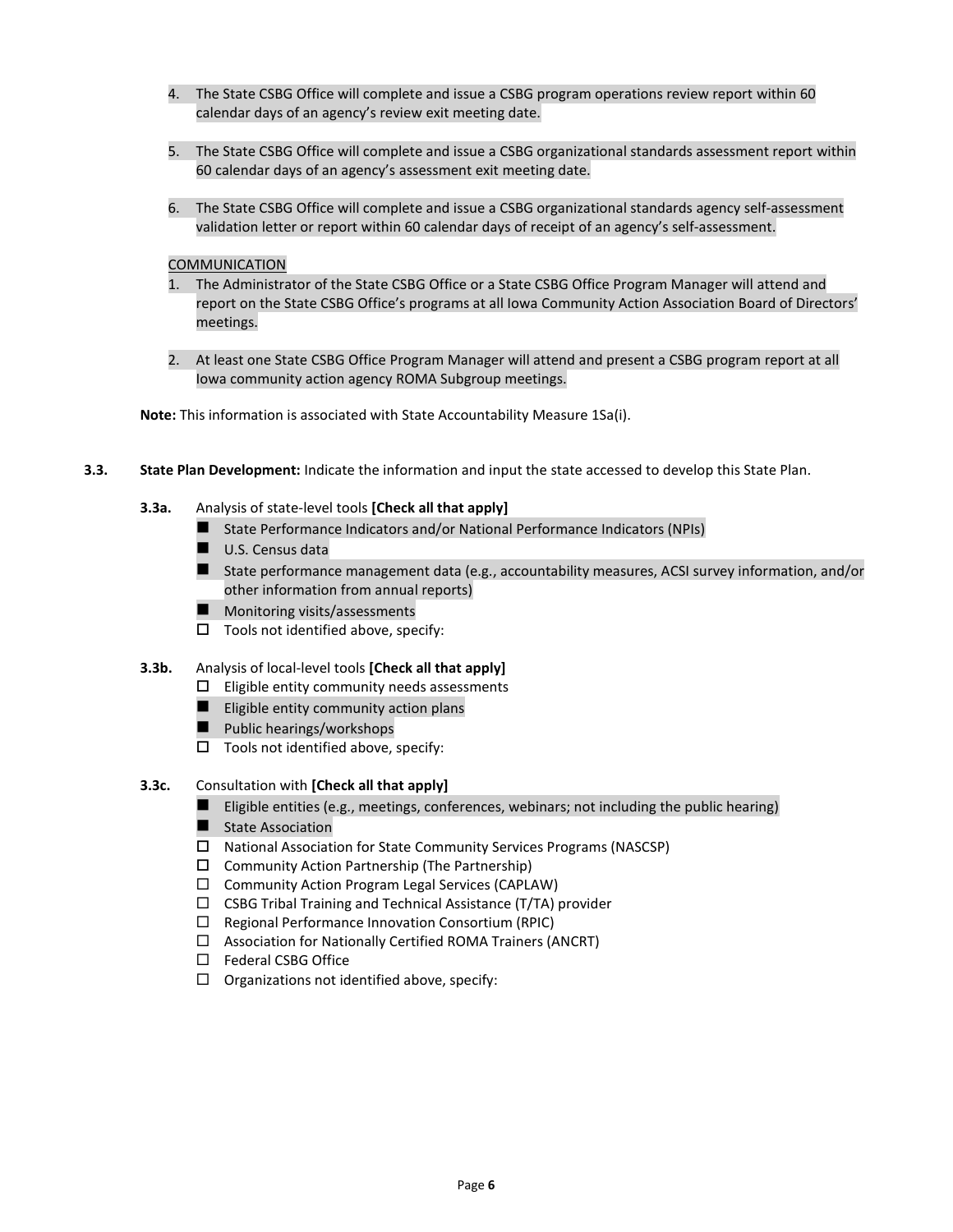## **3.4. Eligible Entity Involvement**

**3.4a. State Plan Development:** Describe the specific steps the state took in developing the State Plan to involve the eligible entities.

The State CSBG Office included and involved the Iowa Community Action Association (ICAA) and Iowa's community action agencies in the development of this State Plan. The following were the steps taken to involve ICAA and the agencies:

May 6, 2021: The Administrator of the State CSBG Office attended ICAA's Board of Directors' meeting. The Administrator provided a progress update on the development of the State Plan.

April 15, 2021: A State CSBG Office Program Manager attended the agencies' ROMA Subgroup meeting. The CSBG Program Manager provided information about the State Plan, the State CSBG Office's State Plan development process, and a progress update.

June 3, 2021: The Administrator of the State CSBG Office attended ICAA's Board of Directors' meeting. The Administrator provided a progress update on the development of the State Plan.

July 1, 2021: The Administrator of the State CSBG Office and a State CSBG Office Program Manager attended ICAA's Board of Directors' meeting. Prior to the meeting, the CSBG Program Manager distributed, through e-mail, copies of the initial draft State Plan to ICAA and the Executive Directors. During the meeting, the CSBG Program Manager provided a progress update on the development of the State Plan and distributed and reviewed the State Plan development timeline and a two-page document that summarizes each section of the State Plan. The Administrator of the State CSBG Office and CSBG Program Manager also fielded State Plan questions during the meeting.

July 21, 2021: The State CSBG Office distributed, through e-mail, copies of the final draft State Plan and two-page document that summarizes each section of the State Plan to ICAA, the Executive Directors, and ROMA Subgroup members.

August 5, 2021: The Administrator of the State CSBG Office and a State CSBG Office Program Manager will attend ICAA's Board of Directors' meeting. During the meeting, the CSBG Program Manager will provide a progress update on the State Plan, field questions, and accept State Plan comments.

Prior to the State CSBG Office submitting the State Plan to the Office of Community Services, the Iowa Commission on Community Action Agencies will review the State Plan, act on it during their August 20, 2021 meeting, and approve it for submission.

**Note:** This information is associated with State Accountability Measure 1Sa(ii).

**3.4b. Performance Management Adjustment:** Describe how the state has adjusted its State Plan development procedures under this State Plan, as compared to previous State Plans, in order to 1) encourage eligible entity participation and 2) to ensure the State Plan reflects input from eligible entities. Any adjustment should be based on the state's analysis of past performance in these areas, and should consider feedback from eligible entities, OCS, and other sources, such as the public hearing. If the state is not making any adjustments, provide further detail.

The following are the Development of CSBG State Plan scores from Iowa's American Customer Satisfaction Index (ACSI) Eligible Entities Satisfaction with the States Survey reports: 67 (2015 ACSI), 85 (2017 ACSI), 83 (2019 ACSI), and 90 (2021 ACSI). ACSI scores of 80-89 are considered excellent, 90-100 exceptional.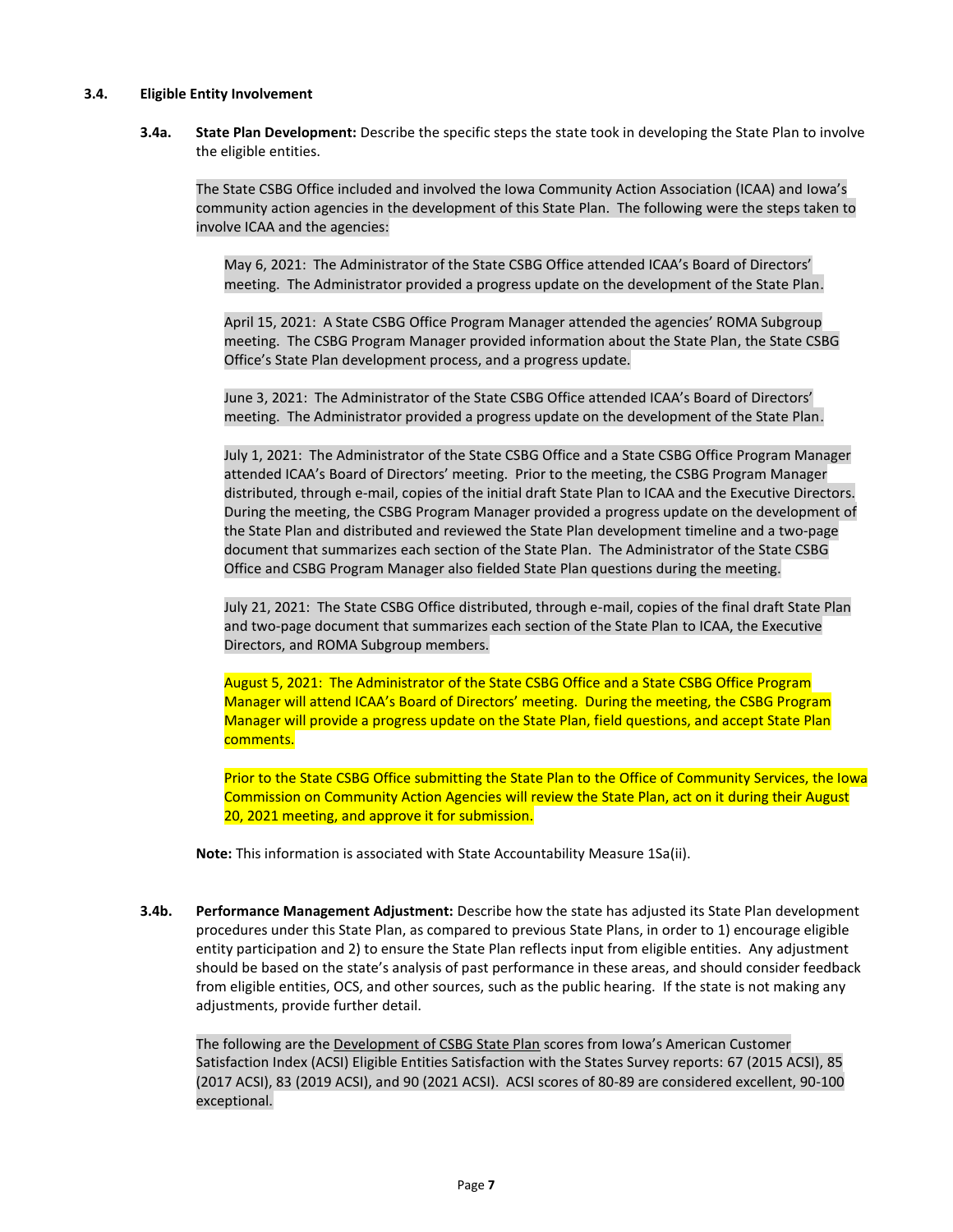In response to the 2015 ACSI score of 67 for Development of the CSBG State Plan, in February 2017, the State CSBG Office, Iowa Community Action Association (ICAA), and Iowa's community action agency Executive Directors made some adjustments to the State CSBG Office's State Plan development procedures. The adjustments, which are still in place, include additional development progress updates to ICAA and the Executive Directors, and additional opportunities for ICAA, the Executive Directors, and ROMA Subgroup members to be involved and contribute in the development of the State Plan.

Since the February 2017 adjustments, Iowa's ACSI scores for Development of the CSBG State Plan and the scores within the Development of the CSBG State Plan category have consistently been in the excellent and exceptional range. Therefore, based on a review of the ACSI reports, the State CSBG Office did not make any changes to its State Plan development procedures for this State Plan.

**Note:** This information is associated with State Accountability Measure 1Sb(i) and 1Sb(ii).

**3.5. Eligible Entity Overall Satisfaction:** Provide the state's target for eligible entity Overall Satisfaction during the performance period.

**Instructional Note:** The state's target score will indicate improvement or maintenance of the states' Overall Satisfaction score from the most recent American Customer Survey Index (ACSI) survey of the state's eligible entities.

Year One: 97 Year Two: 97

The following are the Overall Satisfaction scores from Iowa's American Customer Satisfaction Index (ACSI) Eligible Entities Satisfaction with the States Survey reports: 92 (2015 ACSI), 97 (2017 ACSI), 95 (2019 ACSI), and 97 (2021 ACSI). ACSI scores of 80-89 are considered excellent, 90-100 exceptional.

For this performance period (FFY 2022 and FFY 2023), the State CSBG Office set its targets for agency overall satisfaction at 97. These target scores are maintenance goals. To match the State CSBG Office's FFY 2022 performance period target, the State CSBG Office will report a future target of 97 in Iowa's FFY 2021 CSBG Annual Report.

**Note:** This information is associated with State Accountability Measure 8s.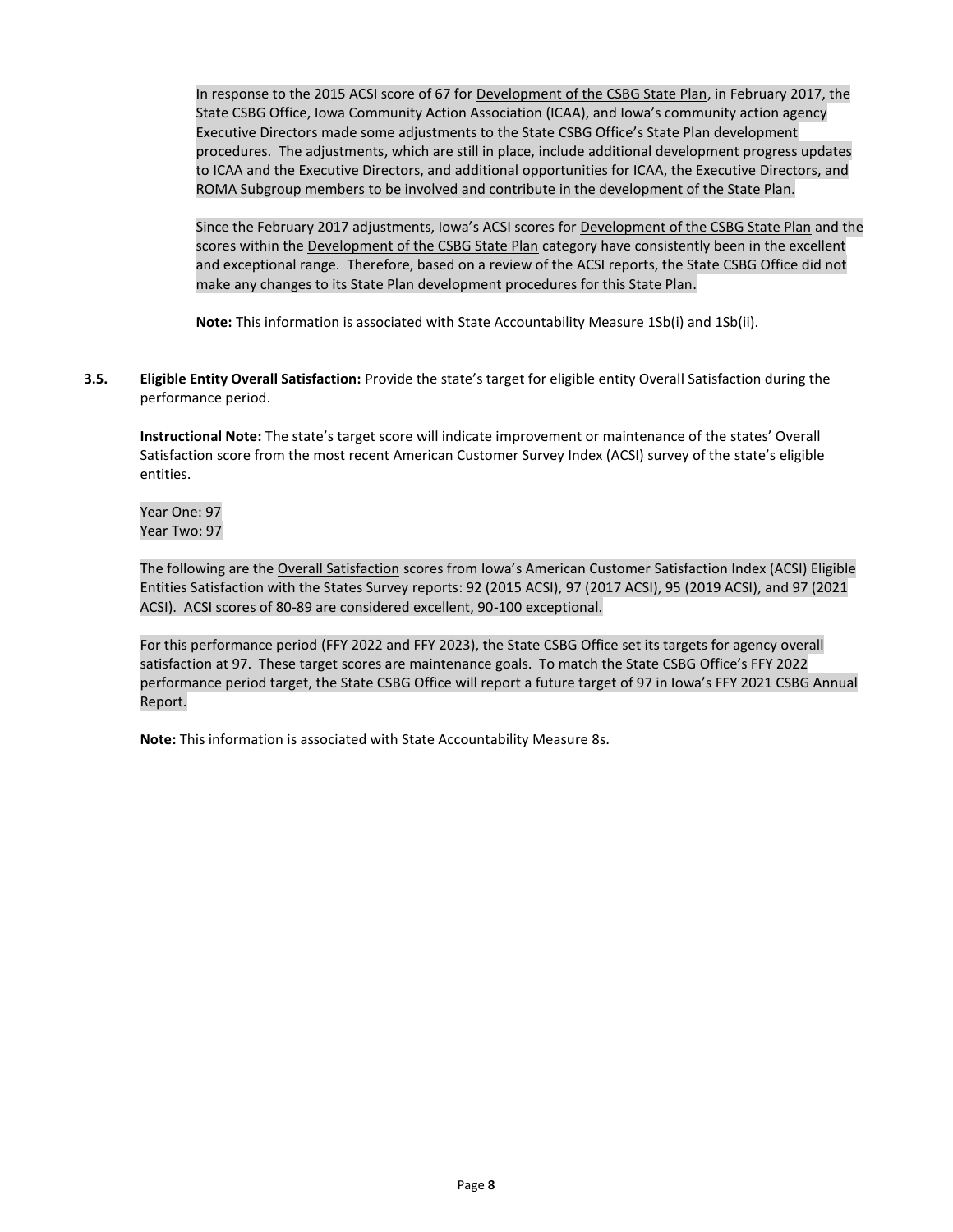#### **SECTION 4 CSBG Hearing Requirements**

**4.1. Public Inspection:** Describe the steps taken by the state to disseminate this State Plan to the public for review and comments prior to the public hearing, as required under Section 676(e)(2) of the CSBG Act.

Iowa's State Plan public inspection and comment period was from July 26, 2021 through August 10, 2021. On July 21, 2021 the State CSBG Office issued a public inspection and public hearing news release to the news media for statewide distribution, and issued its public inspection and public hearing notice with posting guidance to the Iowa Community Action Association (ICAA) and each of Iowa's sixteen community action agencies. On July 26, 2021, the State CSBG Office posted the public inspection and public hearing notice on its website. The news release and notice notified interested persons, partners, and stakeholders that the State Plan was available for review on the State CSBG Office's website, and an electronic copy of the State Plan could be requested by contacting the State CSBG Office. The news release and notice also included directions for submitting comments to the State CSBG Office.

Copies of the State Plan were also distributed to the Iowa Commission on Community Action Agencies (the State CSBG Office's governing board) on July 21, 2021. The State CSBG Office reviewed, provided the comments collected from the public inspection period and public hearing, and discussed the State Plan with commission members during their August 20, 2021 meeting. The commission acted on the State Plan during their August 20, 2021 meeting.

**4.2. Public Notice/Hearing:** Describe how the state ensured there was sufficient time and statewide distribution of notice of the public hearing(s) to allow the public to comment on the State Plan, as required under 676(a)(2)(B) of the CSBG Act.

Iowa's State Plan public hearing was conducted on August 11, 2021. On July 21, 2021 the State CSBG Office issued a public inspection and public hearing news release to the news media for statewide distribution, and issued its public inspection and public hearing notice with posting guidance to the Iowa Community Action Association (ICAA) and each of Iowa's sixteen community action agencies. On July 26, 2021, the State CSBG Office posted the public inspection and public hearing notice on its website. The posting was on the State CSBG Office's website from July 26, 2021 through August 10, 2021.

Copies of the State Plan were also distributed to the Iowa Commission on Community Action Agencies (the State CSBG Office's governing board) on July 21, 2021. The State CSBG Office reviewed, provided the comments collected from the public inspection period and public hearing, and discussed the State Plan with commission members during their August 20, 2021 meeting. The commission acted on the State Plan during their August 20, 2021 meeting.

**4.3. Public and Legislative Hearings:** In the table below, specify the date(s) and location(s) of the public and legislative hearing(s) held by the designated lead agency for this State Plan, as required under Section 676(a)(2)(B) and Section 676(a)(3) of the CSBG Act.

**Instructional Note:** A public hearing is required for each new submission of the State Plan. The date(s) for the public hearing(s) must have occurred in the year prior to the first federal fiscal year covered by this plan. Legislative hearings are held at least every three years, and must have occurred within the last three years prior to the first federal fiscal year covered by this plan.

| <b>Date</b>            | Location                                         | <b>Type of Hearing</b> |
|------------------------|--------------------------------------------------|------------------------|
| May 6, 2021            | lowa State Capitol, Room 103, 5:00 p.m.          | Legislative            |
| <b>August 11, 2021</b> | Lucas State Office Building, Room 208, 9:00 a.m. | Public                 |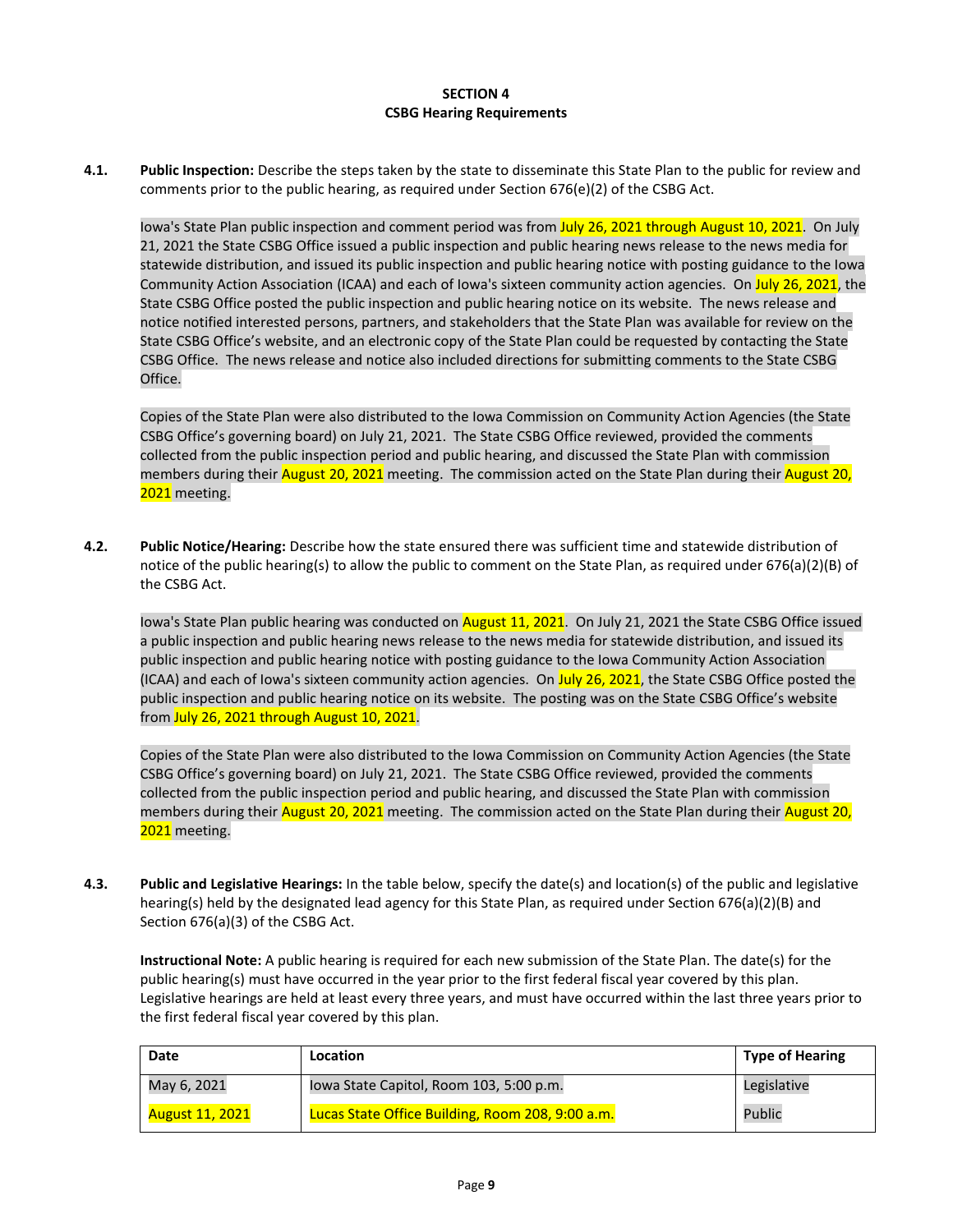**4.4.** Attach supporting documentation or a hyperlink for the public and legislative hearings.

Attachment E: Notice of public inspection and public hearing news release Attachment F: State Plan distribution communications Attachment G: Notice of public inspection and public hearing announcement Attachment H: Legislative hearing documentation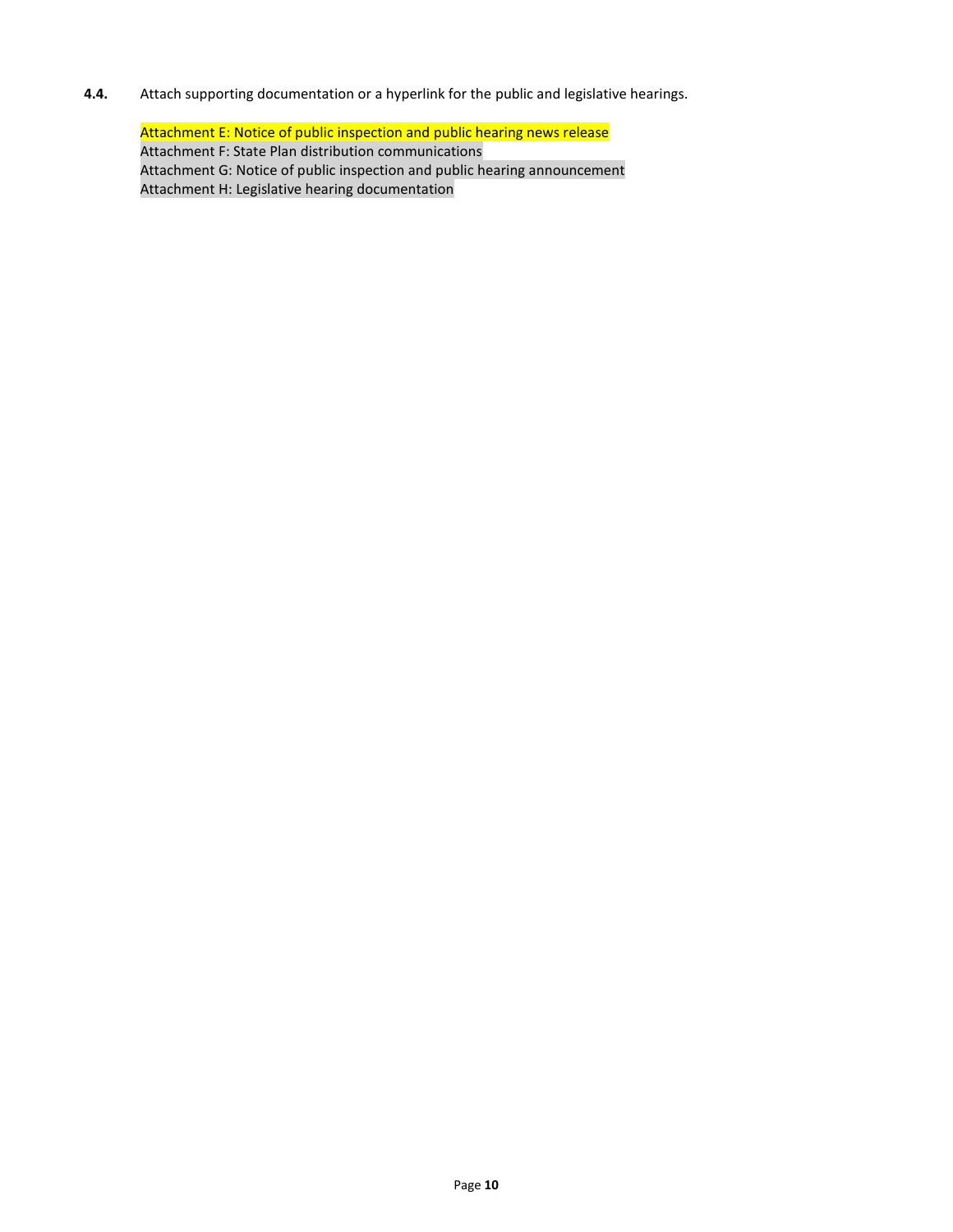## **SECTION 5 CSBG Eligible Entities**

**5.1. CSBG Eligible Entities:** In the table below, indicate whether the eligible entity in the State is public or private, the type of entity, and the geographical area served by the entity.

**Instructional Note:** Whether public or nonprofit, entities that receive CSBG funds are generally considered to be Community Action Agencies for the purposes of administering CSBG. The only specific exemptions outlined in the CSBG Act are Limited Purpose Agencies, Migrant and Seasonal Farmworker Organizations, and Tribes and Tribal Organizations.

**Instructional Note:** Limited Purpose Agency refers to an eligible entity that was designated as a limited purpose agency under Title II of the Economic Opportunity Act of 1964 for fiscal year 1981, that served the general purposes of a community action agency under Title II of the Economic Opportunity Act, that did not lose its designation as a limited purpose agency under Title II of the Economic Opportunity Act as a result of failure to comply with that Act, and that has not lost its designation as an eligible entity under the CSBG Act.

**Instructional Note:** 90 percent funds are the funds a state provides to eligible entities to carry out the purposes of the CSBG Act. As described under Section 675C of the CSBG Act, a state must provide to the eligible entities "not less than 90 percent" of their CSBG allocation "made available to a state" under Section 675A and 675B.

| <b>CSBG Eligible Entity</b> | <b>Geographical Area</b><br>Served (by county) | <b>Public or Private</b> | <b>Type of Entity</b><br>(Choose all that apply)                                                                                                                         |
|-----------------------------|------------------------------------------------|--------------------------|--------------------------------------------------------------------------------------------------------------------------------------------------------------------------|
|                             |                                                |                          | • Community Action Agency<br>• Limited Purpose Agency<br>• Local Government Agency<br>• Migrant or Seasonal Farmworker<br>Organization<br>• Tribe or Tribal Organization |
|                             |                                                |                          |                                                                                                                                                                          |

The attached information will be included in the table: Attachment I: CSBG Eligible Entities

- **5.2.** Total number of CSBG eligible entities: 16
- **5.3. Changes to Eligible Entities List:** Describe any changes that have occurred to the eligible entities within the State since the last federal fiscal year, as applicable.

One or more of the following changes were made to the eligible entities list. **[Check all that apply]**

- $\square$  Designation and/or Re-Designation
- $\Box$  De-Designation and/or Voluntary Relinquishments
- Mergers
- $\square$  Changes to Eligible Entities List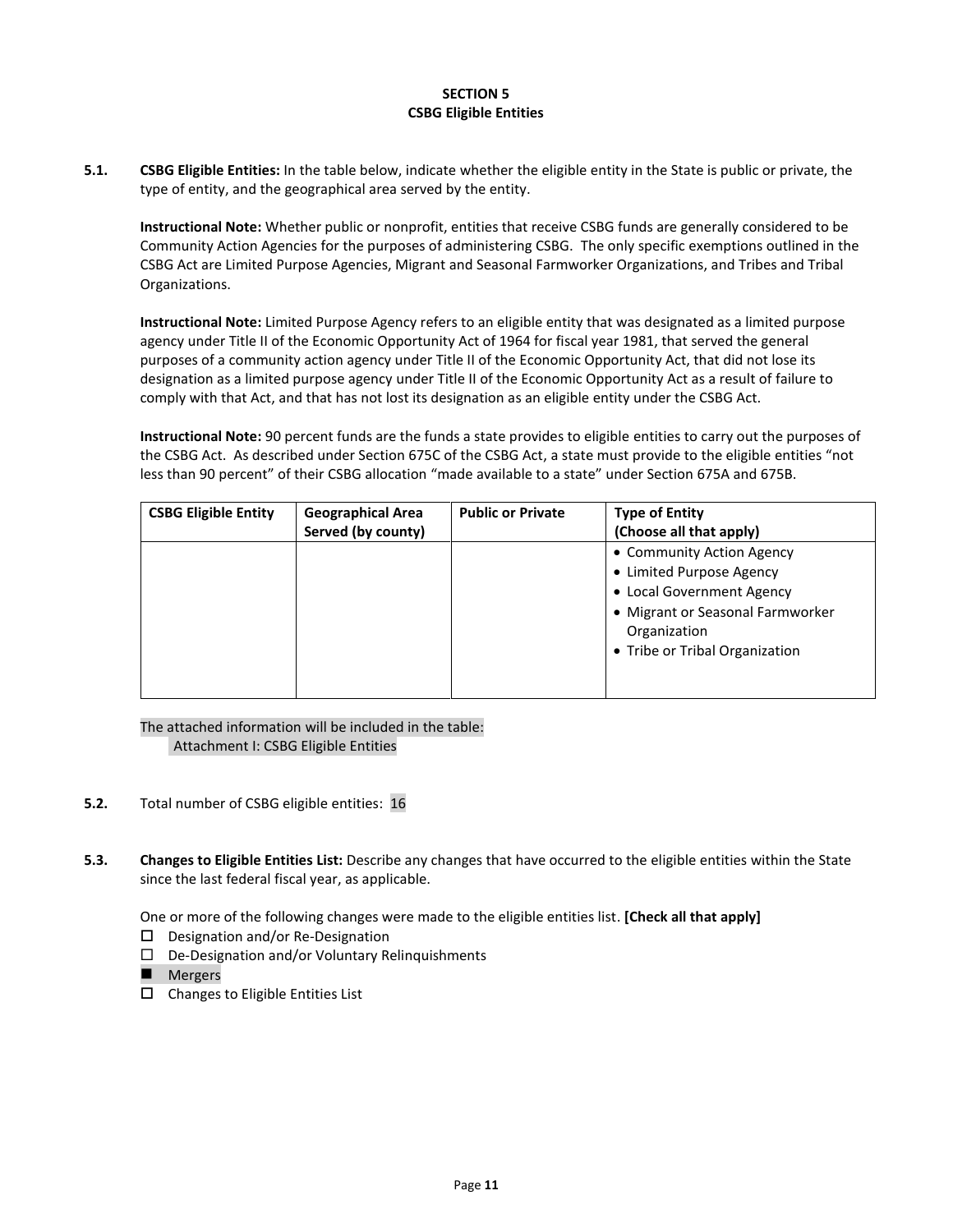**5.3a. Designation and Re-Designation:** Identify any new entities that have been designated as eligible entities, as defined under Section 676A of the CSBG Act, since the last federal fiscal year. Include any eligible entities designated to serve an area previously not served by CSBG as well as any entities designated to replace another eligible entity that was terminated (de-designated) or that voluntarily relinquished its status as a CSBG eligible entity.

N/A

**5.3b. De-Designation and Voluntary Relinquishments:** Identify any entities that are no longer receiving CSBG funding. Include any eligible entities that have been terminated (de-designated) as defined under Section 676(c) and Section 676C of the CSBG Act, or voluntarily relinquished their CSBG eligible entity status since the last federal fiscal year.

N/A

**5.3c. Mergers:** In the table below, provide information about any mergers or other combinations of two or more eligible entities that were each listed in the prior year State Plan.

| <b>Original CSBG Eligible Entities</b>                       | <b>Surviving CSBG Eligible Entity</b>          | <b>New Name</b><br>(as applicable) | <b>DUNS Number</b> |
|--------------------------------------------------------------|------------------------------------------------|------------------------------------|--------------------|
| Hawkeye Area Community<br>Action Program, Inc.               | Hawkeye Area Community Action<br>Program, Inc. | N/A                                | 039311399          |
| <b>Operation: New View</b><br><b>Community Action Agency</b> |                                                |                                    |                    |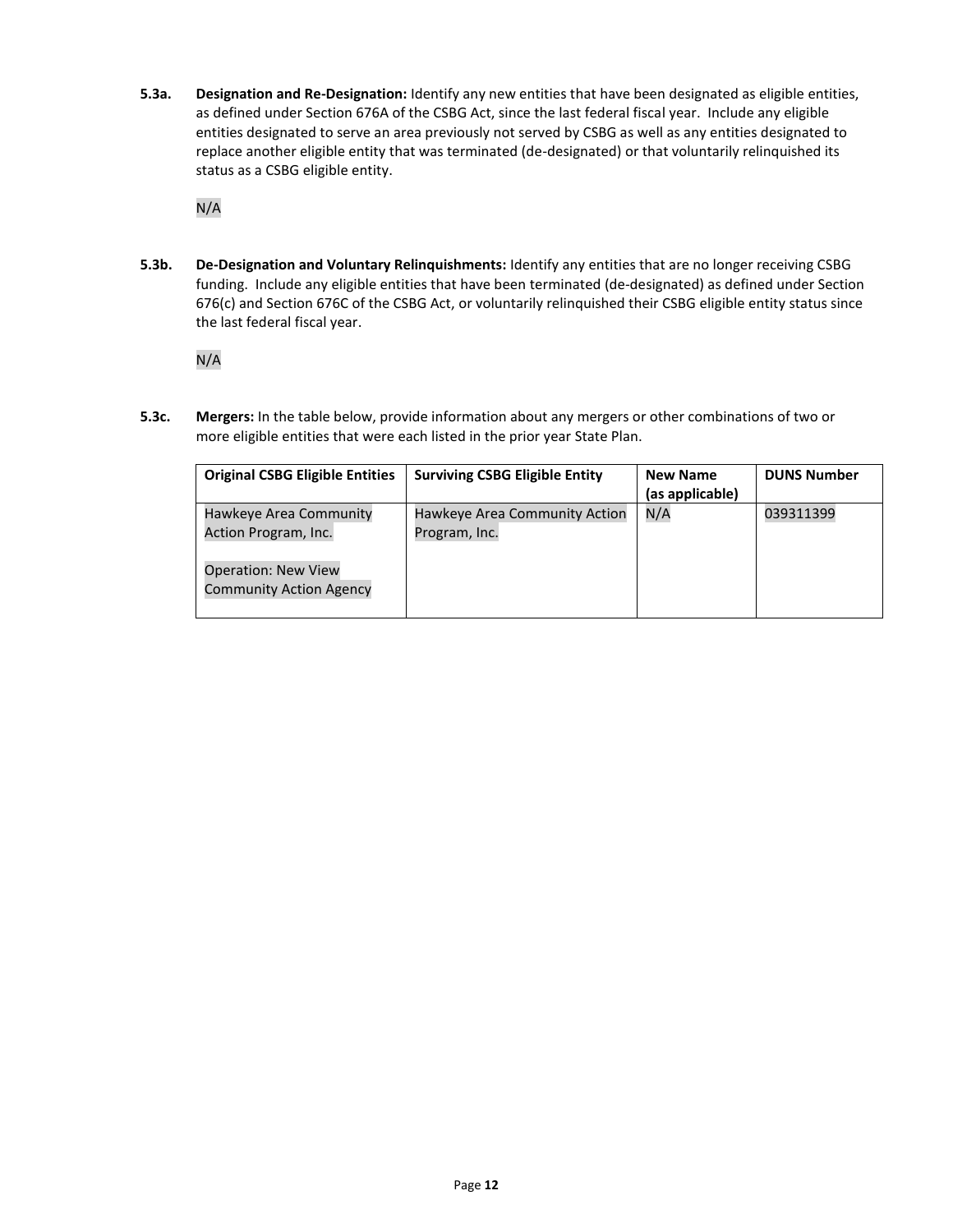#### **SECTION 6 Organizational Standards for Eligible Entities**

**Note:** Reference IM 138, State Establishment of Organizational Standards for CSBG Eligible Entities, for more information on organizational standards.

- **6.1. Choice of Standards:** Confirm whether the state will implement the CSBG Organizational Standards Center of Excellence (COE) organizational standards (as described in IM 138) or an alternative set during the federal fiscal years of this planning period. **[Select one]**
	- COE CSBG Organizational Standards
	- □ Modified version of COE CSBG Organizational Standards
	- $\Box$  Alternative set of organizational standards
	- **6.1a. Modified Organizational Standards:** In the case that the state is requesting to use modified COEdeveloped organizational standards, provide the proposed modification for the FFYs of this planning period including the rationale.

N/A

**6.1b. Alternative Organizational Standards:** If using an alternative set of organizational standards, attach the complete list of alternative organizational standards.

N/A

**6.1c. Alternative Organizational Standards:** If using an alternative set of organizational standards: 1) provide any changes from the last set provided during the previous State Plan submission; 2) describe the reasons for using alternative standards; and 3) describe how they are at least as rigorous as the COE-developed standards.

N/A

- **6.2. Implementation:** Check the boxes that best describe how the state officially adopted organizational standards for eligible entities in a manner consistent with the state's administrative procedures. If "Other" is selected, provide a timeline and additional information, as necessary. **[Check all that apply]**
	- $\Box$  Regulation
	- Policy
	- Contracts with eligible entities
	- Other, describe:

Iowa's community action agencies are required to complete and submit a CSBG Community Action Plan and Application annually. The application includes CSBG organizational standards compliance requirements.

**6.3. Organizational Standards Assessment:** Describe how the state will assess eligible entities against organizational standards in the federal fiscal years. **[Check all that apply]**

- $\Box$  Peer-to-peer review (with validation by the state or state-authorized third party)
- $\blacksquare$  Self-assessment (with validation by the state or state-authorized third party)
- $\Box$  Self-assessment/peer review with state risk analysis
- $\Box$  State-authorized third party validation
- Regular, on-site CSBG monitoring
- $\square$  Other, describe: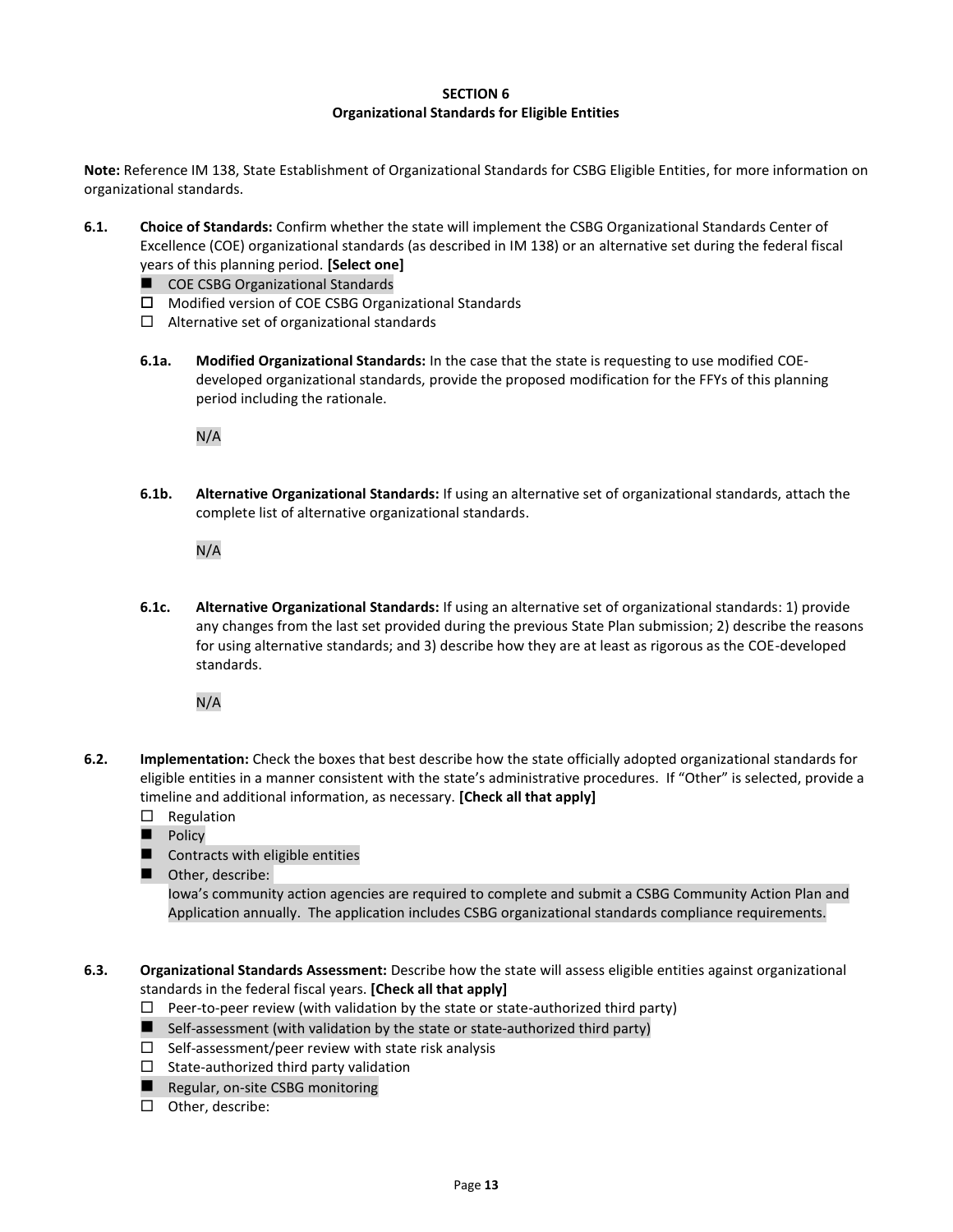#### **6.3a. Assessment Process:** Describe the planned assessment process.

The State CSBG Office conducts CSBG organizational standards assessments at each Iowa community action agency triennially (at least once during a three-year period). Assessments are conducted at the same time regular CSBG program operations reviews are conducted. Once the State CSBG Office completes an assessment, the State CSBG Office issues a report no later than 60 calendar days following the review and assessment exit meeting.

## Desk-Monitoring (Desk-Reviews)

Agency documents and materials that are, or can be made, readily available to the State CSBG Office, are necessary for completing the assessment, and do not require the State CSBG Office to visit the agency to inspect and assess, may be reviewed at the State CSBG Office as part of the agency's assessment.

Agencies that are not scheduled to receive an assessment during a federal fiscal year are required to complete and submit a CSBG organizational standards agency self-assessment. The State CSBG Office provides instructions, guidance, and an agency self-assessment instrument for those agencies to complete and submit. The State CSBG Office reviews and validates, through a desk-review process, all agency selfassessments and issues a report no later than 60 calendar days following the receipt of an agency selfassessment.

The State CSBG Office's reviews and assessments schedule is provided in Section 10 (10.1). Full onsite reviews and assessments include a regular CSBG program operations review and a CSBG organizational standards assessment. The 11 agencies that are not scheduled for a review and assessment (no review) in FFY 2022, and the 11 agencies that are not scheduled for a review and assessment (no review) in FFY 2023, will be required to complete and submit a CSBG organizational standards agency self-assessment as directed by the State CSBG Office.

## GUIDING PRINCIPALS

The State CSBG Office conducts its assessments according to the three CSBG monitoring principles: 1) mutual respect, 2) open communication, and 3) joint problem solving. The monitoring principles are defined in the National Association for State and Community Services Programs, CSBG Monitoring Standards.

- **6.4. Eligible Entity Exemptions:** Will the state make exceptions in applying the organizational standards for certain eligible entities due to special circumstances or organizational characteristics (as described in IM 138)?  $\Box$  Yes  $\blacksquare$  No
	- **6.4a.** Provide the specific eligible entities the state will exempt from meeting organizational standards, and provide a description and a justification for each exemption.

N/A

**6.5. Performance Target:** Provide the percentage of eligible entities that the state expects to meet all the stateadopted organizational standards for the FFYs of this planning period.

Year One: 93% Year Two: 93%

**Note:** This information is associated with State Accountability Measure 6Sa.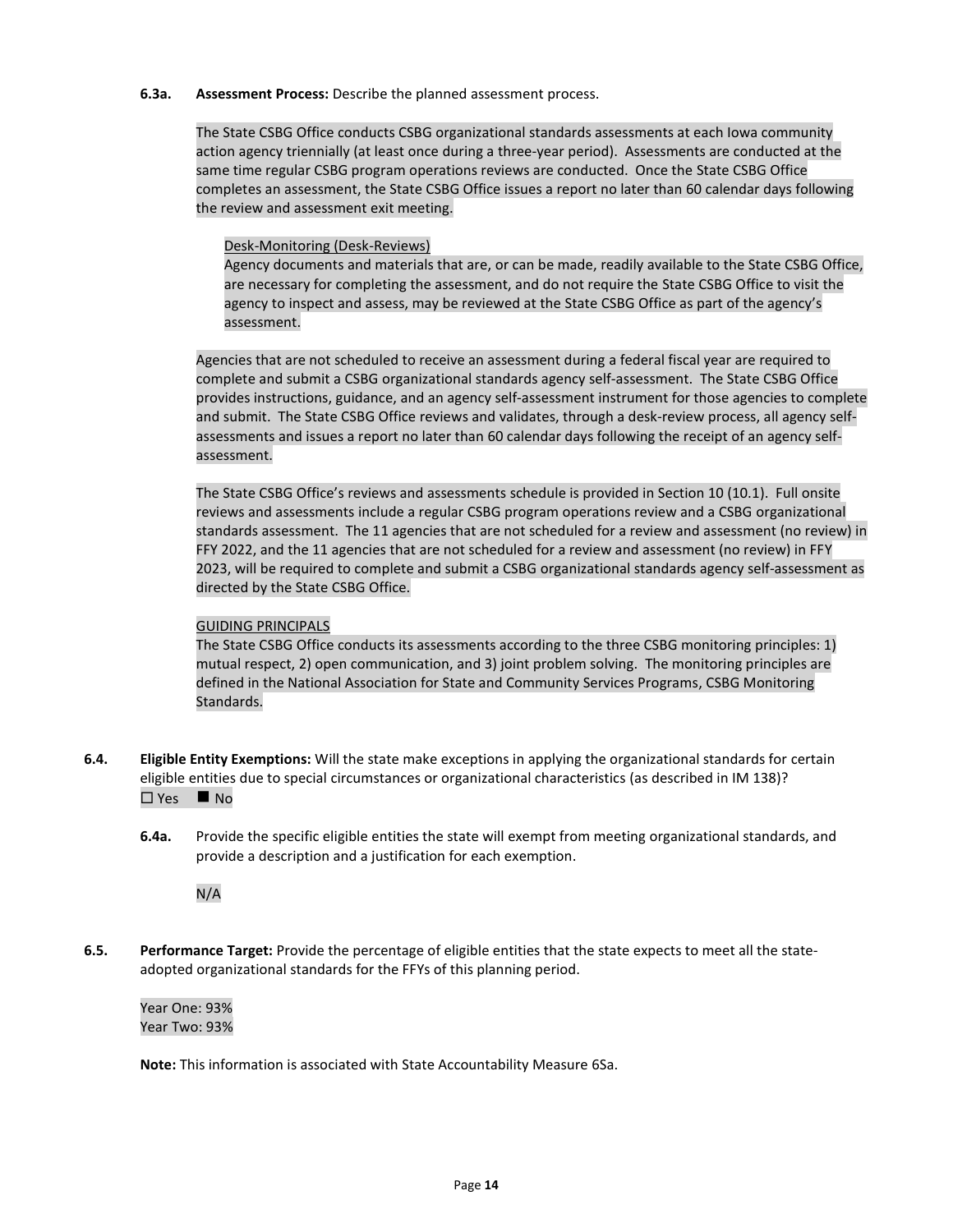## **SECTION 7 State Use of Funds**

## **Eligible Entity Allocation (90 Percent Funds)** [Section 675C(a) of the CSBG Act]

**7.1 Formula:** Select the method (formula) that best describes the current practice for allocating CSBG funds to eligible entities. **[Check one]**

- $\Box$  Historic
- $\Box$  Base + Formula
- $\Box$  Formula Alone
- $\Box$  Formula with Variables
- $\Box$  Hold Harmless + Formula
- Other, describe: FORMULA + FLOOR
- **7.1a. Formula Description:** Describe the current practice for allocating CSBG funds to eligible entities.

The following are the procedures for allocating Iowa's CSBG allotment to Iowa's community action agencies. Iowa uses a FORMULA + FLOOR method for allocating its CSBG allotment:

- Step 1: FORMULA: 96% of Iowa's CSBG allotment is allocated to the agencies using state poverty-level population data. Iowa's poverty-level data (individuals at or below 125% of the U. S. Department of Health and Human Services Poverty Guidelines) from the U. S. Census Bureau's 2010 decennial survey is used to calculate each agency's percentage of the state's poverty-level population.
- Step 2: FLOOR: Iowa's CSBG minimum allocation level for agencies is \$160,000. Therefore, after the CSBG funds are allocated to the agencies (Step 1), the agencies with an allocation amount lower than \$160,000 are identified and their allocation is raised and set at \$160,000.

## Step 3: SUBSIDZING THE FLOOR:

- 1) The amount of CSBG funds needed to raise the agencies to the FLOOR is calculated. This is the subsidy amount.
- 2) Agencies that had an increase in their percentage of the state's poverty-level population, calculated using data from the U. S. Census Bureau's 2000 and 2010 decennial surveys, subsidize the FLOOR. The subsidy share for each agency required to contribute to the subsidy is calculated and then their allocation is reduced by the amount of their subsidy share. The following are the four agencies that contribute to the subsidy and the percentage of the subsidy (share) they are responsible for: IMPACT Community Action Partnership (60% of the subsidy), Hawkeye Area Community Action Program (26%), Mid-Iowa Community Action (9%), and Community Action of Southeast Iowa (5%).
- **7.1b.** Statute: Does the state statutory or regulatory authority specify the formula for allocating "not less than 90 percent" funds among eligible entities?  $\rule{1em}{0.15mm}$  Yes  $\Box$  No
- **7.2. Planned Allocation:** Specify the percentage of your CSBG planned allocation that will be funded to eligible entities and in accordance to the "not less than 90 percent funds" requirement as described under Section 675C(a) of the CSBG Act. In the table, provide the planned allocation for each eligible entity receiving funds for the fiscal years covered by this State Plan.

Year One: 96% Year Two: 96%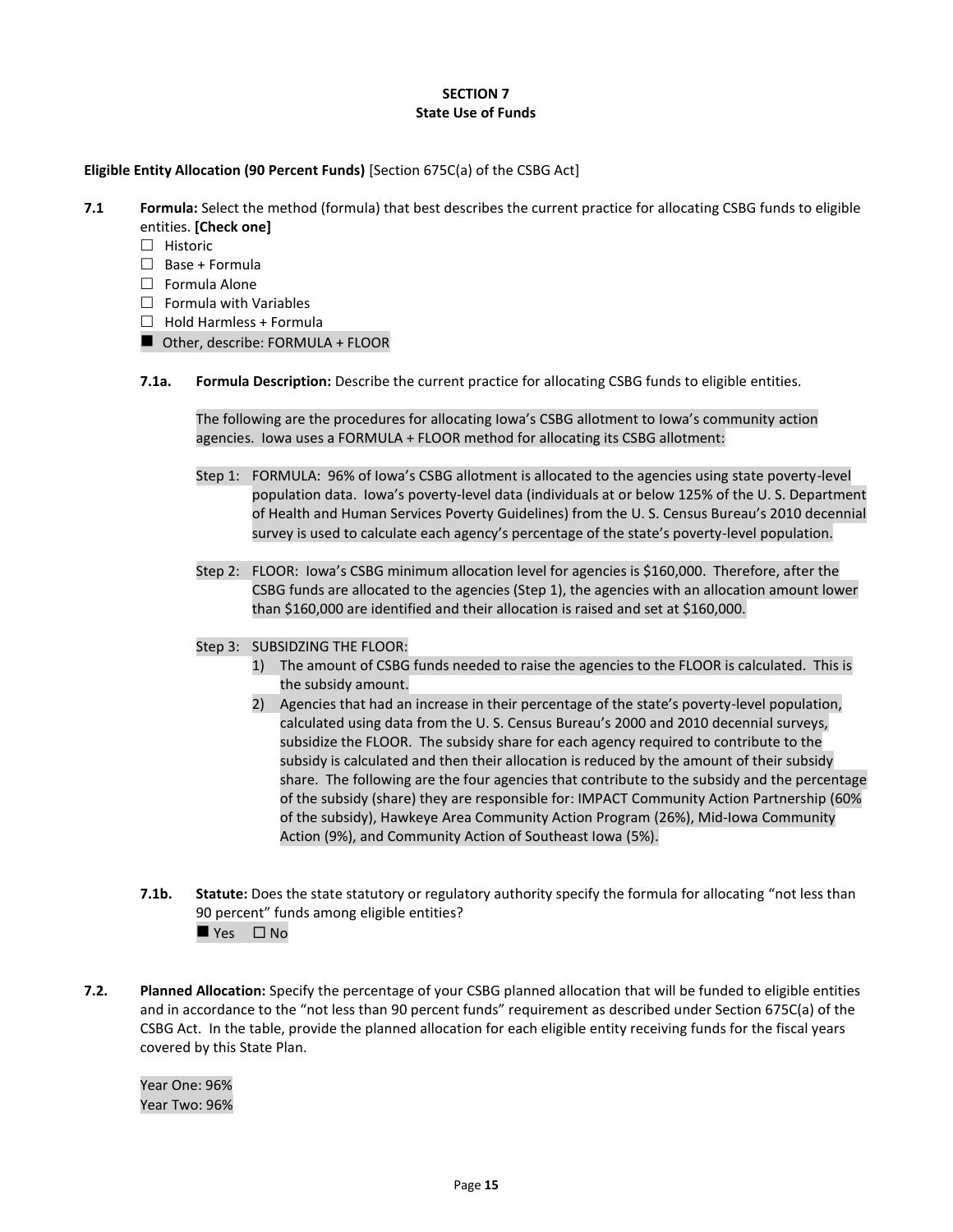## **Planned CSBG 90 Percent Funds**

|                             | <b>Year One</b>          | <b>Year Two</b>          |  |  |
|-----------------------------|--------------------------|--------------------------|--|--|
| <b>CSBG Eligible Entity</b> | <b>Funding Amount \$</b> | <b>Funding Amount \$</b> |  |  |
|                             |                          |                          |  |  |
|                             |                          |                          |  |  |
|                             |                          |                          |  |  |
|                             |                          |                          |  |  |
|                             |                          |                          |  |  |
| <b>Total</b>                |                          |                          |  |  |

The attached information will be included in the table. Attachment J: Planned Allocation (FFY 2022)

**7.3. Distribution Process:** Describe the specific steps in the State's process for distributing 90 percent funds to the eligible entities and include the number of days each step is expected to take. Please include information about state legislative approval or other types of administrative approval (such as approval by a board or commission).

Iowa law (2021 Iowa Acts, House File 895) addresses and provides the requirements for how Iowa's FFY 2022 and FFY 2023 CSBG allotments are to be distributed and allocated by the State CSBG Office.

Ninety-six percent (96%) of the CSBG allotments must be distributed to Iowa's community action agencies, four percent (4%) to the State CSBG Office for administration, and zero percent (0%) for remainder/discretionary uses.

The following are the State CSBG Office's formula requirements for allocating 96% of Iowa's CSBG allotment to the agencies. The allocation formula requirements were developed by a committee of State CSBG Office staff, commissioners from the Iowa Commission on Community Action Agencies, the Iowa Community Action Association staff, and the Executive Directors from the Iowa community action agencies.

- 1. 96% of Iowa's CSBG allotment is allocated to the agencies using state poverty-level population percentages. See Section 7 (7.1a. Formula Description) for calculation information.
- 2. Iowa's CSBG minimum allocation level for agencies is \$160,000. See Section 7 (7.1a. Formula Description) for calculation and subsidizing information.
- 3. If Iowa's final CSBG annual allotment is less than \$6.57 million, the committee may revisit and act on the allocation formula requirements.

For FFY 2022, the State CSBG Office will adhere to these allocation formula requirements.

For FFY 2023, the State CSBG Office will reconvene its allocation formula committee and develop new allocation formula requirements using Iowa's poverty-level data from the U. S. Census Bureau's 2020 decennial survey. The new allocation formula requirements will be used to allocate FFY 2023 CSBG funds to the agencies if the following conditions are met prior to FFY 2023:

- 1. The allocation formula committee will develop new allocation formula requirements
- 2. The State CSBG Office provides adequate notice and holds a public hearing on the new allocation formula requirements
- 3. The Commission on Community Action Agencies approves, via commission action, the new allocation formula requirements
- 4. The State CSBG Office provides a timely submission of the new allocation formula requirements through a State Plan amendment to the Office of Community Services (OCS)
- 5. OCS accepts the State CSBG Office's State Plan amendment

If any of these conditions are not met prior to FFY 2023, the State CSBG Office will allocate FFY 2023 CSBG funds using the current allocation formula requirements.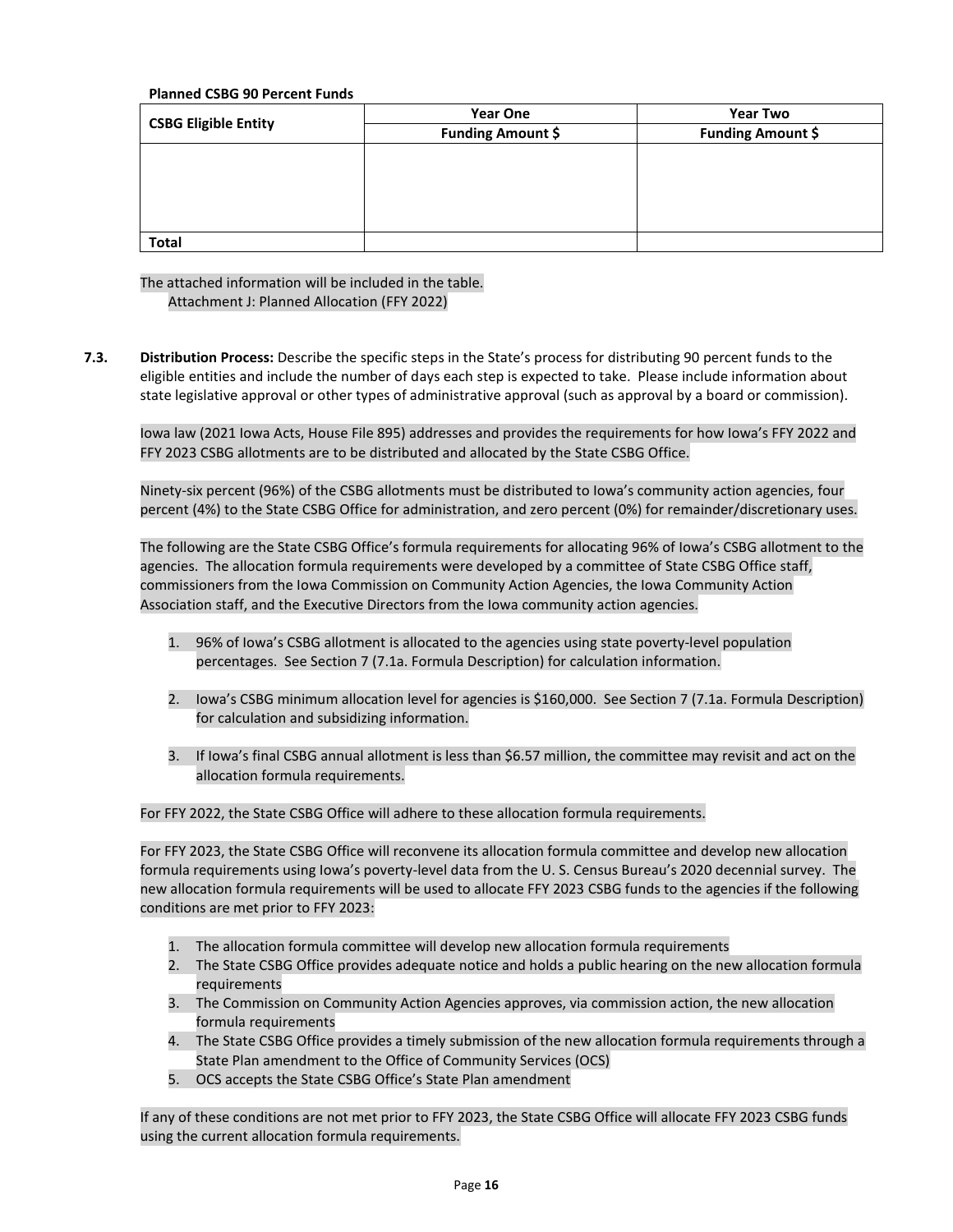## The State CSBG Office's steps for allocating 96% of Iowa's CSBG funds to the agencies:

- 1. Prior to the start of the federal fiscal year the State CSBG Office issues a CSBG contract to each agency. Agencies are issued a contract after their annual CSBG Community Action Plan and Application is accepted by the State CSBG Office. The contracts include the agency's projected CSBG allocation and a project budget that equals the projected allocation amount.
- 2. Within 30 calendar days of receiving a CSBG grant award notice from the U. S. Department of Health and Human Services, Administration for Children and Families (ACF), the State CSBG Office will distribute the CSBG allotment, calculate the amount of funds available for each agency, and notify each agency of the amount of CSBG funds currently available for their agency. The amount of CSBG funds provided to the agency in the notification is the maximum amount of funds available for the agency until the State CSBG Office receives additional CSBG grant award notices from ACF.
- 3. Within 30 calendar days of receipt of Iowa's final CSBG allotment amount from ACF, the State CSBG Office will distribute the CSBG allotment, calculate final agency allocations, and notify each agency of their final CSBG allocation amount for the federal fiscal year. The final amount of CSBG funds provided to the agency in the notification is the maximum amount of funds available for their CSBG contract. Using their final allocation amount, agencies are directed and allowed at least 30 calendar days from the State CSBG Office's notification to prepare and submit a CSBG contract budget amendment request to the State CSBG Office. Once a request is received, reviewed, and accepted by the State CSBG Office, the State CSBG Office will issue a CSBG contract amendment that includes the agency's final allocation amount and amended project budget. The State CSBG Office issues these contract amendments within 30 calendar days of the State CSBG Office's receipt of an acceptable budget amendment request.
- **7.3a. Distribution Method:** Select the option below that best describes the distribution method the state uses to issue CSBG funds to among eligible entities:
	- Reimbursement
	- □ Advance
	- Hybrid
	- $\Box$  Other, describe:
- **7.4. Distribution Timeframe:** Does the state intend to make funds available to eligible entities no later than 30 calendar days after OCS distributes the federal award?

 $\blacksquare$  Yes  $\Box$  No

**7.4a. Distribution Consistency:** If no, describe state procedures to ensure funds are made available to eligible entities consistently and without interruption.

N/A

**Note:** Item 7.4 is associated with State Accountability Measure 2Sa.

**7.5. Distribution of Funds Performance Management Adjustment:** Describe the state's strategy for improving grant and/or contract administration procedures under this State Plan as compared to past State Plans. Any improvements should be based on analysis of past performance, and should consider feedback from eligible entities, OCS, and other sources, such as the public hearing. If the state is not making any improvements, provide further detail.

On Iowa's 2021 American Customer Satisfaction Index (ACSI) Eligible Entities Satisfaction with the States Survey report, the State CSBG Office scored 98 for Distribution of Funds. Since 2015, the State CSBG Office's Distribution of Funds scores have been 95 or higher. ACSI scores of 80-89 are considered excellent, 90-100 exceptional.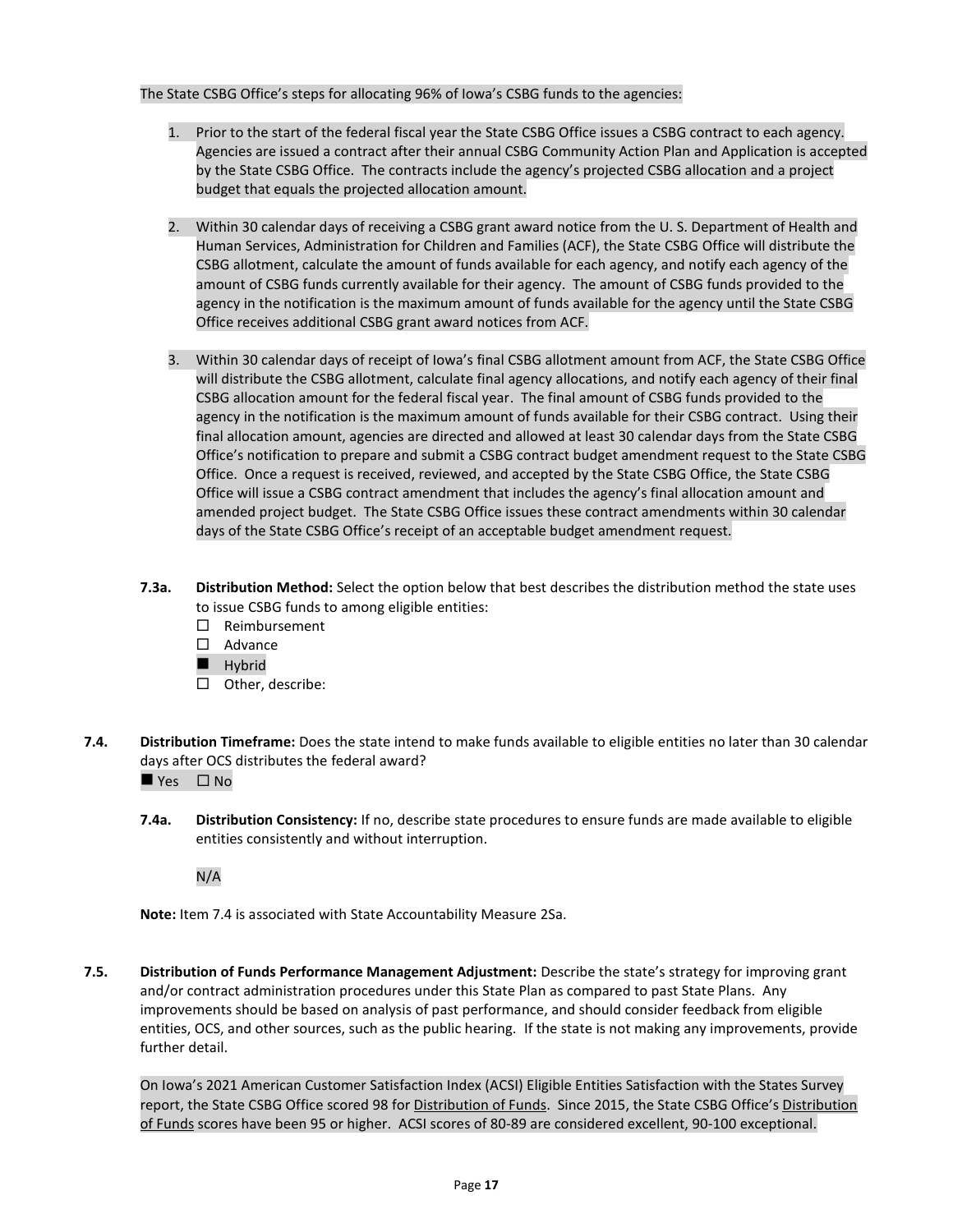The following distribution of funds goal is in Iowa's FFY 2020-2021 CSBG State Plan and Application:

## DISTRIBUTION OF FUNDS

The State CSBG Office will make CSBG funds available to Iowa's community action agencies within 30 calendar days of receipt of a CSBG grant award notice from the U. S. Department of Health and Human Services, Administration for Children and Families.

For FFY 2020, the State CSBG Office received six CSBG grant award notices. For five of the notices, the State CSBG Office made the CSBG funds available to Iowa's community action agencies within 30 calendar days of receipt of the notice. As of the date this State Plan was submitted, the State CSBG Office was meeting its FFY 2021 distribution of funds goal.

Based on a review of the scores and results, the State CSBG Office is not making any changes to its procedures for distributing CSBG funds to the agencies.

**Note:** This information is associated with State Accountability Measure 2Sb.

## **Administrative Funds** [Section 675C(b)(2) of the CSBG Act]

**7.6. Allocated Funds:** Specify the percentage of your CSBG planned allocation for administrative activities for the FFYs covered by this State Plan.

Year One: 4% Year Two: 4%

**7.7. State Staff:** Provide the number of state staff positions to be funded in whole or in part with CSBG funds for the FFYs covered by this State Plan.

Year One: 5 (Administrator, CSBG Program Managers (2), Administrative Assistant, and Budget Analyst) Year Two: 5 (Administrator, CSBG Program Managers (2), Administrative Assistant, and Budget Analyst)

**7.8. State FTEs:** Provide the number of state Full Time Equivalents (FTEs) to be funded with CSBG funds for the FFYs covered by this State Plan.

Year One: 2.28 (0.34 Administrator, 1.00 CSBG Program Manager, 0.30 CSBG Program Manager, 0.34 Administrative Assistant, and 0.30 Budget Analyst) Year Two: 2.28 (0.34 Administrator, 1.00 CSBG Program Manager, 0.30 CSBG Program Manager, 0.34 Administrative Assistant, and 0.30 Budget Analyst)

## **Use of Remainder/Discretionary Funds** [Section 675C(b) of the CSBG Act]

**7.9. Remainder/Discretionary Funds Use:** Does the state have remainder/discretionary funds, as described in Section 675C(b) of the CSBG Act?

 $\Box$  Yes  $\blacksquare$  No

If yes, provide the allocated percentage and describe the use of the remainder/discretionary funds in the table below.

N/A

**Note**: This response will link to the corresponding assurance, item 14.2.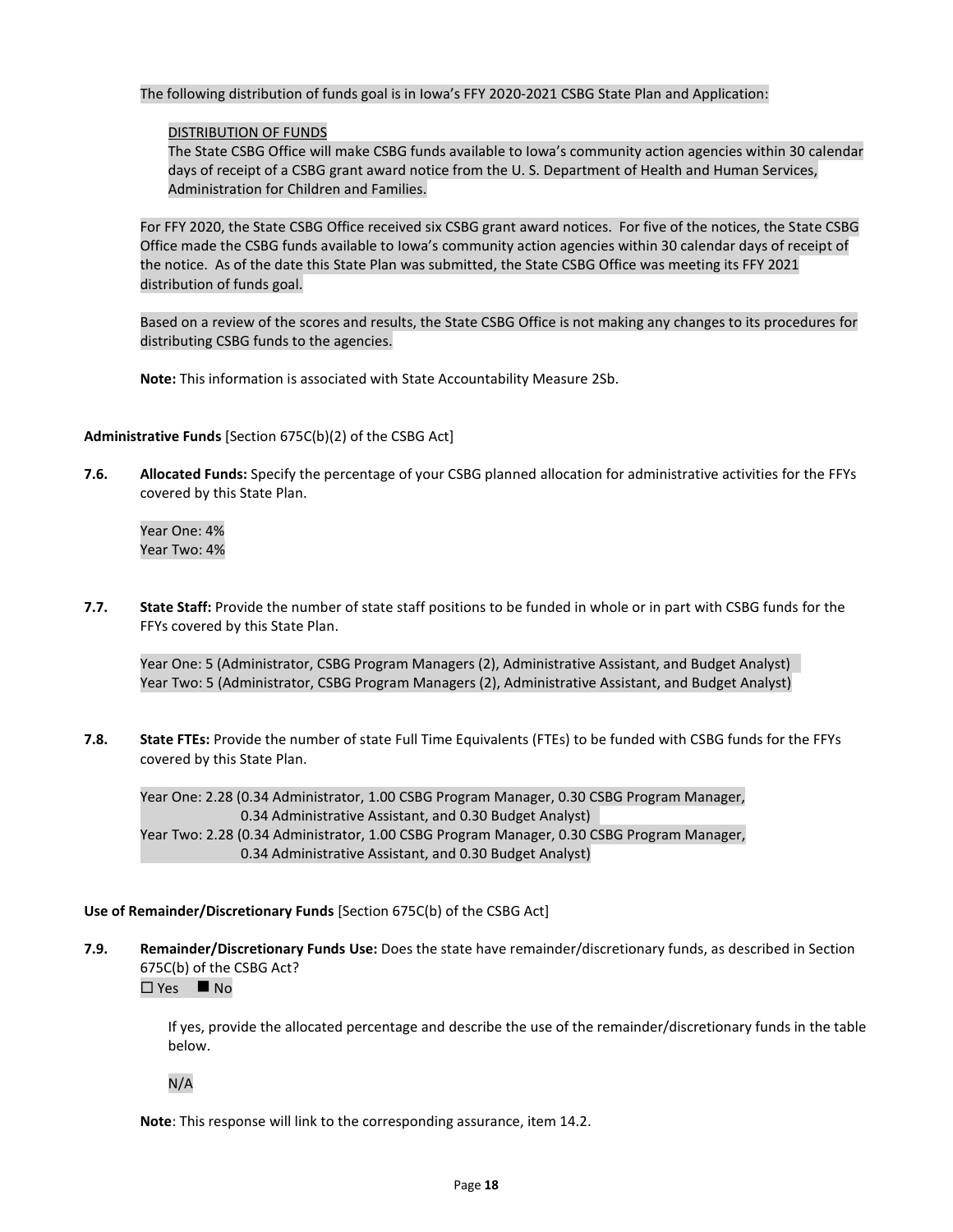**Instructional Note:** The assurance under 676(b)(2) of the CSBG Act (item 14.2 of this State Plan) specifically requires a description of how the state intends to use remainder/discretionary funds to "support innovative community and neighborhood-based initiatives related to the purposes of [the CSBG Act]." Include this description in item 7.9f of the table below and/or attach the information.

If a funded activity fits under more than one category in the table, allocate the funds among the categories. For example, if the state provides funds under a contract with the State Community Action Association to provide training and technical assistance to eligible entities and to create a statewide data system, the funds for that contract should be allocated appropriately between items 7.9a – 7.9c. If allocation is not possible, the state may allocate the funds to the primary category with which the activity is associated.

| Remainder/                     | <b>Year One</b> | <b>Year Two</b> |                                                        |
|--------------------------------|-----------------|-----------------|--------------------------------------------------------|
| <b>Discretionary Fund Uses</b> |                 |                 |                                                        |
| (See 675C(b)(1) of the         | Planned \$      | Planned \$      | <b>Brief Description of Services and/or Activities</b> |
| CSBG Act)                      |                 |                 |                                                        |
| 7.9a. Training/technical       |                 |                 | These planned services/activities will be described    |
| assistance to eligible         |                 |                 | in State Plan item 8.1.                                |
| entities                       |                 |                 |                                                        |
|                                |                 |                 |                                                        |
| 7.9b. Coordination of          |                 |                 | These planned services/activities will be described    |
| State-operated                 |                 |                 | in State Plan Section 9, State Linkages and            |
| programs and/or local          |                 |                 | Communication.                                         |
| programs                       |                 |                 |                                                        |
|                                |                 |                 |                                                        |
| 7.9c. Statewide                |                 |                 | These planned services/activities will be described    |
| coordination and               |                 |                 | in State Plan Section 9, State Linkages and            |
| communication among            |                 |                 | Communication.                                         |
| eligible entities              |                 |                 |                                                        |
|                                |                 |                 |                                                        |
| 7.9d. Analysis of              |                 |                 |                                                        |
| distribution of CSBG           |                 |                 |                                                        |
| funds to determine if          |                 |                 |                                                        |
| targeting greatest need        |                 |                 |                                                        |
|                                |                 |                 |                                                        |
| 7.9e. Asset-building           |                 |                 |                                                        |
| programs                       |                 |                 |                                                        |
|                                |                 |                 |                                                        |
| 7.9f. Innovative               |                 |                 |                                                        |
| programs/                      |                 |                 |                                                        |
| activities by eligible         |                 |                 |                                                        |
| entities or other              |                 |                 |                                                        |
| neighborhood groups            |                 |                 |                                                        |
|                                |                 |                 |                                                        |
| 7.9g. State charity tax        |                 |                 |                                                        |
| credits                        |                 |                 |                                                        |
| 7.9h. Other activities         |                 |                 | Specify the other activities funded through            |
|                                |                 |                 | discretionary funds.                                   |
| <b>Totals</b>                  |                 |                 |                                                        |

## **Use of Remainder/Discretionary Funds**

N/A

**Note**: This information is associated with State Accountability Measure 3Sa.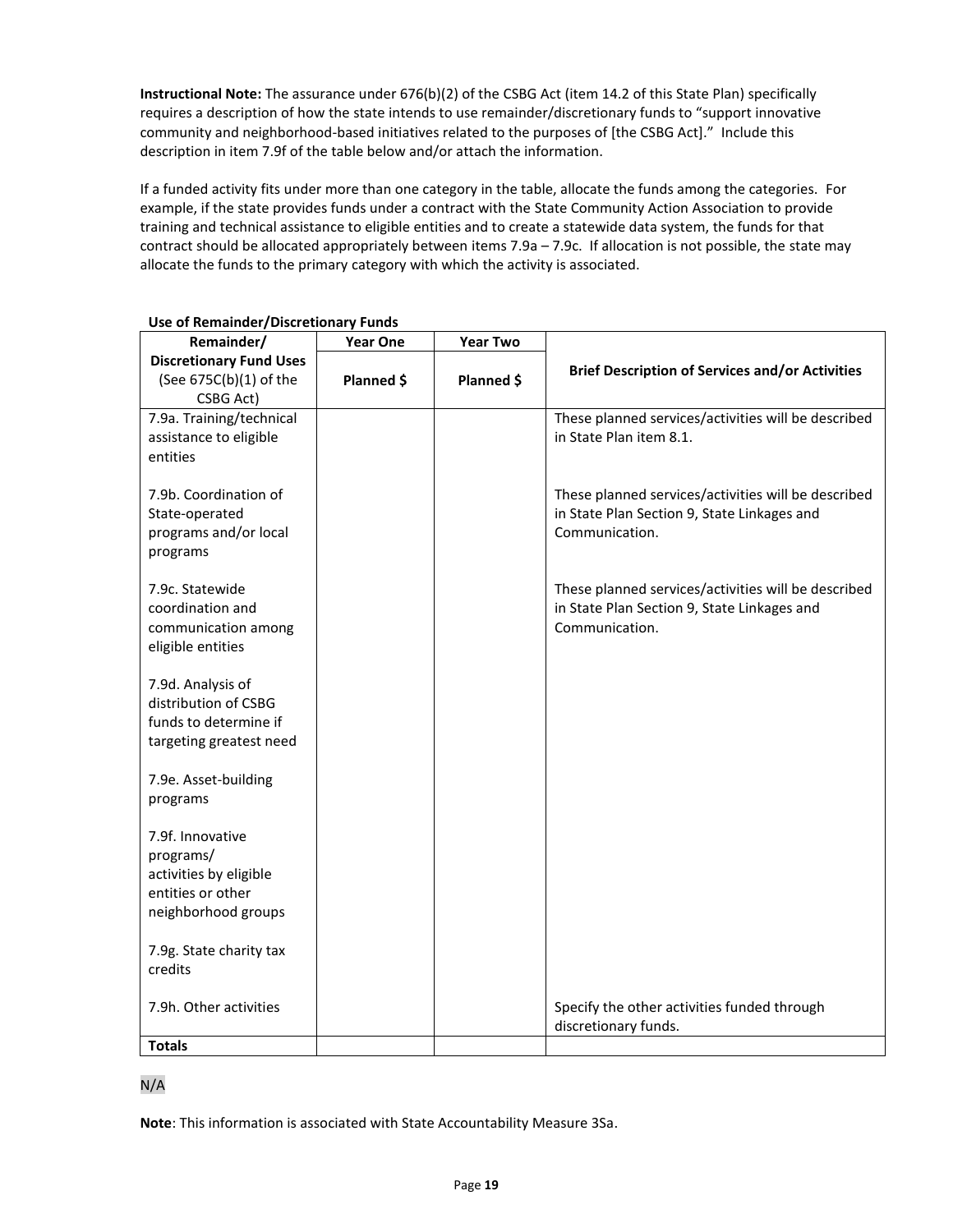- **7.10. Remainder/Discretionary Funds Partnerships:** Select the types of organizations, if any, the state intends to work with (by grant or contract using remainder/discretionary funds) to carry out some or all of the activities in table
	- 7.9. **[Check all that apply]**
	- $\Box$  The state directly carries out all activities (no partnerships)
	- The state does not have remainder/discretionary funds
	- $\Box$  The state partially carries out some activities
	- $\Box$  CSBG eligible entities (if checked, include the expected number of CSBG eligible entities to receive funds)
	- $\Box$  Other community-based organizations
	- $\Box$  State Community Action Association
	- $\Box$  Regional CSBG technical assistance provider(s)
	- $\Box$  National technical assistance provider(s)
	- $\Box$  Individual consultant(s)
	- $\Box$  Tribes and Tribal Organizations
	- $\square$  Other, specify:

**Note:** This response will link to the corresponding CSBG assurance, item 14.2.

**7.11. Use of Remainder/Discretionary Funds Performance Management Adjustment:** Describe any adjustments the state will make to the use of remainder/discretionary funds under this State Plan as compared to past State Plans. Any adjustment should be based on the state's analysis of past performance, and should consider feedback from eligible entities, OCS, and other sources, such as the public hearing. If the state is not making any adjustments, provide further detail.

## N/A (Iowa's CSBG Program does not have remainder/discretionary funds.)

Iowa's CSBG Program does not have remainder/discretionary funds to support Community Action initiatives and activities. Therefore, Use of Discretionary Funds scores and feedback from Iowa's American Customer Satisfaction Index (ACSI) Eligible Entities Satisfaction with States Survey reports and other sources do not apply.

**Note:** This information is associated with State Accountability Measure 3Sb.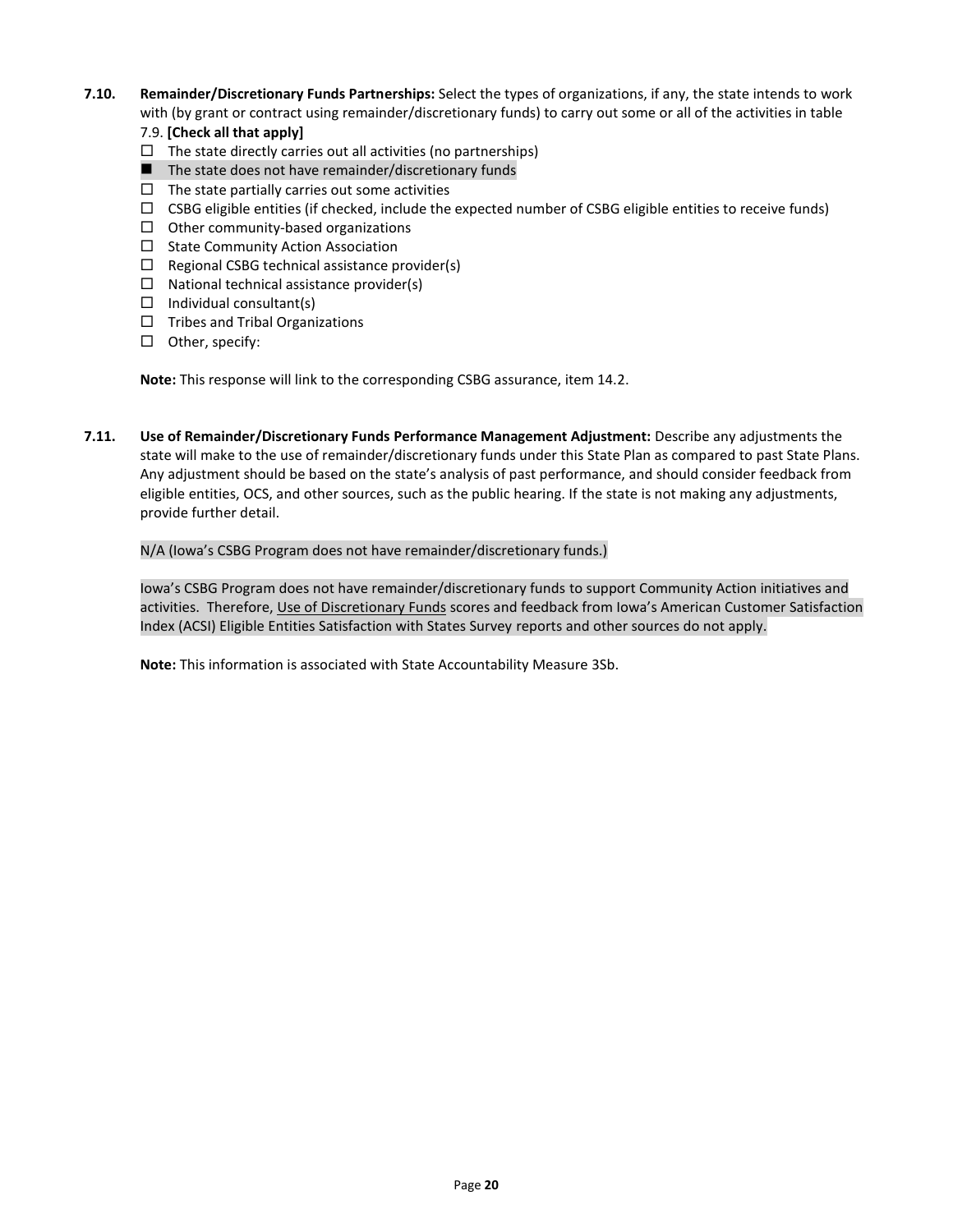## **SECTION 8 State Training and Technical Assistance**

**8.1. Training and Technical Assistance Plan:** Describe the state's plan for delivering CSBG-funded training and technical assistance to eligible entities under this State Plan by completing the table below. The T/TA plan should include all planned CSBG T/TA activities funded through the administration or remainder/discretionary funds of this CSBG award (as reported in Section 7). The CSBG T/TA plan should include training and technical assistance conducted directly by the state or through partnerships (as specified in 8.3). Add a row for each activity: indicate the timeframe; whether it is training, technical assistance or both; and the topic.

| <b>Planned Timeframe</b>                                                                                                                                                                           | <b>Training, Technical</b><br><b>Assistance, or Both</b>       | <b>Brief Description</b><br>of "Other"                                                                                                                                                                                                                                                                                                                                                           |                                                                          |
|----------------------------------------------------------------------------------------------------------------------------------------------------------------------------------------------------|----------------------------------------------------------------|--------------------------------------------------------------------------------------------------------------------------------------------------------------------------------------------------------------------------------------------------------------------------------------------------------------------------------------------------------------------------------------------------|--------------------------------------------------------------------------|
| $\bullet$ FY1 - Q1<br>• $FY1 - Q2$<br>$\bullet$ FY1 - Q3<br>• $FY1 - Q4$<br>• $FY2 - Q1$<br>• $FY2 - Q2$<br>$\bullet$ FY2 - Q3<br>• $FY2 - Q4$<br>• Ongoing/Multiple<br>Quarters<br>• All Quarters | $\bullet$ Training<br>• Technical Assistance<br>$\bullet$ Both | $\bullet$ Fiscal<br>• Governance/Tripartite Boards<br>• Organizational Standards - General<br>• Organizational Standards – for eligible<br>entities with unmet TAPs or QIPs<br>• Correcting Significant Deficiencies Among<br>Eligible Entities<br>• Reporting<br>$\bullet$ ROMA<br>• Community Assessment<br>• Strategic Planning<br>• Monitoring<br>• Communication<br>• Technology<br>• Other | If "Other" is<br>selected in<br>column 3,<br>describe in this<br>column. |

#### **Training and Technical Assistance**

The following information will be included in the table:

FFY 2022 (4th quarter) - Training - Other - Iowa Community Action Association Annual Conference FFY 2023 (4th quarter) - Training - Other - Iowa Community Action Association Annual Conference

**Note:** This information is associated with State Accountability Measure 3Sc.

**8.1a. Training and Technical Assistance Budget:** The planned budget for the training and technical assistance:

Year One: \$5,000 Year Two: \$5,000

**8.1b. Training and Technical Assistance Collaboration:** Describe how the state will collaborate with the State Community Action Association and other stakeholders in the planning and delivery of training and technical assistance.

The State CSBG Office collaborates with the Iowa Community Action Association (ICAA) in planning and delivering training and technical assistance to Iowa's community action agencies. During this planning period (FFY 2022 and FFY 2023), the State CSBG Office will partner with ICAA on the following training and technical assistance initiatives:

• The ICAA Annual Conference: The State CSBG Office Program Managers are members of the ICAA conference planning committee, and the State CSBG Office will provide funding and resources for conference training needs, workshop speakers, and recognition awards.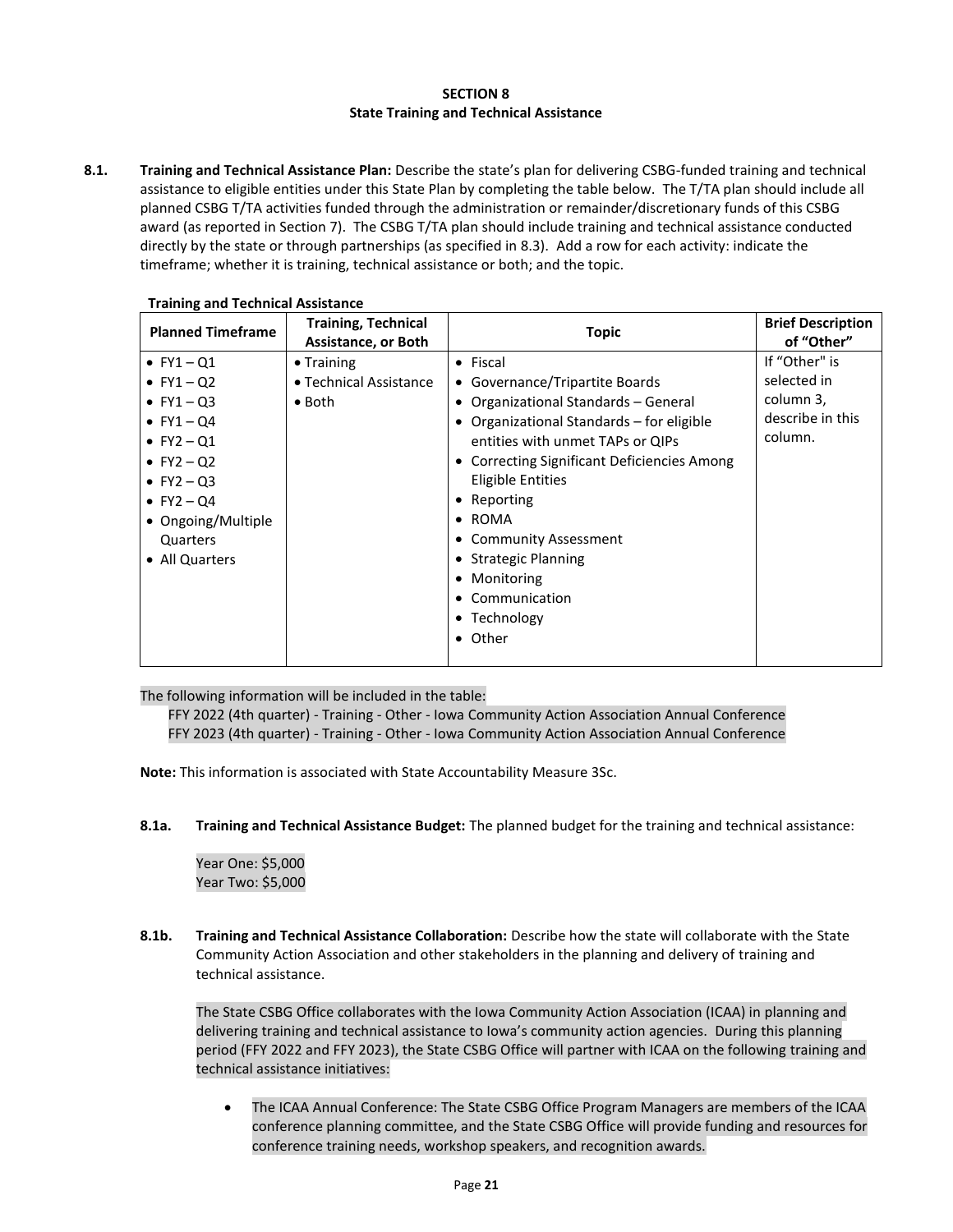- State Training and Technical Assistance Plan: The State CSBG Office will collaborate with ICAA on the planning and development of the State's comprehensive Training and Technical Assistance Plan.
- Iowa Community Action Agency Trainings: The State CSBG Office will work with ICAA on identifying agency training needs and assisting ICAA on developing, organizing, and scheduling agency trainings.
- **8.2. Organizational Standards Technical Assistance:** Does the state have in place Technical Assistance Plans (TAPs) in place for all eligible entities with unmet organizational standards, if appropriate?  $\rule{1em}{0.15mm}$  Yes  $\Box$  No

As of the date this State Plan was submitted, none of Iowa's community action agencies have a TAP or QIP in place for unmet CSBG organizational standards.

**Note:** This information is associated with State Accountability Measure 6Sb.

**8.2a. Address Unmet Organizational Standards:** Describe the state's plan to provide training and/or technical assistance to eligible entities to ensure they address unmet organizational standards.

N/A

- **8.3. Training and Technical Assistance Organizations:** Indicate the types of organizations through which the state intends to provide training and/or technical assistance as described in item 8.1, and briefly describe their involvement. **[Check all that apply]**
	- $\Box$  All training and technical assistance is conducted by the state
	- $\Box$  CSBG eligible entities (if checked, provide the expected number of CSBG eligible entities to receive funds)
	- $\Box$  Other community-based organizations
	- State Community Action association
	- $\Box$  Regional CSBG technical assistance provider(s)
	- $\Box$  National technical assistance provider(s)
	- $\Box$  Individual consultant(s)
	- $\Box$  Tribes and Tribal Organizations
	- $\Box$  Other, specify:
- **8.4. CSBG Funded Training and Technical Assistance Performance Management Adjustment:** Describe adjustments the state made to the training and technical assistance plan under this State Plan as compared to past State Plans. Any adjustment should be based on the state's analysis of past performance, and should consider feedback from eligible entities, OCS, and other sources, such as the public hearing. If the state is not making any adjustments, provide further detail.

On Iowa's 2021 American Customer Satisfaction Index (ACSI) Eligible Entities Satisfaction with the States Survey report, the State CSBG Office scored 92 for Training and Technical Assistance. Within the Training and Technical Assistance category, the State CSBG Office scored a 98 for Responsiveness of Staff, which was a national maximum.

Since 2017, the State CSBG Office's Training and Technical Assistance scores have been 92 or higher. ACSI scores of 80-89 are considered excellent, 90-100 exceptional.

Based on a review of the ACSI scores, the State CSBG Office is not making any changes to how it provides T/TA to Iowa's community action agencies. The State CSBG Office will continue its practices of providing timely CSBG guidance and administrative assistance to the agencies, will continue to collaborate with the Iowa Community Action Association (ICAA) in planning and delivering T/TA to the agencies, and will provide financial support and resources for the FFY 2022 and FFY 2023 ICAA Annual Conferences (see Section 8 (8.1)).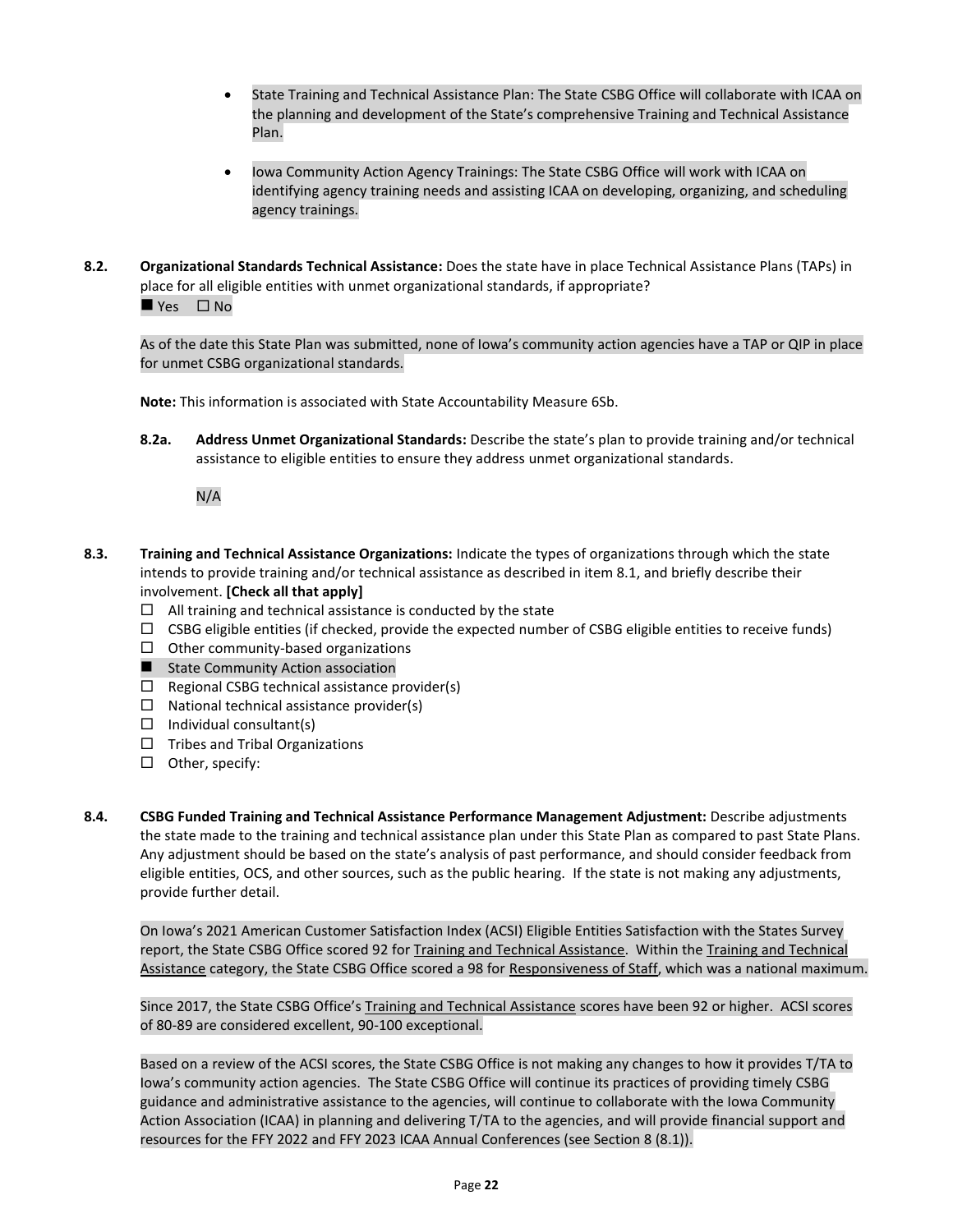In past State Plans, the Training and Technical Assistance Plan was only for describing CSBG remainder/discretionary funded T/TA. Since Iowa's CSBG Program does not have remainder/discretionary funds, that requirement did not apply to our state. For this State Plan, the Training and Technical Assistance Plan is for describing CSBG remainder/discretionary funded or state administration funded T/TA. As a result of this change, this is our state's first State Plan that includes a Training and Technical Assistance Plan and a CSBG funded T/TA performance management response.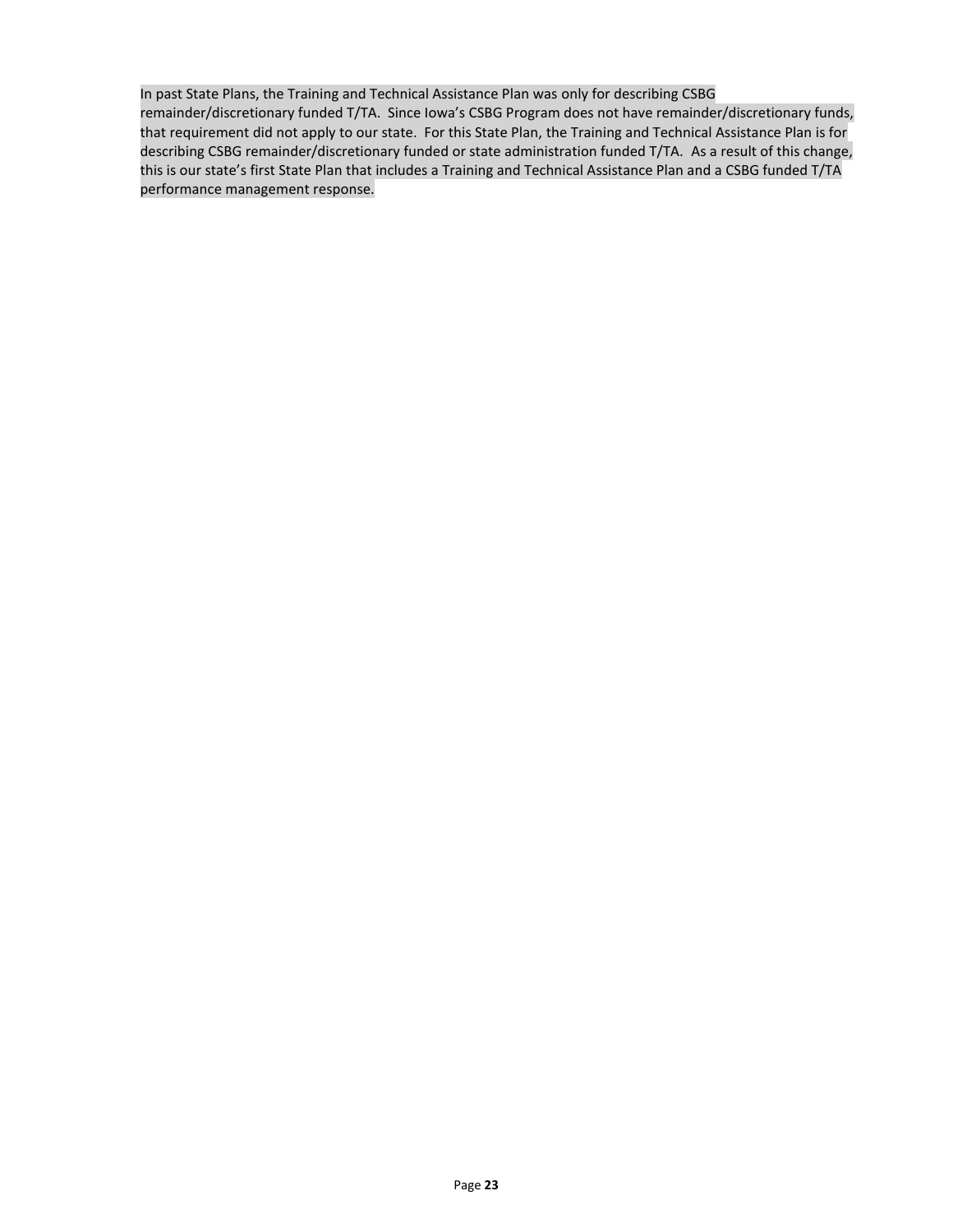#### **SECTION 9 State Linkages and Communication**

**Note:** This section describes activities that the state may support with CSBG remainder/discretionary funds, described under Section 675C(b)(1) of the CSBG Act. The state may indicate planned use of remainder/discretionary funds for linkage/communication activities in Section 7, State Use of Funds, items 7.9(b) and (c).

- **9.1. State Linkages and Coordination at the State Level:** Describe the linkages and coordination at the state level that the state intends to create or maintain to ensure increased access to CSBG services to low-income people and communities under this State Plan and avoid duplication of services (as required by the assurance under Section 676(b)(5)) of the CSBG Act. Describe additional information as needed. **[Check all that apply]**
	- State Low Income Home Energy Assistance Program (LIHEAP) office
	- State Weatherization office
	- State Temporary Assistance for Needy Families (TANF) office
	- State Head Start Collaboration office
	- $\blacksquare$  State public health office
	- State education department
	- State Workforce Innovation and Opportunity Act (WIOA) agency
	- State budget office
	- $\square$  Supplemental Nutrition Assistance Program (SNAP)
	- $\Box$  State child welfare office
	- State housing office
	- $\Box$  Other, specify:

**Note:** This response will link to the corresponding CSBG assurance, item 14.5. In addition, this item is associated with State Accountability Measure 7Sa.

**9.2. State Linkages and Coordination at the Local Level:** Describe how the state is encouraging partnerships and collaborations at the state level with public and private sector organizations, to assure the effective delivery and coordination of CSBG services to transform low-income communities and avoid duplication of services (as required by assurances under Sections 676(b)(5) and (b)(6)) of the CSBG Act.

The State CSBG Office collaborates and coordinates efforts with public and private organizations. In addition to the State CSBG Office's state level partnerships, the Administrator of the State CSBG Office and/or his staff serve on the following committees and/or partner with the following organizations and groups that represent and make decisions that affect low-income individuals, families, and communities:

- Family Development and Self-Sufficiency Council
- Iowa Family Development Alliance
- Iowa Council on Homelessness
- Early Childhood Iowa
- Iowa Coalition Against Domestic Violence
- Prevent Child Abuse Iowa
- Iowa Legal Aid
- Federal Home Visitation Advisory Committee (MIECHV)
- National Resource Center for Family Centered Practices (University of Iowa)
- Iowa Community Action Association
- Iowa Community Action Association Conference Training Committee
- Iowa Weatherization Assistance Coordinators
- Iowa Directors of Energy Assistance
- Iowa ROMA Subgroup
- Region VII Regional Performance Innovation Consortia (RPIC)

The State CSBG Office's involvement in and connections to these committees and groups results in increased coordination of programs, services, and initiatives, and assures that decisions affecting Iowa's low-income population are considered.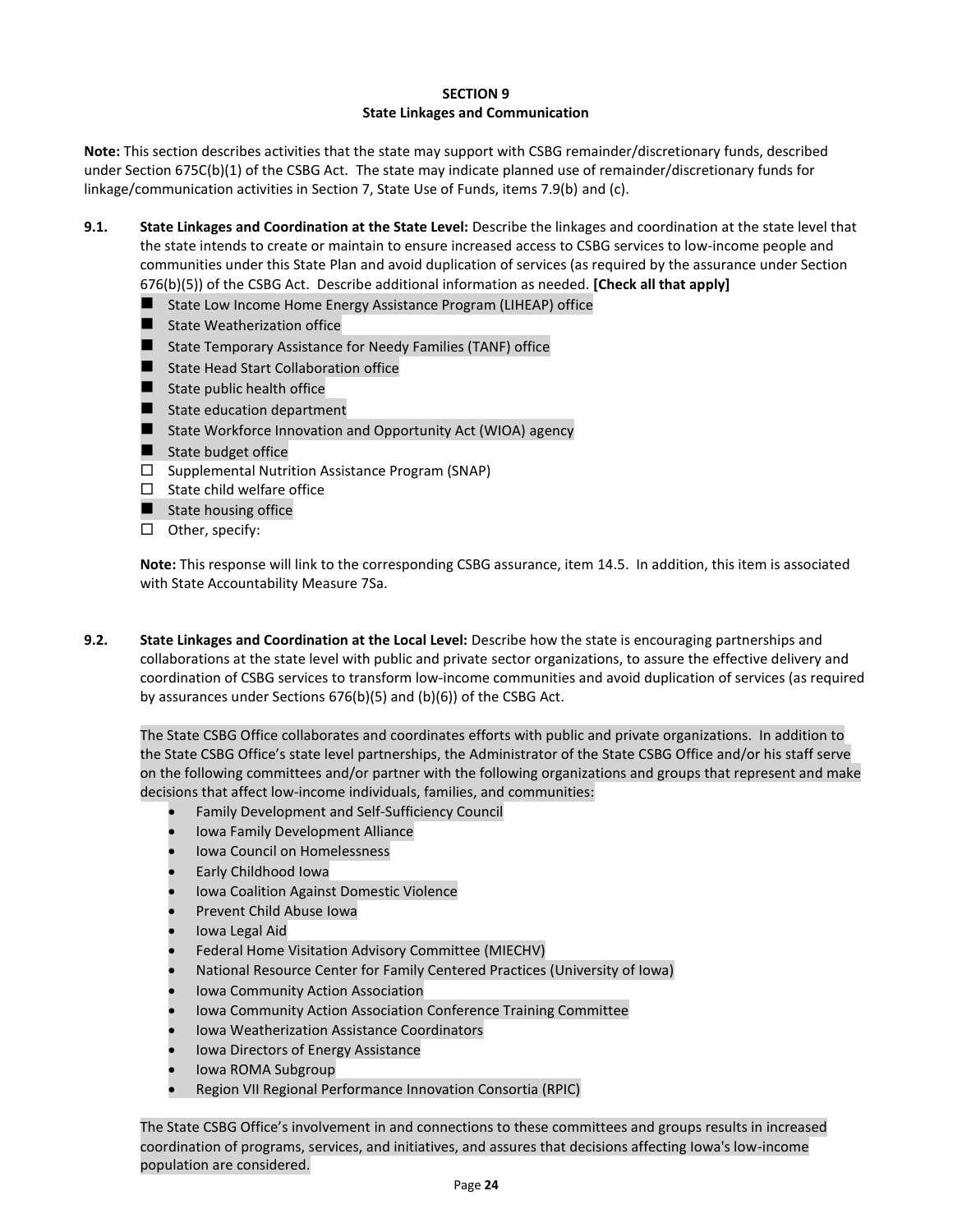**Note:** This response will link to the corresponding CSBG assurances, items 14.5 and 14.6.

## **9.3. Eligible Entity Linkages and Coordination**

**9.3a. State Assurance of Eligible Entity Linkages and Coordination:** Describe how the state will assure that the eligible entities will partner and collaborate with public and private sector organizations to assure the effective delivery and coordination of CSBG services to low-income people and communities and avoid duplication of services (as required by the assurance under Section 676(b)(5)) of the CSBG Act.

Iowa's community action agencies, as part of their CSBG Community Action Plan and Application, are required to explain how their agency will assure coordination with governmental and other social services organizations that provide employment and training services to ensure that the employment services are delivered affectively and without duplication, and how their agency will coordinate with their local WIOA partners. Agencies are also required to sign a certification statement acknowledging that their agency understands and agrees to this CSBG assurance.

All agencies have processes in place for establishing linkages between governmental and other social services organizations in order to better coordinate the effective delivery of services to low-income individuals and families and to avoid the duplication of services. Although agencies report different processes for establishing linkages, all agencies participate in community meetings, planning coalitions, and network with state and local service providers. Through these efforts, agencies are able to establish formal and informal agreements and coordinate information with governmental and social services organizations. These coordination efforts help the agencies avoid the unnecessary duplication of programs, services, and community initiatives.

In FFY 2020, Iowa's agencies reported actively working with 5,935 public and private organizations to expand resources and opportunities in order to achieve family and community outcomes.

The State CSBG Office's CSBG program operations reviews and CSBG organizational standards assessments (CSBG Organizational Standard 2.1) include verifying the agency's community-wide partnerships and the purpose for each of those partnerships.

**Note:** This response will link to the corresponding CSBG assurance, item 14.5.

**9.3b. State Assurance of Eligible Entity Linkages to Fill Service Gaps:** Describe how the eligible entities will develop linkages to fill identified gaps in the services, through the provision of information, referrals, case management, and follow-up consultations, according to the assurance under Section 676(b)(3)(B) of the CSBG Act.

Iowa's community action agencies, as part of their CSBG Community Action Plan and Application, are required to describe how their agency will coordinate with other organizations to ensure low-income individuals and families receive the necessary and appropriate assistance they are seeking, including information about their agency's information and referral processes.

All agencies have processes in place for developing, creating, and maintaining partnerships and linkages that are essential for addressing service gaps and ensuring service duplication is avoided. Although agencies report different processes for developing partnerships, all agencies participate in community meetings, planning coalitions, and network with state and local service providers. Through these meetings and networking, agencies gather information regarding other community services available and develop contacts in their communities. These processes ensure that agency clients receive current information and referrals regarding community services.

The State CSBG Office's CSBG program operations reviews and CSBG organizational standards assessments (CSBG Organizational Standard 2.1) include verifying the agency's community-wide partnerships and the purpose for each of those partnerships.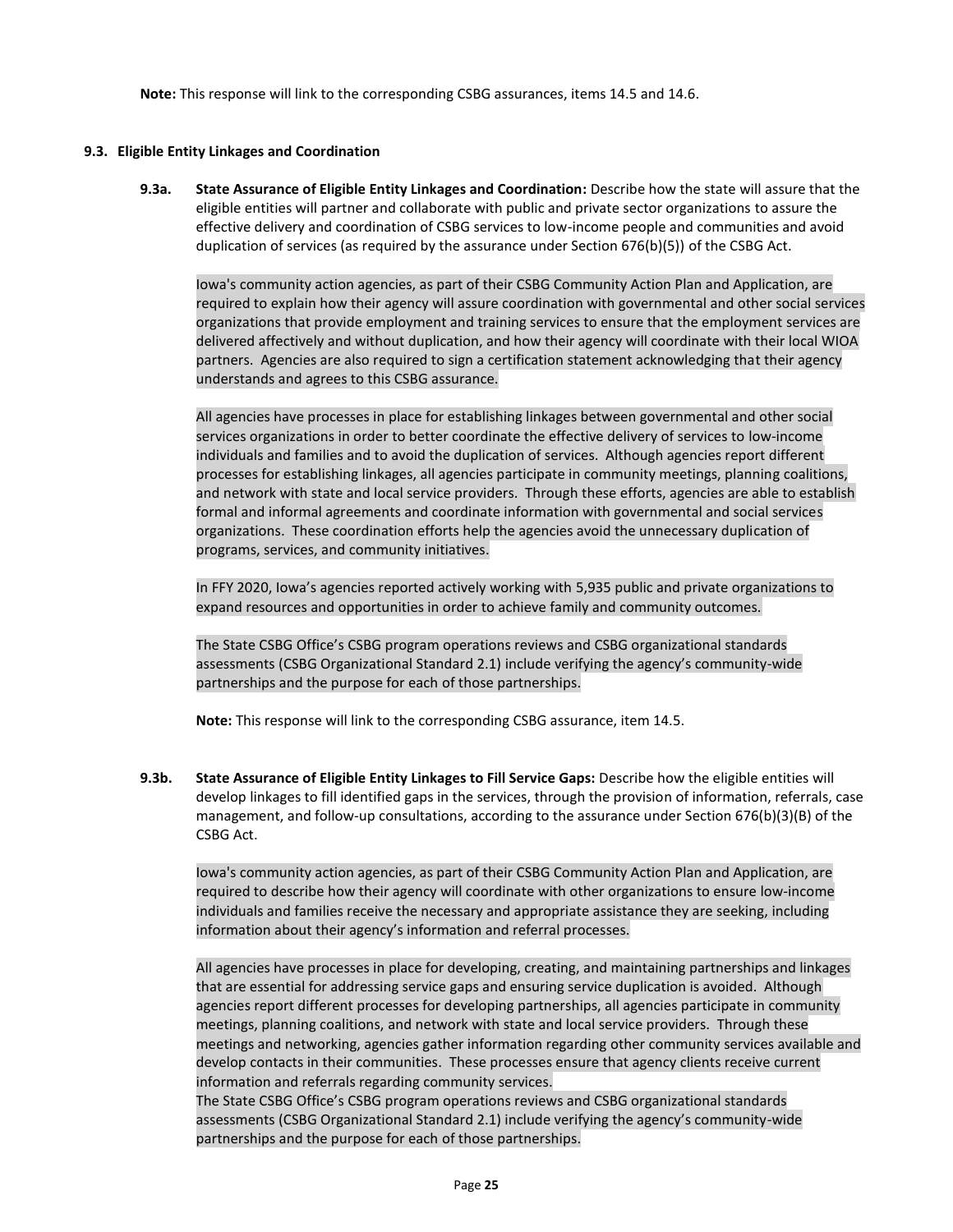**Note:** This response will link to the corresponding CSBG assurance, item 14.3b.

**9.4. Workforce Innovation and Opportunity Act (WIOA) Employment and Training Activities:** Does the state intend to include CSBG employment and training activities as part of a WIOA Combined State Plan, as allowed under the Workforce Innovation and Opportunity Act (as required by the assurance under Section 676(b)(5) of the CSBG Act)?

Yes ◼ No

**Note:** This response will link to the corresponding CSBG assurance, item 14.5.

**9.4a. WIOA Combined Plan:** If the state selected "yes" under item 9.4, provide the CSBG-specific information included in the State's WIOA Combined Plan. This information includes a description of how the state and the eligible entities will coordinate the provision of employment and training activities through statewide and local WIOA workforce development systems. This information may also include examples of innovative employment and training programs and activities conducted by community action agencies or other neighborhood-based organizations as part of a community antipoverty strategy.

N/A

**9.4b. Employment and Training Activities:** If the state selected "no" under item 9.4, describe the coordination of employment and training activities, as defined in Section 3 of WIOA, by the state and by eligible entities providing activities through the WIOA system.

Iowa's Department of Workforce Development is the lead agency for planning and implementation of the Unified Plan for WIOA. The Iowa Department of Human Rights (IDHR) and its Division of Community Action Agencies (DCAA) are involved in the following WIOA activities:

The IDHR's Division of Community Advocacy and Services and its Client Assistance Program (CAP) work extensively with WIOA rules and regulations and their impact on individuals with disabilities, with an emphasis on youth with disabilities seeking and obtaining gainful, competitive, integrated employment. CAP is authorized to monitor implementation and compliance of policy regulated by WIOA affecting Iowa Vocational Rehabilitation Services, Iowa Department for the Blind, Iowa's six Centers for Independent Living, and Community Rehabilitation Programs that receive funding under the Rehabilitation Act.

CAP also represents the IDHR as a member of the State Rehabilitation Council as well as in partnership and collaboration with a variety of state, local and private sector partners.

In Iowa, the community action agencies coordinate employment and training activities with their local IowaWorks Centers and IWD's PROMISE JOBS program (Promoting Independence and Self-Sufficiency through Employment). PROMISE JOBS is Iowa's welfare reform employment program designed to assist Iowa's Family Investment Program (FIP) recipients to become self-sufficient. These coordinated partnerships help provide equal access to employment and training opportunities to low-income individuals and families. Some of the opportunities available to agency clients through these coordination efforts include: job placement and recruitment, job loss assistance, training assistance, personal development, and employment related supports.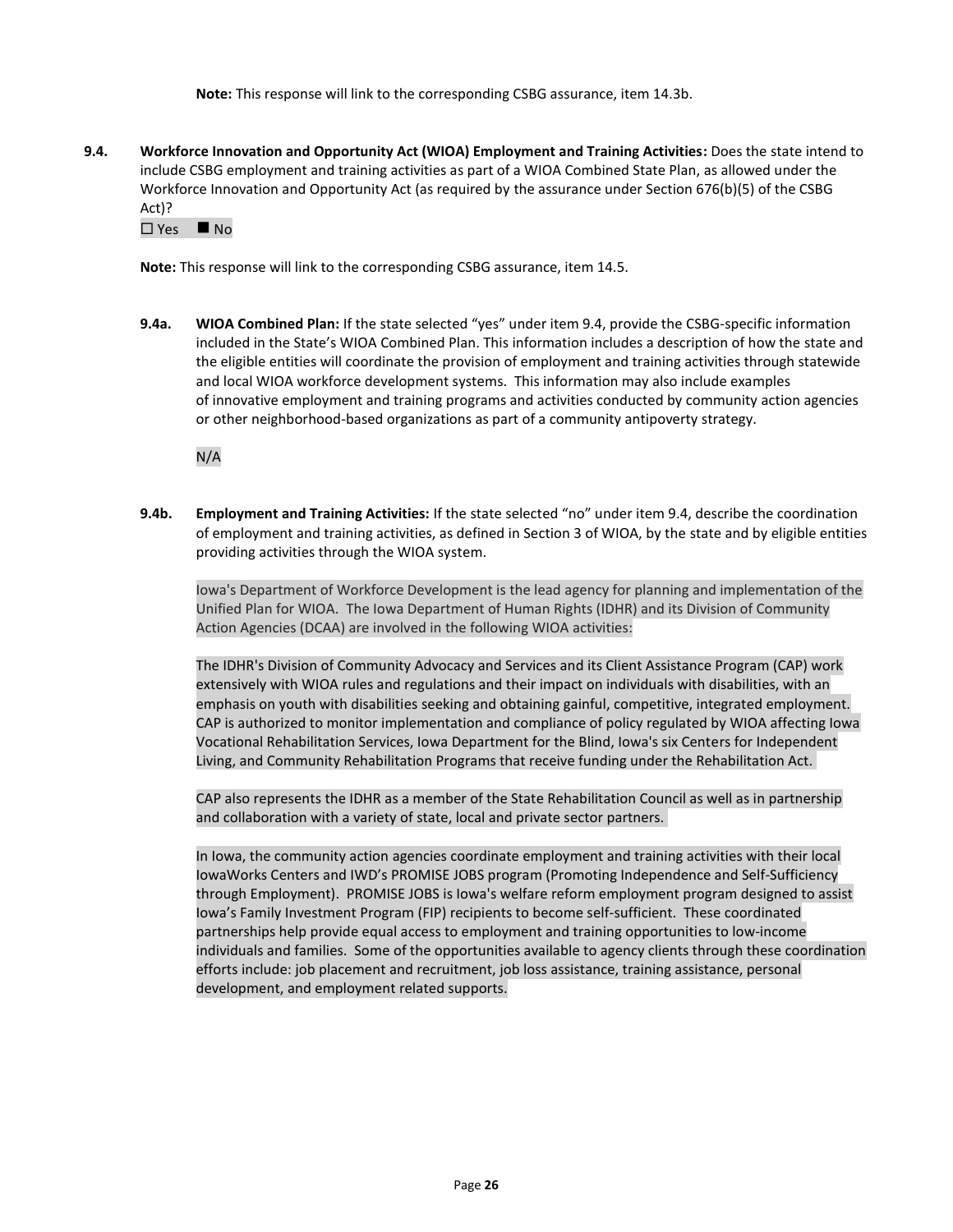**9.5. Emergency Energy Crisis Intervention:** Describe how the state will assure, where appropriate, that emergency energy crisis intervention programs under title XXVI (relating to Low-Income Home Energy Assistance) are conducted in each community in the State, as required by the assurance under Section 676(b)(6) of the CSBG Act).

The Administrator of the State CSBG Office also administers the State Low-Income Home Energy Assistance Program (LIHEAP) Office. The State LIHEAP Office administers LIHEAP by contracting with Iowa's 16 community action agencies.

Iowa's LIHEAP is a statewide program that assists qualifying low-income households in the payment of a portion of their winter heating costs and encourages energy conservation through client education and weatherization. A component of Iowa's LIHEAP is the Emergency Crisis Intervention Program (ECIP). ECIP provides immediate assistance to households to alleviate life-threatening situations. ECIP payments are made for repair or replacement of a furnace or heating system, obtaining temporary shelter, emergency fuel deliveries, purchasing or repairing air conditioning equipment when medically necessary, purchasing blankets and/or heaters, purchasing fans, and transporting clients to cooling centers during times of extreme heat.

All agencies receive an annual LIHEAP monitoring review and evaluation to ensure compliance with LIHEAP regulations. The State LIHEAP Office Program Manager and Program Planner conduct the reviews.

A number of agencies also receive emergency energy crisis intervention funds through General Relief, United Way, Salvation Army, County Relief, Embrace Iowa, Emergency Solutions Grants Program, Emergency Food and Shelter National Board Program, churches, ministerial associations, local utilities, and customer contribution funds. These funds are used for emergency payment arrangements with local utilities, emergency fuel deliveries, and reconnection services.

**Note:** This response will link to the corresponding CSBG assurance, item 14.6.

**9.6. Faith-based Organizations, Charitable Groups, and Community Organizations:** Describe how the state will assure local eligible entities will coordinate and form partnerships with other organizations, including faith-based organizations, charitable groups, and community organizations, according to the state's assurance under Section 676(b)(9) of the CSBG Act.

Iowa's community action agencies, as part of their CSBG Community Action Plan and Application, are required to explain how their agency will assure coordination and partnerships with other organizations, including faith-based organizations, charitable groups, and community organizations that serve low-income individuals and families. Agencies are also required to sign a certification statement acknowledging that their agency understands and agrees to this CSBG assurance.

All agencies have processes in place for developing partnerships and coordinating programs and services. Although agencies report different processes, all agencies participate in community meetings, planning coalitions, and network with state and local service providers. Through these meetings, coalitions, and networking, agencies share and receive information regarding services and resources for low-income individuals and families, and develop partnerships and coordinate with other anti-poverty organizations in their communities. These partnerships help ensure their clients will receive current information and referrals regarding available services and assistance.

In FFY 2020, Iowa's agencies reported actively working with 5,935 public and private organizations to expand resources and opportunities in order to achieve family and community outcomes. Of those organizations, 1,141 were no-profit organizations and 752 were faith-based organizations.

The State CSBG Office's CSBG program operations reviews and CSBG organizational standards assessments (CSBG Organizational Standard 2.1) include verifying the agency's community-wide partnerships and the purpose for each of those partnerships.

**Note:** this response will link to the corresponding assurance, item 14.9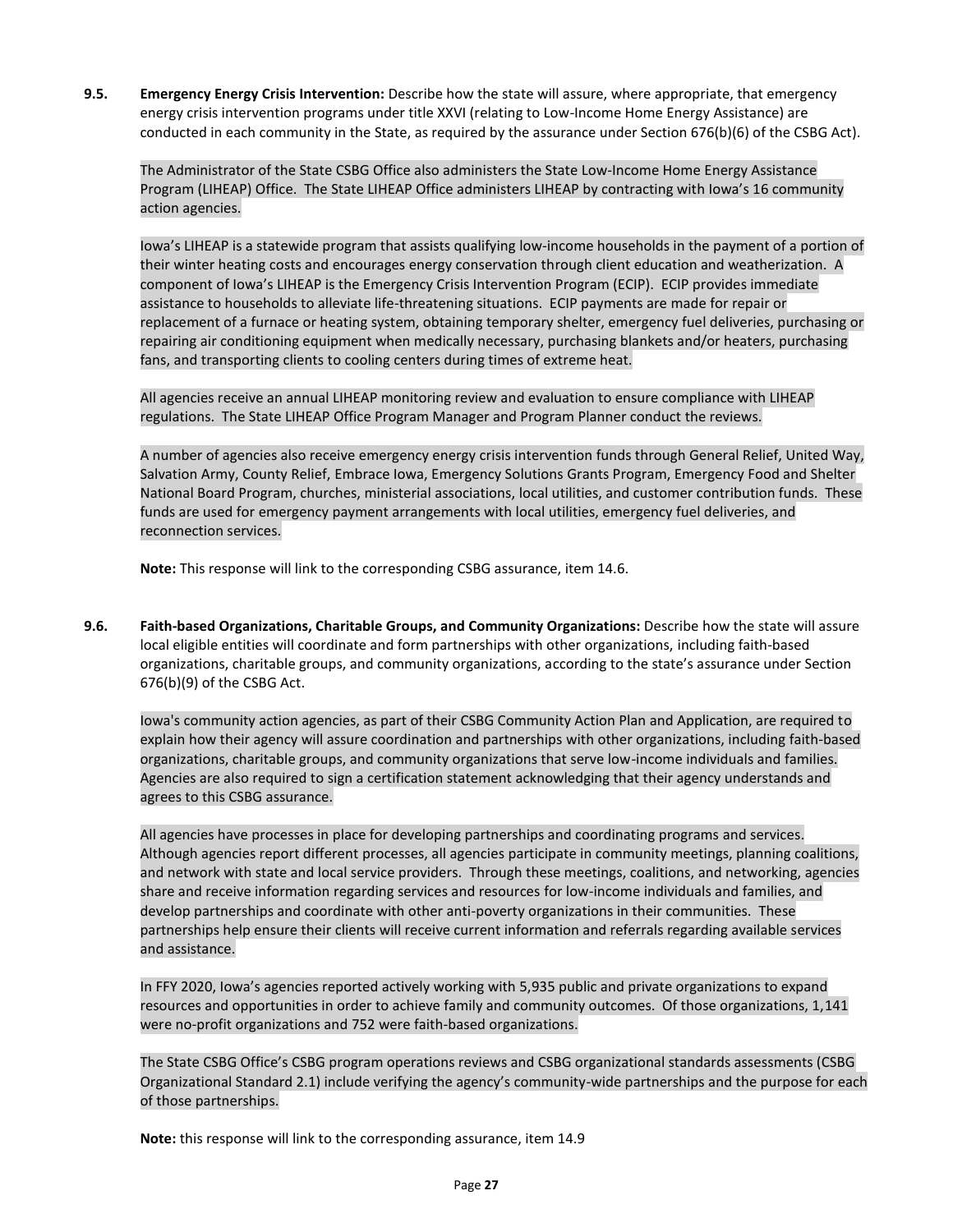**9.7 Coordination of Eligible Entity 90 Percent Funds with Public/Private Resources:** Describe how the eligible entities will coordinate CSBG 90 percent funds with other public and private resources, according to the assurance under Section 676(b)(3)(C) of the CSBG Act.

Iowa's community action agencies, as part of their CSBG Community Action Plan and Application, are required to describe how their agency coordinates their CSBG funds or CSBG funded resources (i.e. office space, equipment, supplies, staff time) with public resources (i.e. city and county governments) and with private resources (i.e. foundations, corporations, non-profit organizations).

All agencies receive public and private funding, in-kind goods and services, and donations. In FFY 2020, agencies reported receiving over \$237 million in federal, state, public, and private resources. Of the \$237 million in resources, the following was leveraged from public and private entities:

| $$2,207,173$ - leveraged public (local) funding                               |
|-------------------------------------------------------------------------------|
| $$1,720,399$ - value of in-kind goods/services received from local government |
| $$16,124,692$ - leveraged private funding                                     |
| $$17,275,290$ – value of donated items (food, clothing, furniture, etc.)      |
| $$6,978,150$ - value of in-kind services received from businesses             |
|                                                                               |

\$ 44,305,704 – TOTAL public (local) and private resources leveraged

Most agencies will use their public and private resources and CSBG funding to support their outreach services and outreach operation costs. Some outreach services supported by these funds and resources include: emergency food assistance, disaster and crisis assistance, utility assistance, rent assistance, case management services, prescription drugs, school supplies, household items, and clothing.

Agencies will also coordinate their public and private resources and CSBG funding to support, enhance, or expand agency programs, services, and initiatives, and to meet matching or cost sharing requirements in order to leverage additional federal and state funding.

**Note:** this response will link to the corresponding assurance, item 14.3c.

**9.8. Coordination among Eligible Entities and State Community Action Association:** Describe state activities for supporting coordination among the eligible entities and the State Community Action Association.

The State CSBG Office partners and coordinates with the Iowa Community Action Association (ICAA) and Iowa's community action agencies on the following Community Action and CSBG initiatives:

- State Plan Development: The State CSBG Office includes ICAA and the agencies in the development of the State Plan. See Section 3 (3.4a) for a description of the steps the State CSBG Office took to involve ICAA and the agencies.
- ICAA's Legislative Agenda: Each year the ICAA governing board develops their legislative action and advocacy plan. ICAA includes the State CSBG Office and the Iowa Commission on Community Action Agencies (the State CSBG Office's governing board) in their legislative agenda and policy interests discussions.
- Iowa Commission on Community Action Agencies' Legislative Agenda: Each year the commission makes recommendations to the Governor and Iowa's General Assembly for executive and legislative action designed to improve the status of low-income people in the State. The commission includes ICAA in the development and implementation of the agenda.
- Iowa Commission on Community Action Agencies' Commission Meetings: At each commission meeting, the State CSBG Office presents and discusses its programs and provides Community Action updates, and ICAA presents information about their programs, services, activities, and events.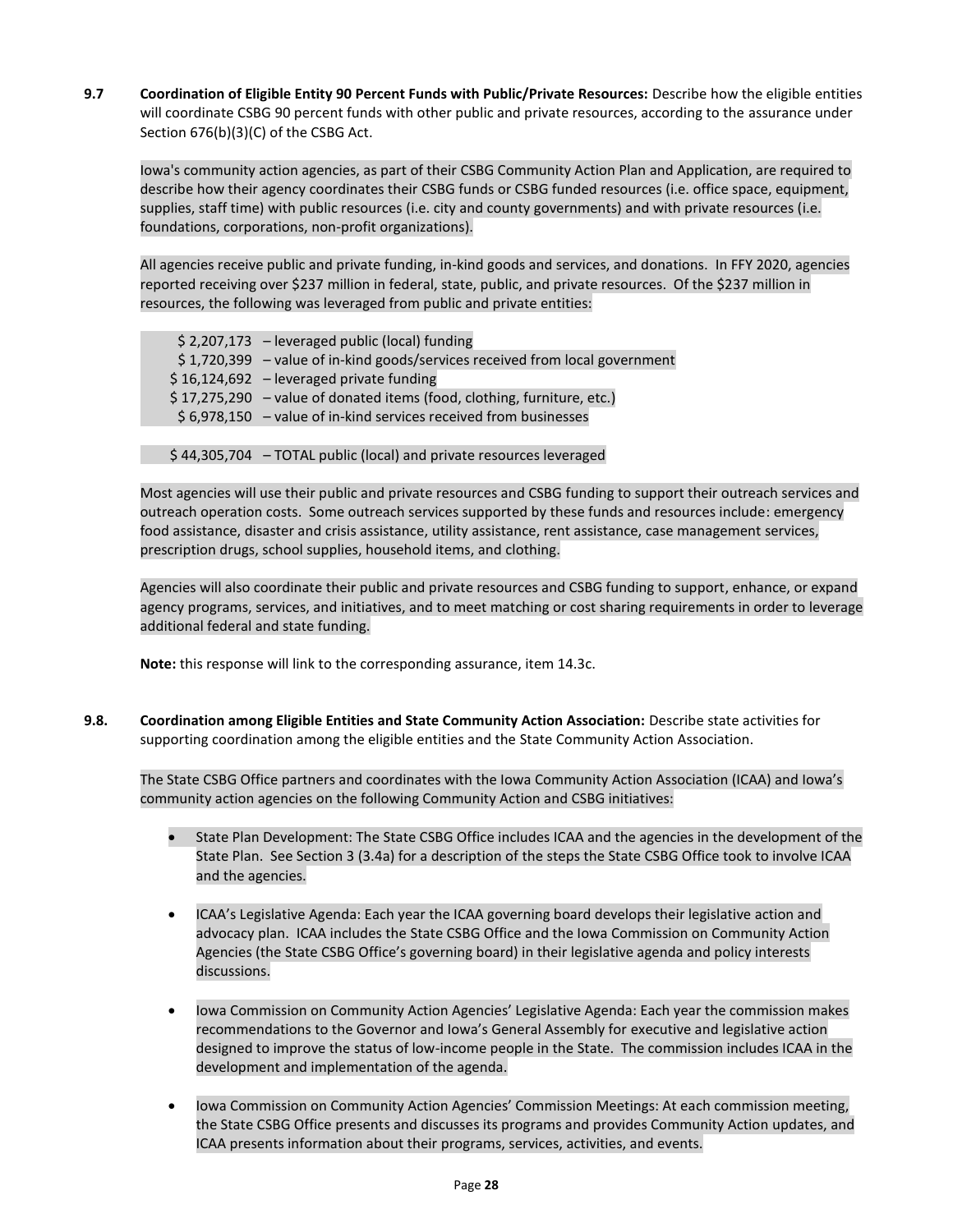- The ICAA Annual Conference: The State CSBG Office Program Managers are members of the ICAA conference planning committee, and the State CSBG Office provides funding and resources for conference training needs, workshop speakers, and recognition awards.
- The Administrator of the State CSBG Office and ICAA staff serve on the Region VII Regional Performance Innovation Consortia (RPIC). The Region VII RPIC provides training and technical assistance, coordinates state, regional and national efforts, and disseminates information on CSBG Organizational Standards, Results-Oriented Management and Accountability (ROMA), and Evidence-Based/Evidence-Informed Service Strategies.
- State Training and Technical Assistance (T&TA) Plan: The State CSBG Office collaborates with ICAA on the planning and development of the State's comprehensive T&TA Plan.
- Iowa Community Action Agency Trainings: The State CSBG Office works with ICAA on identifying agency training needs and assisting ICAA on developing, organizing, and scheduling agency trainings.
- The Administrator of the State CSBG Office and the State CSBG Office Program Managers attend and present Community Action and CSBG information at the ICAA board meetings and the agencies' ROMA Subgroup meetings.
- Needs Assessment Committee: The committee consists of 7 members (both State CSBG Office Program Managers, the ICAA Training Director, and 4 agency staff). The committee is responsible for designing client and community surveys, developing instructions and guidance for administering the surveys, and creating statewide reports using the survey results.
- Agency Client Tracking Systems: The State CSBG Office and ICAA work the agencies and the agencies' client tracking system vendors to ensure the systems track, collect, and report individual, family, and community level data, information, and outcomes.
- **9.9. Communication with Eligible Entities and the State Community Action Association:** In the table below, describe how the state intends to communicate with eligible entities, the State Community Action Association, and other partners under this State Plan on the topics listed. For any topic that is not applicable, select "Not Applicable" under Expected Frequency.

| <b>Subject Matter</b>                                                                        | <b>Expected</b>       | Format                                              |
|----------------------------------------------------------------------------------------------|-----------------------|-----------------------------------------------------|
|                                                                                              | <b>Frequency</b>      |                                                     |
| Upcoming Public and/or Legislative Hearings                                                  | As Needed             | Meetings, Email                                     |
| <b>State Plan Development</b>                                                                | <b>As Needed</b>      | Meetings, Email                                     |
| Organizational Standards Progress                                                            | Annually              | 1:1, Email, Phone Calls, Letters                    |
| <b>State Accountability Measures Progress</b>                                                | Annually              | Meetings, Email                                     |
| Community Needs Assessments/Community Action Plans                                           | Annually              | 1:1, Email, Phone Calls, Letters                    |
| <b>State Monitoring Plans and Policies</b><br>Training and Technical Assistance (T/TA) Plans | Annually<br>As Needed | Meetings, Email<br>1:1, Email, Phone Calls, Letters |
| ROMA and Performance Management                                                              | Semi-Annually         | 1:1, Email, Phone Calls, Letters                    |
| <b>State Interagency Coordination</b>                                                        | <b>As Needed</b>      | Meetings, Email, Phone Calls                        |
| <b>CSBG Legislative/Programmatic Updates</b>                                                 | Quarterly             | Meetings, Email, Website, Webinars                  |

## **Communication Plan**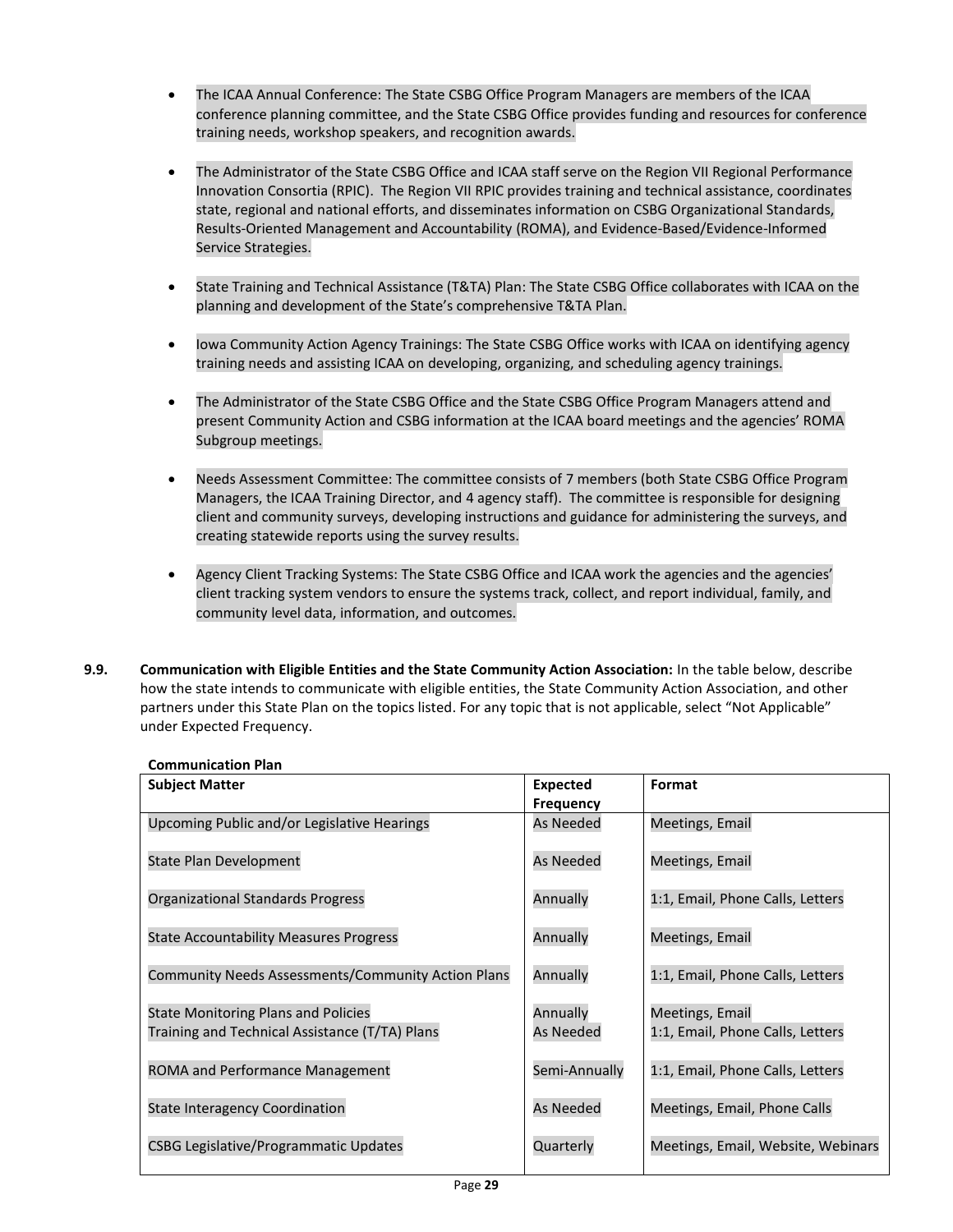| <b>Communication Plan</b>                             |                  |                                           |  |  |  |
|-------------------------------------------------------|------------------|-------------------------------------------|--|--|--|
| <b>Subject Matter</b>                                 | <b>Expected</b>  | Format                                    |  |  |  |
|                                                       | <b>Frequency</b> |                                           |  |  |  |
| <b>Tripartite Board Requirements</b>                  | Annually         | 1:1, Email, Phone Calls, Letters          |  |  |  |
| State Training and Technical Assistance Plan          | As Needed        | Meetings, Email                           |  |  |  |
| Iowa Community Action Association Conference Planning | As Needed        | Meetings, Email, Webinars, Phone<br>Calls |  |  |  |
| Iowa Commission on Community Action Agencies          | Quarterly        | Meetings, Webinars, Phone Calls           |  |  |  |

**9.10. Feedback to Eligible Entities and State Community Action Association:** Describe how the state will provide information to local entities and the State Community Action Association regarding performance on State Accountability Measures.

The State CSBG Office will send via e-mail, to the Iowa Community Action Association (ICAA) and Iowa's community action agencies, the information and feedback received from the Office of Community Services (OCS) about the State CSBG Office's performance on the state accountability measures. The e-mail will be sent within 60 calendars days of receipt of the information and feedback from OCS.

The State CSBG Office will present the state accountability measures information and feedback to ICAA and the agencies' Executive Directors at an ICAA governing board meeting, and to the members of the ROMA Subgroup at one of their meetings.

**Note:** This information is associated with State Accountability Measure 5S(iii).

**9.11. Communication Plan Performance Management Adjustment:** Describe any adjustments the state made to the Communication Plan in this State Plan as compared to past State Plans. Any adjustment should be based on the state's analysis of past performance, and should consider feedback from eligible entities, OCS, and other sources, such as the public hearing. If the state is not making any adjustments, provide further detail.

On Iowa's 2021 American Customer Satisfaction Index (ACSI) Eligible Entities Satisfaction with the States Survey report, the State CSBG Office scored a 96 for Communication. Within the Communication category, the State CSBG Office scored the following:

- 97 Responsiveness of Staff to Requests
- 97 Sufficiency of Information
- 97 Usefulness of Feedback
- 96 Consistency of Responses
- 94 Clarity of Communication
- 94 Frequency of Communication

ASCI scores of 80-89 are considered excellent, 90-100 exceptional.

The following communication goals are in Iowa's FFY 2020-2021 CSBG State Plan and Application:

## COMMUNICATION

- 1. The Administrator of the State CSBG Office will attend and report on the State CSBG Office's programs at all Iowa Community Action Association Board of Director meetings.
- 2. At least one State CSBG Office Program Manager will attend and present a CSBG program report at all Iowa community action agency ROMA Subgroup meetings.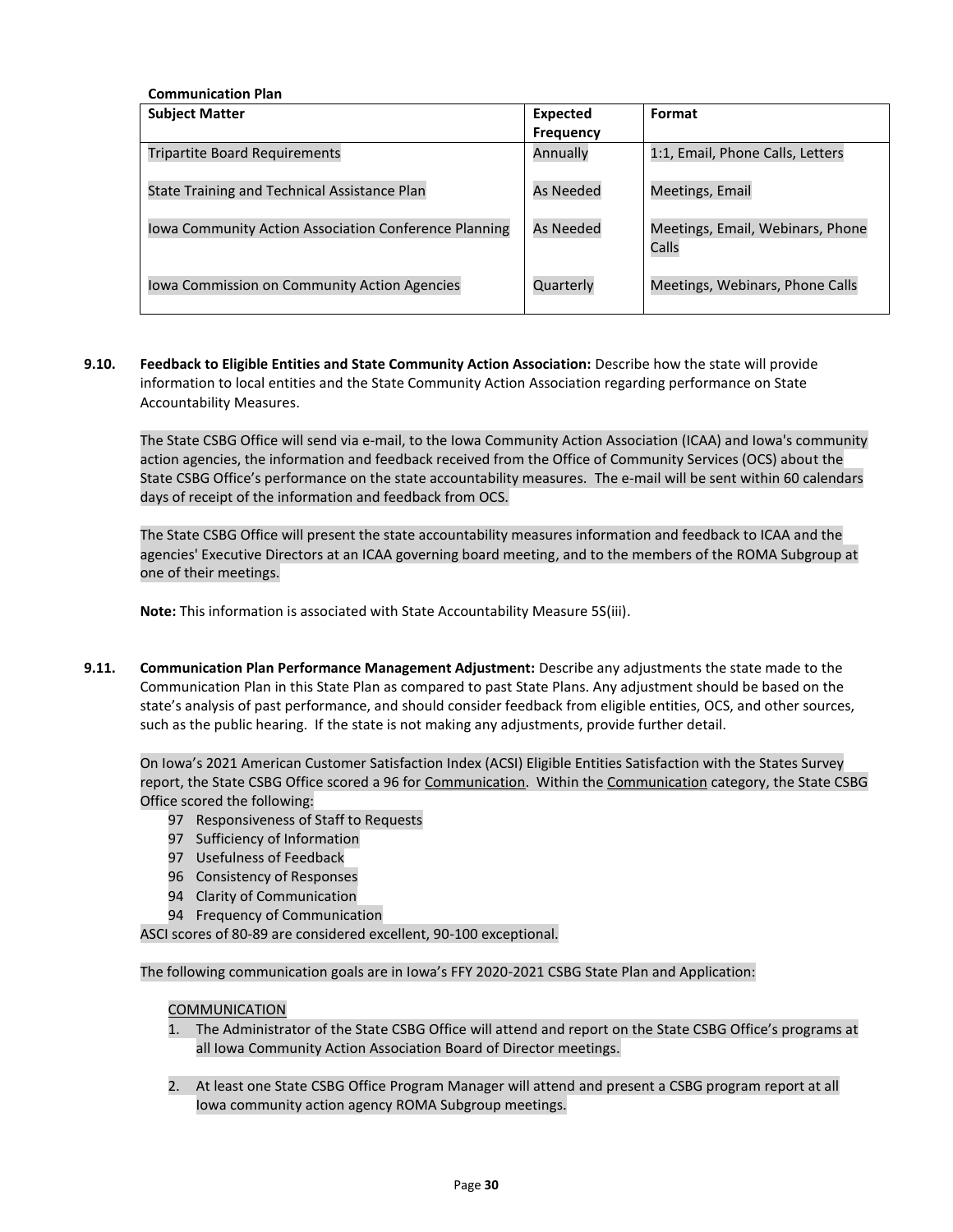The State CSBG Office met its communication goals in FFY 2020, and as of the date this State Plan was submitted, was meeting its goals in FFY 2021.

Also, as of the date this State Plan was submitted, the State CSBG Office was meeting all of the planned actions in its FFY 2020-2021 Communication Plan. See Iowa's FFY 2020-2021 CSBG State Plan and Application – Section 9 (9.9. Communication Plan).

Based on a review of the scores and results, the State CSBG Office is not making any changes to its communication plans and efforts.

**Note:** This information is associated with State Accountability Measures 7Sb.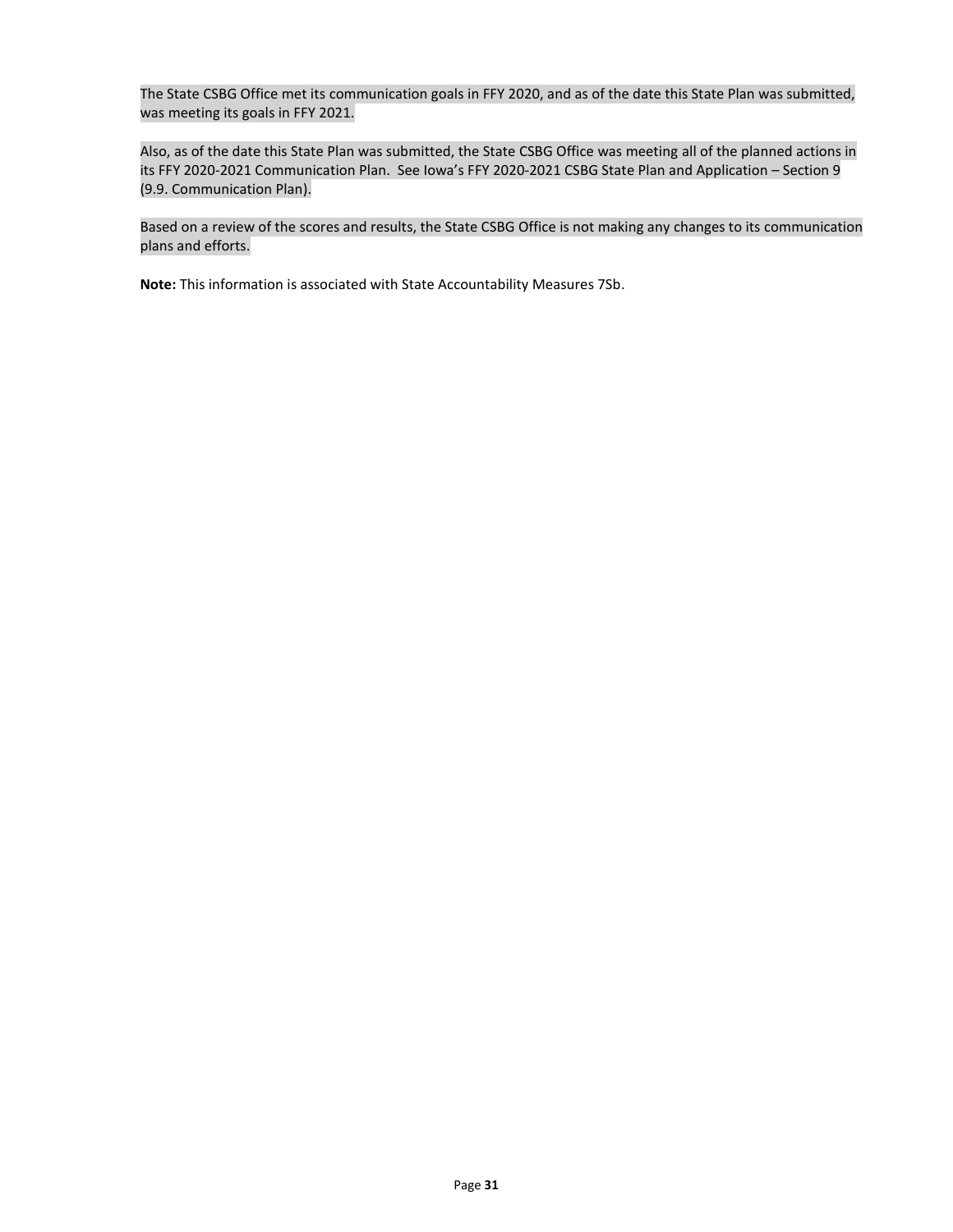#### **SECTION 10 Monitoring, Corrective Action, and Fiscal Controls**

## **Monitoring of Eligible Entities** (Section 678B(a) of the CSBG Act)

**10.1.** Specify the proposed schedule for planned monitoring visits including: full onsite reviews; onsite reviews of newly designated entities; follow-up reviews - including return visits to entities that failed to meet state goals, standards, and requirements; and other reviews as appropriate.

This is an estimated schedule to assist states in planning. States may indicate "no review" for entities the state does not plan to monitor in the performance period.

| <b>CSBG Eligible</b><br><b>Entity</b> | <b>Monitoring</b><br><b>Type</b>                                                | <b>Review Type</b>                             | <b>Target</b><br>Quarter                                                                                                                                     | <b>Start Date of</b><br>Last Full<br>Onsite<br><b>Review</b> | <b>End Date of</b><br><b>Last Full</b><br>Onsite<br><b>Review</b> | <b>Brief</b><br><b>Description</b><br>of "Other" |
|---------------------------------------|---------------------------------------------------------------------------------|------------------------------------------------|--------------------------------------------------------------------------------------------------------------------------------------------------------------|--------------------------------------------------------------|-------------------------------------------------------------------|--------------------------------------------------|
|                                       | • Full Onsite<br>• Newly<br>Designated<br>• Follow-up<br>• Other<br>• No review | • Onsite<br>Review<br>$\bullet$ Desk<br>Review | $\bullet$ FY1 Q1<br>$\bullet$ FY1 Q2<br>$\bullet$ FY1 Q3<br>$\bullet$ FY1 Q4<br>$\bullet$ FY2 Q1<br>$\bullet$ FY2 Q2<br>$\bullet$ FY2 Q3<br>$\bullet$ FY2 Q4 |                                                              |                                                                   |                                                  |

#### **Monitoring Schedule**

The attached information will be included in the table: Attachment K: Monitoring of CSBG Eligible Entities

**Note:** This information is associated with State Accountability Measure 4Sa(i).

**10.2. Monitoring Policies:** Provide a copy of state monitoring policies and procedures by attaching and/or providing a hyperlink.

Attachment L: Monitoring Policies

Iowa CSBG Policies and Procedures Manual (7-2-2018):

- CSBG Program Reviews (pages 25-33)
- Fiscal Monitoring (page 34)
- **10.3. Initial Monitoring Reports:** According to the state's procedures, by how many calendar days must the state disseminate initial monitoring reports to local entities?

#### 60 calendar days

**Note:** This information is associated with State Accountability Measure 4Sa(ii).

#### **Corrective Action, Termination and Reduction of Funding and Assurance Requirements** (Section 678C of the Act)

**10.4. Closing Findings:** Are state procedures for addressing eligible entity findings/deficiencies, and the documenting closure of findings included in the State monitoring policies attached under 10.2? ■ Yes □ No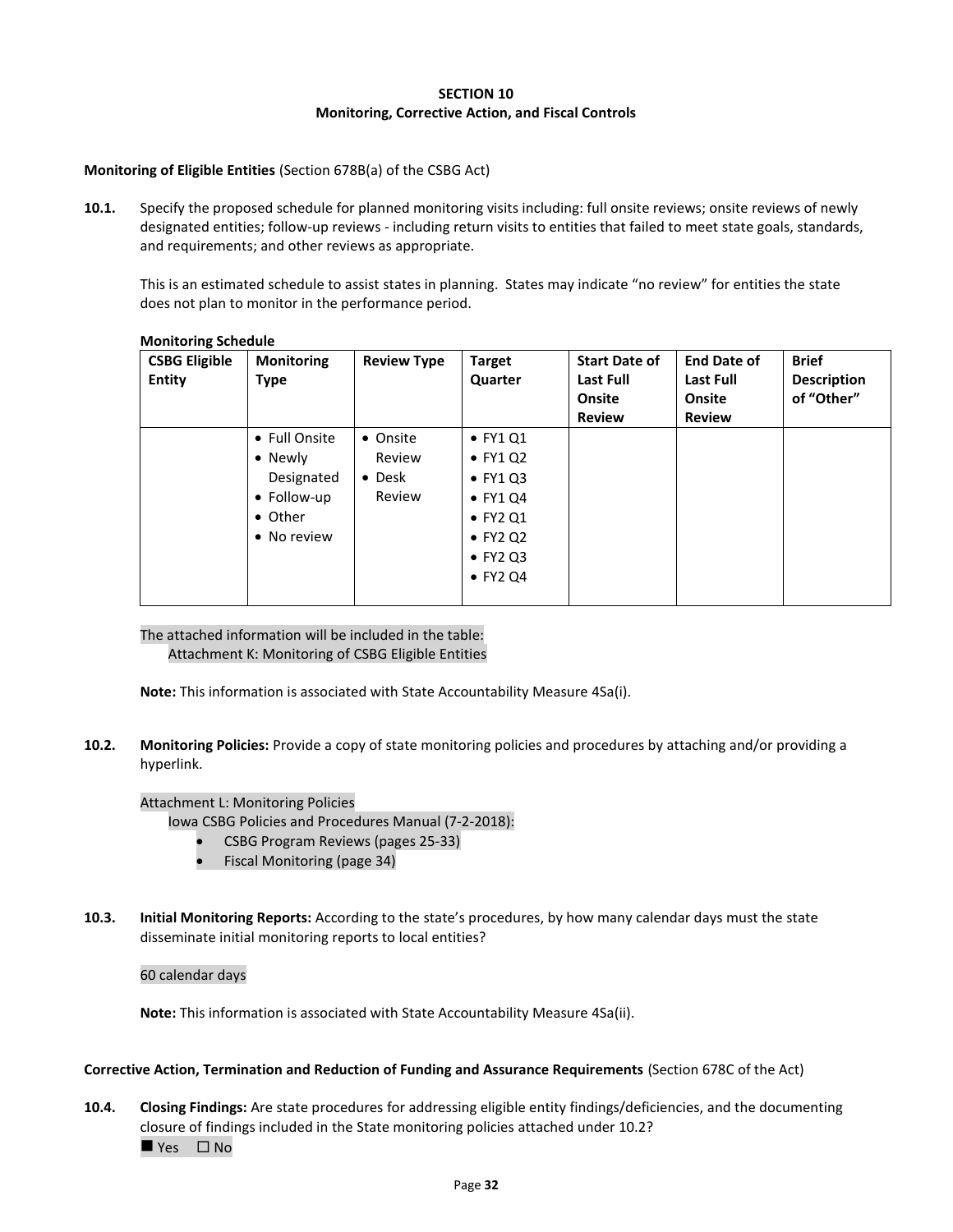**10.4a. Closing Findings Procedures:** If no, describe state procedures for addressing eligible entity findings/deficiencies, and the documenting closure of findings.

N/A

**10.5. Quality Improvement Plans (QIPs):** Provide the number of eligible entities currently on QIPs, if applicable.

0 (none)

**10.6. Reporting of QIPs:** Describe the state's process for reporting eligible entities on QIPs to the Office of Community Services within 30 calendar days of the state approving a QIP.

The State CSBG Office will determine through CSBG program operations reviews, CSBG organizational standards assessments, CSBG fiscal monitoring reviews, State CSBG Office investigations related to specific complaints or allegations, and other necessary and appropriate reviews, whether or not an Iowa community action agency is meeting the performance goals, administrative standards, service delivery requirements, financial management requirements, and other requirements established by the Office of Community Services (OCS), the State of Iowa, and the State CSBG Office. When the State CSBG Office determines that an agency has significant deficiencies, the State CSBG Office will require the agency to develop and implement a quality improvement plan (QIP) to correct the deficiencies. The State CSBG Office will adhere to the QIP requirements in Section 678C of the CSBG Act and the federal guidance provided in OCS, CSBG Information Memorandum, Transmittal No. 116 when requiring an agency to develop and implement a QIP.

All agency QIPs, approved by the State CSBG Office, will be reported to OCS within 30 calendar days of the State CSBG Office's approval decision. As directed, the State CSBG Office will notify its OCS, CSBG Program Services, Program Specialist.

**Note:** This information is associated with State Accountability Measure 4Sa(iii).

**10.7. Assurance on Funding Reduction or Termination:** The state assures that "any eligible entity that received CSBG funding the previous fiscal year will not have its funding terminated or reduced below the proportional share of funding the entity received in the previous fiscal year unless, after providing notice and an opportunity for a hearing on the record, the state determines that cause exists for such termination or such reduction, subject to review by the Secretary as provided in Section 678C(b)" per Section 676(b)(8) of the CSBG Act.

 $\rule{1em}{0.15mm}$  Yes  $\Box$  No

**Note:** This response will link with the corresponding assurance under item 14.8.

#### **Policies on Eligible Entity Designation, De-designation, and Re-designation**

**10.8. Eligible Entity Designation:** Does the state CSBG statute and/or regulations provide for the designation of new eligible entities?

 $\rightharpoonup$  Yes  $\Box$  No

**10.8a**. **New Designation Citation:** If yes, provide the citation(s) of the law and/or regulation.

2021 Iowa Code 216A.93 (state legislation) Iowa Administrative Code 427-22.12 (state regulation)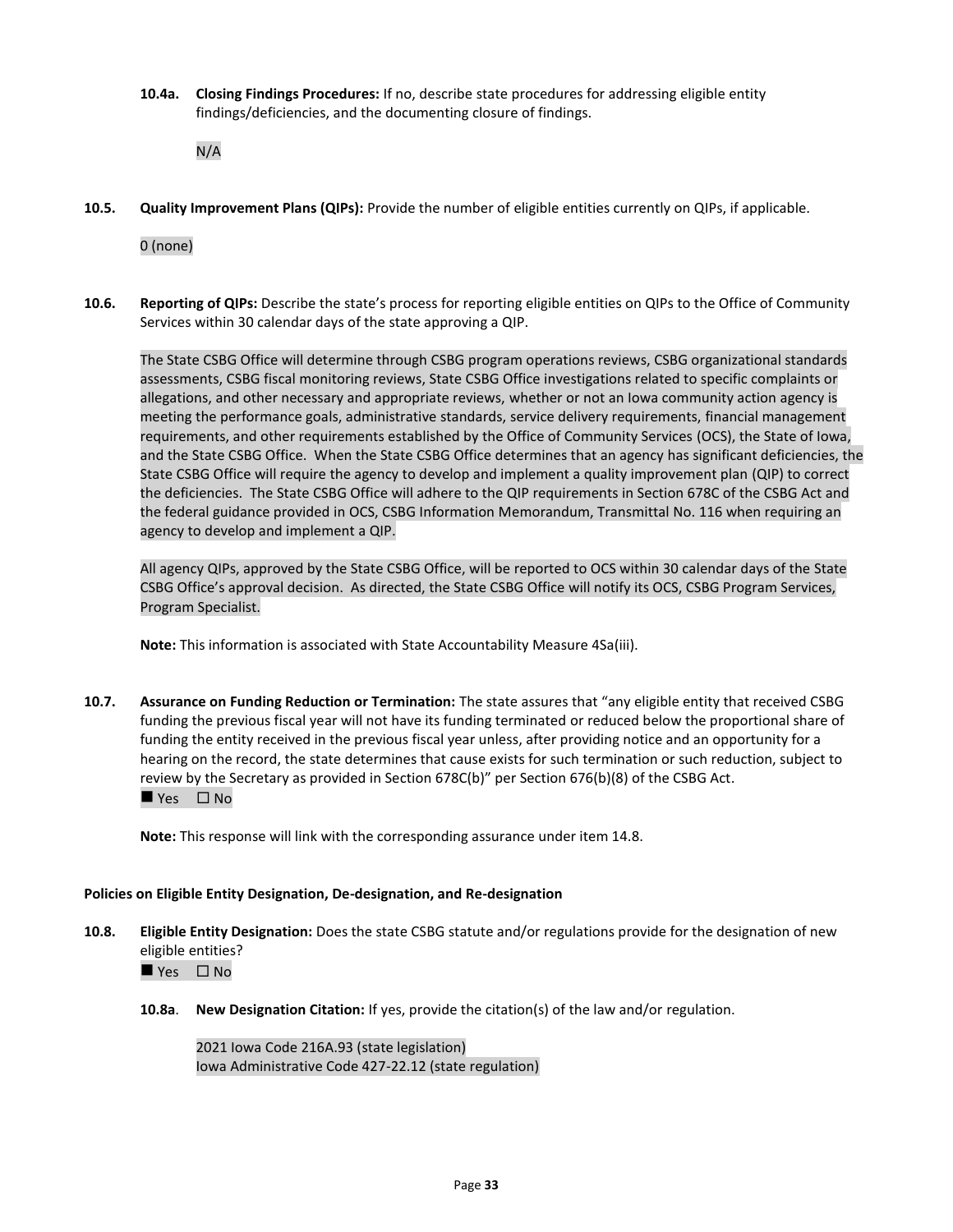**10.8b**. **New Designation Procedures:** If no, describe state procedures for the designation of new eligible entities and how the procedures were made available to eligible entities and the public.

N/A

**10.9. Eligible Entity Termination:** Does the state CSBG statute and/or regulations provide for termination of eligible entities?

 $\Box$  Yes  $\blacksquare$  No

**10.9a**. **Termination Citation:** If yes, provide the citation(s) of the law and/or regulation.

N/A

**10.9b**. **Termination Procedures:** If no, describe state procedures for termination of eligible entities and how the procedures were made to available eligible entities and the public.

The State CSBG Office will adhere to the requirements in Section 678C of the CSBG Act and the federal guidance provided in Office of Community Services (OCS), CSBG Information Memorandum, Transmittal No. 116 to terminate the designation of CSBG eligible entities.

The State CSBG Office's procedures are described and made available to Iowa's community action agencies through Iowa's CSBG State Plan and Application and Iowa's CSBG policies and procedures manual. The State Plan, manual, CSBG Act, and OCS, CSBG Information Memorandum, Transmittal No. 116 are available for agencies on the State CSBG Office's website.

The State CSBG Office's procedures are made available to the public through Iowa's CSBG State Plan and Application. The State Plan is available for the public on the State CSBG Office's website.

**10.10. Eligible Entity Re-Designation:** Do the state CSBG statute and/or regulations provide for re-designation of an existing eligible entity?

 $\Box$  Yes  $\blacksquare$  No

**10.10a**. **Re-Designation Citation:** If yes, provide the citation(s) of the law and/or regulation.

N/A

**10.10b**. **Re-Designation Procedures:** If no, describe the state procedures for re-designation of existing eligible entities and how the procedures were made available to eligible entities and the public.

The State CSBG Office will adhere to the requirements in Section 676A of the CSBG Act and the federal guidance provided in Office of Community Services (OCS), CSBG Information Memorandum, Transmittal No. 42 to re-designate CSBG eligible entities.

The State CSBG Office's procedures are described and made available to Iowa's community action agencies through Iowa's CSBG State Plan and Application and Iowa's CSBG policies and procedures manual. The State Plan, manual, CSBG Act, and OCS, CSBG Information Memorandum, Transmittal No. 42 are available for agencies on the State CSBG Office's website.

The State CSBG Office's procedures are made available to the public through Iowa's CSBG State Plan and Application. The State Plan is available for the public on the State CSBG Office's website.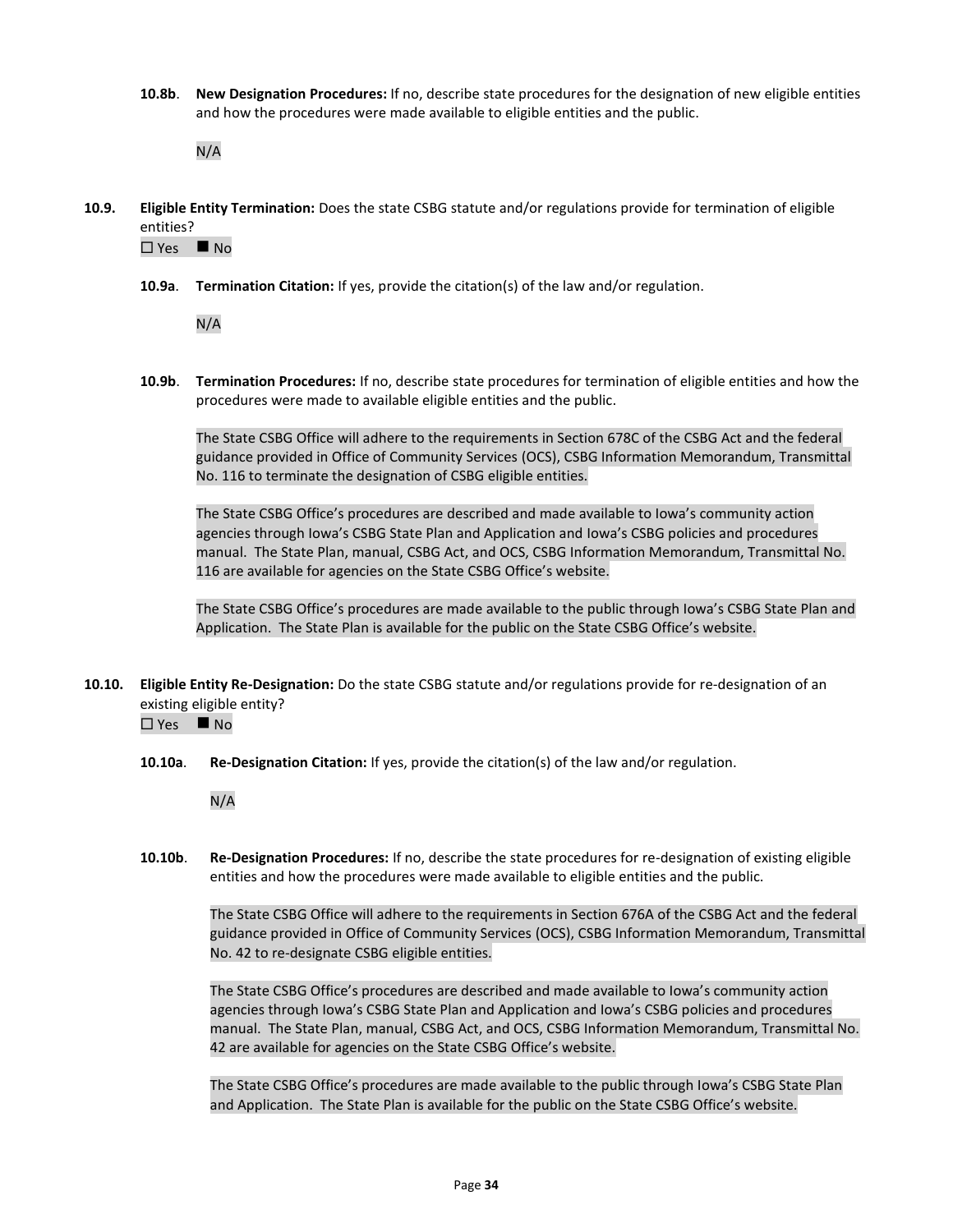#### **Fiscal Controls and Audits and Cooperation Assurance**

**10.11. Fiscal Controls and Accounting:** Describe how the state's fiscal controls and accounting procedures will a) permit preparation of the SF-425 federal fiscal reports (FFR) and b) permit the tracing of expenditures adequate to ensure funds have been used appropriately under the block grant, as required by block grant regulations applicable to CSBG at 45 CFR 96.30(a).

Integrated Information for Iowa (I/3) is the State of Iowa's Enterprise Resource Planning system. I/3 supports Iowa's financial processes such as accounts payable, accounts receivable, procurement, general accounting, fixed assets, budget preparation, and applicant tracking.

The I/3 system requires at least two I/3 authorized individuals to approve each expenditure (claim for payment) that is entered into the system.

The I/3 system allows authorized individuals to download information into I/3's Data Warehouse software program. From the I/3 Data Warehouse, Iowa Department of Human Rights (IDHR), Central Administration accountants are able to query reports for financial information which enables the accountants to complete monthly revenue and expenditure reports in electronic spreadsheets (IDHR Report of Expenditures) with varying degrees of needed detail. The I/3 Data Warehouse allows the accountants to complete the SF-425 federal fiscal reports accurately and timely.

The IDHR, Central Administration adheres to the State of Iowa's payment policies and procedures in the State Accounting Policy and Procedures Manual, the State of Iowa's purchasing rules and guidelines, and uses the Office of Management and Budget, Uniform Administrative Requirements, Cost Principles, and Audit Requirements for guidance on allowable and unallowable costs.

Annually, Iowa's community action agencies receive a CSBG fiscal monitoring review and evaluation to determine financial management stability and compliance with CSBG regulations, contracts, procedures, and other requirements established by the State of Iowa and the State CSBG Office. The reviews include an examination and review of financial transactions, time sheets, management level compensation, interest earned documentation, indirect cost rate and cost allocation applications, and monthly funding requests and advances.

**10.12. Single Audit Management Decisions:** Describe state procedures for issuing management decisions for eligible entity single audits, as required by block grant regulations applicable to CSBG at 45 CFR 75.521.

The following are the Iowa Department of Human Rights (IDHR), Central Administration's procedures for issuing management decisions for Iowa community action agency annual audits:

Iowa's community action agencies are required to contract with an independent auditing firm. The auditing firm's Certified Public Accountants are required to audit all agency programs annually, including the CSBG Program.

The auditing firm is required to submit a completed audit to the agency. The agency is required to provide that audit to the IDHR, Central Administration, as directed in the agency's CSBG contract. The IDHR, Central Administration reviews all agency annual audits.

Once the IDHR, Central Administration receives an agency audit, IDHR accountants will:

- document the receipt of the audit,
- review all findings and questioned costs in the audit (if applicable),
- review the expenditures reported in the audit, and
- issue a response letter to the agency within 180 calendar days of receipt of the audit.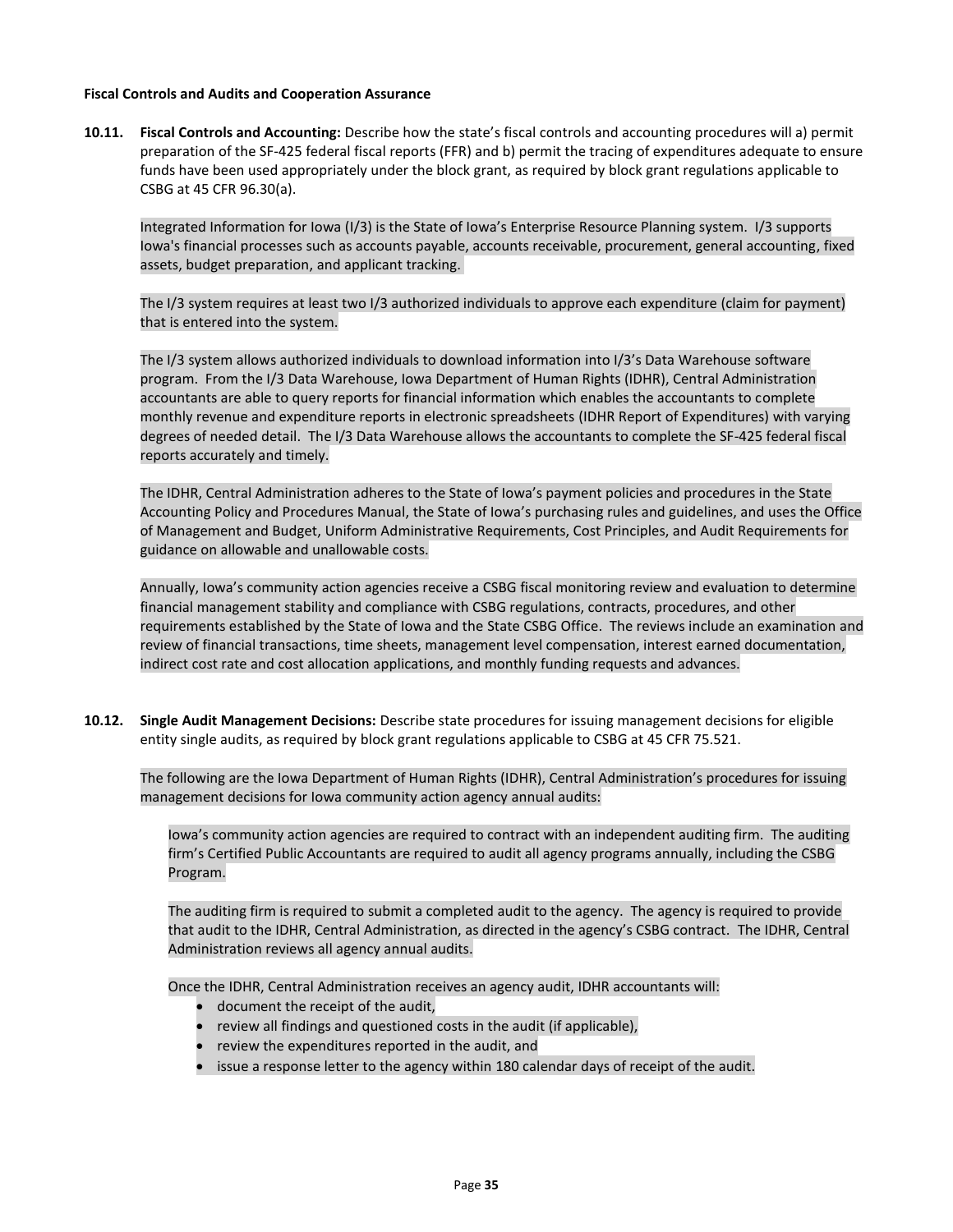The response letter will notify the agency if the provisions in their IDHR contracts have been met and generally accepted accounting principles followed. Any audit issues or findings related to the agency's IDHR contracts will be communicated in the response letter along with the necessary corrective action requirements. The Office of Auditor of State reviews IDHR, Central Administration's audit review procedures annually. The Office of Auditor of State also audits the IDHR annually for compliance with the requirements of laws, regulations, contracts, and grant applications. The audit of compliance is conducted in accordance with U. S. Generally Accepted Auditing Principles, the standards applicable to financial audits contained in Government Auditing Standards as issued by the Comptroller General of the United States, and the Office of Management and Budget, Uniform Administrative Requirements, Cost Principles, and Audit Requirements.

**Note:** This item is associated with State Accountability Measure 4Sd.

**10.13. Assurance on Federal Investigations:** The state will "permit and cooperate with federal investigations undertaken in accordance with Section 678D" of the CSBG Act, as required by the assurance under Section 676(b)(7) of the CSBG Act.

 $\blacksquare$  Yes  $\Box$  No

**Note**: This response will link with the corresponding assurance, item 14.7.

- **10.13a**. **Federal Investigations Policies:** Are state procedures for permitting and cooperating with federal investigations included in the state monitoring policies attached under 10.2? Yes ◼ No
- **10.14. Monitoring Procedures Performance Management Adjustment:** Describe any adjustments the state made to monitoring procedures in this State Plan as compared to past State Plans. Any adjustment should be based on the state's analysis of past performance, and should consider feedback from eligible entities, OCS, and other sources, such as the public hearing. If the state is not making any adjustments, provide further detail.

On Iowa's 2021 American Customer Satisfaction Index (ACSI) Eligible Entities Satisfaction with the States Survey report, the State CSBG Office scored a 96 for Monitoring and Corrective Action. Within the Monitoring and Corrective Action category, the State CSBG Office scored the following:

- 99 Adherence to Plan
- 97 Clarity of Feedback
- 97 Clarity of Process
- 97 Timeliness of Feedback
- 94 Consistency of Monitoring
- 92 Usefulness of Visits

ASCI scores of 80-89 are considered excellent, 90-100 exceptional.

The following monitoring goals are in Iowa's FFY 2020-2021 CSBG State Plan and Application:

#### MONITORING

- 1. The State CSBG Office will conduct CSBG program operations onsite reviews at:
	- a. 5 of 17 agencies in FFY 2020
	- b. 6 of 17 agencies in FFY 2021
- 2. The State CSBG Office will conduct CSBG organizational standards onsite assessments at:
	- a. 5 of 17 agencies in FFY 2020
	- b. 6 of 17 agencies in FFY 2021
- 3. The State CSBG Office will conduct CSBG organizational standards agency self-assessment desk-reviews for:
	- a. 12 of 17 agencies in FFY 2020
	- b. 11 of 17 agencies in FFY 2021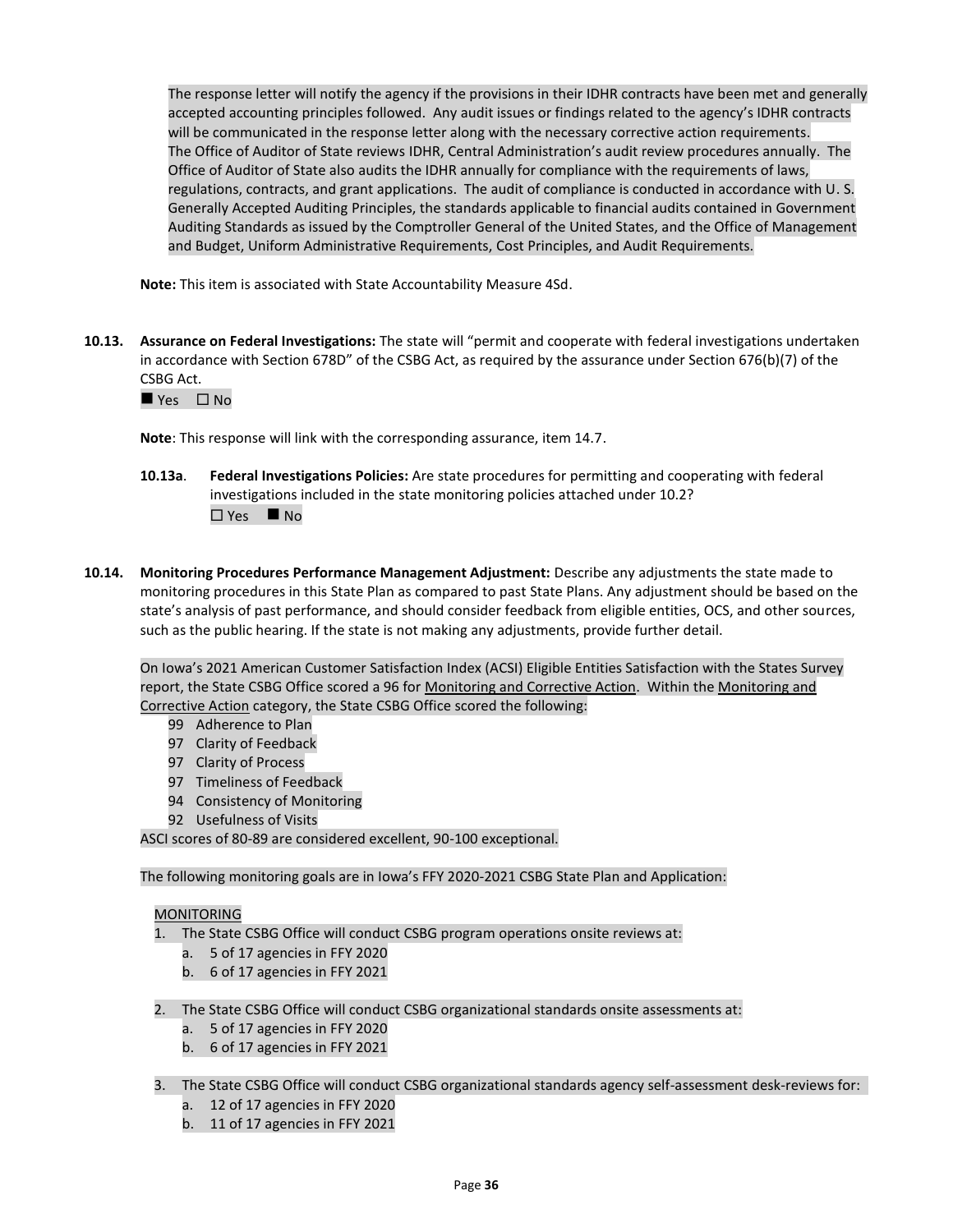- 4. The State CSBG Office will complete and issue a CSBG program operations onsite review report within 60 calendar days of an agency's onsite review exit meeting date.
- 5. The State CSBG Office will complete and issue a CSBG organizational standards onsite assessment report within 60 calendar of an agency's onsite assessment exit meeting date.
- 6. The State CSBG Office will complete and issue a CSBG organizational standards agency self-assessment validation letter or report within 60 calendar days of receipt of an agency's self-assessment.

The State CSBG Office conducted four CSBG program operation reviews and CSBG organizational standards assessments in FFY 2020. The review and assessment that was planned but not completed during FFY 2020 was completed during the first quarter of FFY 2021. The State CSBG Office met all of its other monitoring goals in FFY 2020, and as of the date this State Plan was submitted, was meeting its FFY 2021 monitoring goals.

Based on a review of the scores and results, the State CSBG Office is not making any changes to its monitoring and corrective action procedures and activities.

**Note:** This item is associated with State Accountability Measure 4Sb.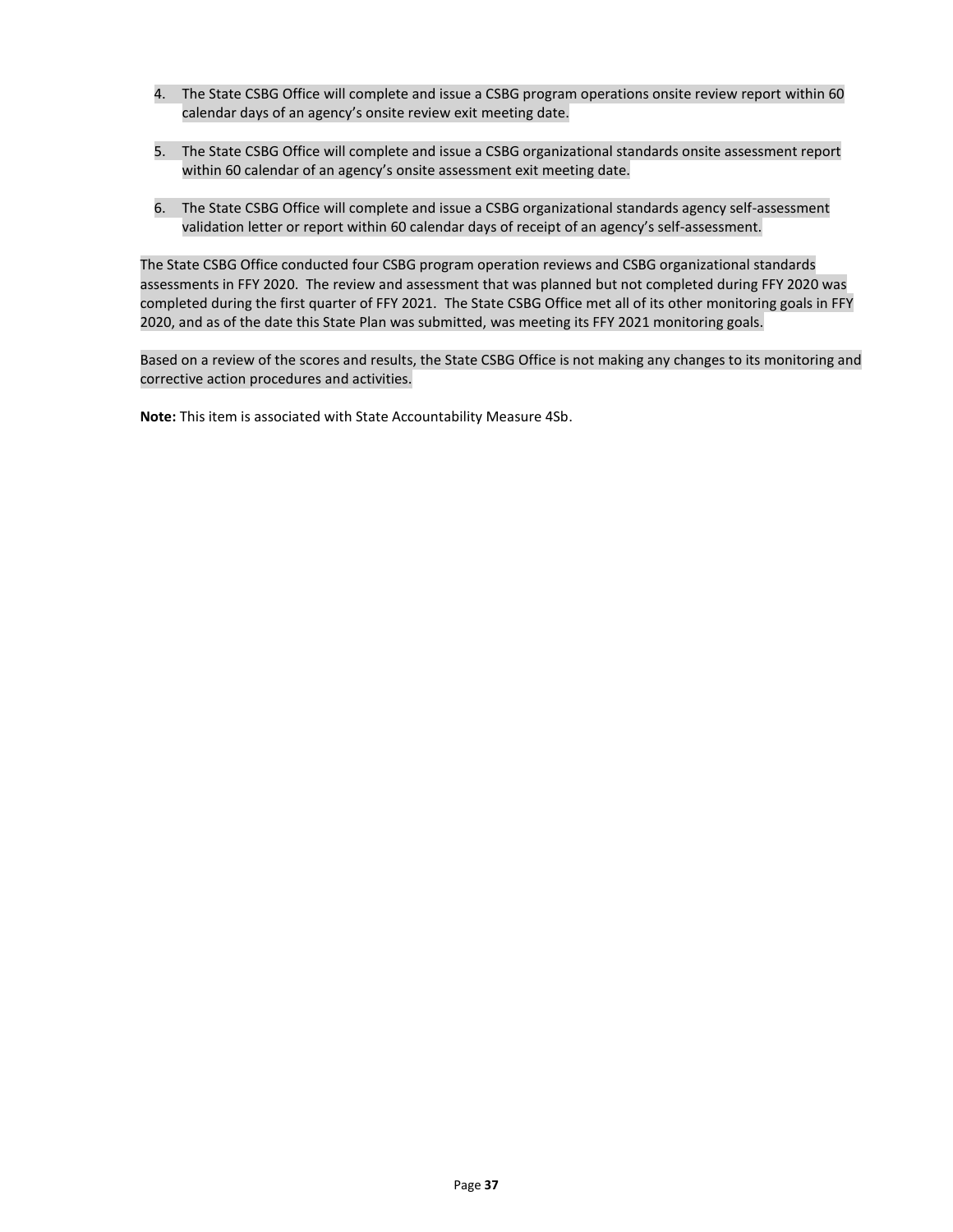## **SECTION 11 Eligible Entity Tripartite Board**

- **11.1. Tripartite Board Verification:** Verify which of the following measures are taken to ensure that the state verifies CSBG eligible entities are meeting tripartite board requirements under Section 676B(a)(2) of the CSBG Act. **[Check all that apply]**
	- $\Box$  Attend board meetings
	- Organizational standards assessment
	- Monitoring
	- Review copies of board meeting minutes
	- $\square$  Track board vacancies/composition
	- $\Box$  Other, describe:
- **11.2. Tripartite Board Updates:** Provide how often the state requires eligible entities (which are not on TAPs or QIPs) to provide updates regarding their tripartite boards. This includes but is not limited to copies of meeting minutes, vacancy alerts, changes to bylaws, low-income member selection process, etc. **[Select one]**
	- Annually
	- $\square$  Semiannually
	- □ Quarterly
	- □ Monthly
	- $\square$  Other, describe:
- **11.3. Tripartite Board Representation Assurance:** Describe how the state will verify that eligible entities have policies and procedures by which individuals or organizations can petition for adequate representation on an eligible entity's tripartite board as required by the assurance under Section 676(b)(10) of the CSBG Act.

Iowa's community action agencies, as part of their annual CSBG Community Action Plan and Application, certify that their agency has procedures in place that meet the requirements in Section 676(b)(10) of the CSBG Act. The State CSBG Office also has CSBG contract requirements and written policies specific to this CSBG Act assurance.

As part of the State CSBG Office's CSBG program operations reviews, the agency's by-laws and governing board materials are reviewed to ensure the agency has written procedures in place that meet the requirements of this assurance.

**Note**: This response will link with the corresponding assurance, item 14.10.

**11.4. Tripartite Board Alternative Representation:** Does the state permit public eligible entities to use, as an alternative to a tripartite board, "another mechanism specified by the state to assure decision-making and participation by low-income individuals in the development, planning, implementation, and evaluation of programs" as allowed under Section 676B(b)(2) of the CSBG Act?

 $\rule{1em}{0.15mm}$  Yes  $\Box$  No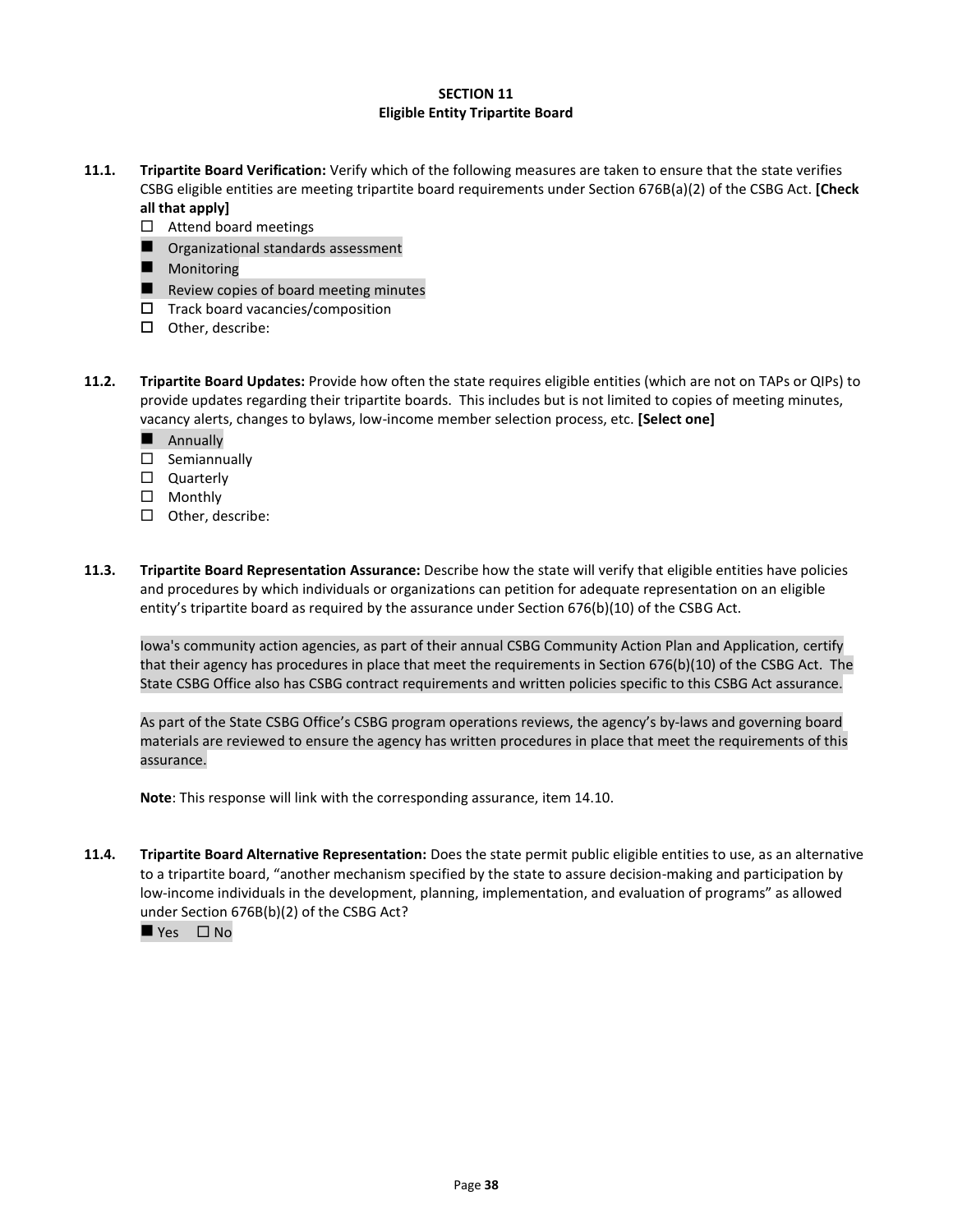## **11.4a**. If yes, describe the mechanism used by public eligible entities as an alternative to a tripartite board.

The State CSBG Office has written policies that allow public community action agencies to use another governing board mechanism as an alternative to a tripartite governing board. The following policy is included in Iowa's CSBG policies and procedure manual:

Iowa's public agencies may submit a request to use another governing board mechanism as an alternative to a tripartite governing board. The requested mechanism must assure decision making and participation by low-income individuals in the development, planning, implementation, and evaluation of programs funded under the CSBG Act. The requested mechanism must also meet the requirements in the Iowa Code (Chapter 216A.94). Public agencies interested in using another governing board mechanism must contact the State CSBG Office for request and submittal instructions. Public agencies are not allowed to implement and use a mechanism that has not been approved (in writing) by the State CSBG Office.

As of October 1, 2020, all of Iowa's community action agencies are private nonprofit organizations.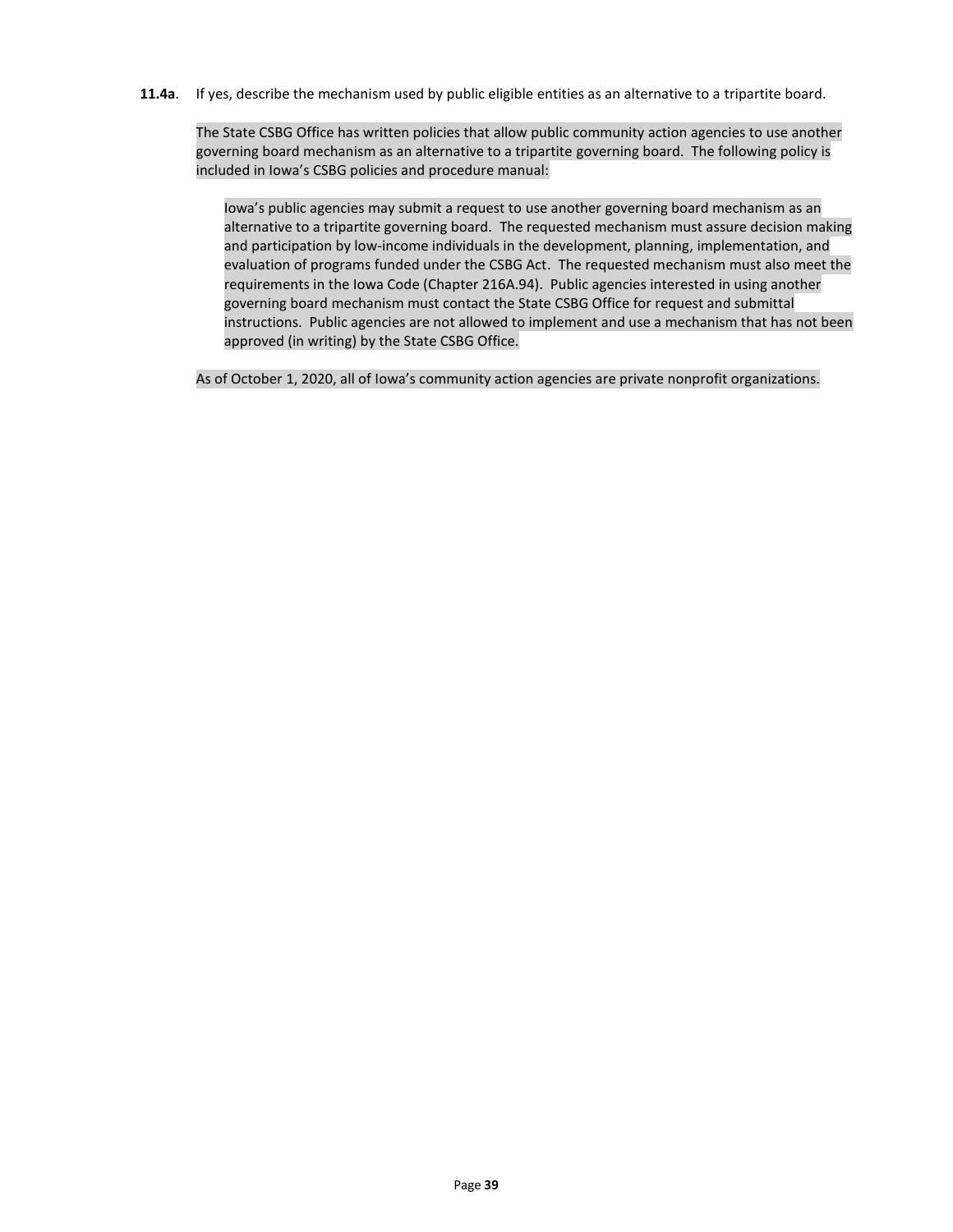## **SECTION 12 Individual and Community Income Eligibility Requirements**

- **12.1. Required Income Eligibility:** Provide the income eligibility threshold for services in the State. **[Select one]**
	- 125% of the HHS poverty line
	- $\Box$  X% of the HHS poverty line (fill in the threshold):  $\%$
	- $\Box$  Varies by eligible entity (include narrative)
	- **12.1a.** Describe any state policy and/or procedures for income eligibility, such as treatment of income and family/household composition.

The following policies are included in Iowa's CSBG policies and procedure manual:

#### CLIENT INCOME VERIFICATION AND ELIGIBILITY

Iowa's community action agencies are required to use 125% of the current U. S. Department of Health and Human Services (HHS) Poverty Guidelines as the ceiling for determining a client's eligibility for CSBG funded services or benefits.

Agencies providing CSBG funded services or benefits to clients are required to verify the client's income. Agencies must use Iowa's Low-Income Home Energy Assistance Program (LIHEAP) procedures for verifying the income (see the State of Iowa-LIHEAP Procedures Manual). Once the income has been verified, the agency must use the current HHS Poverty Guidelines for determining the client's eligibility for the CSBG services or benefits.

Income Eligibility for General/Short Term Services:

For emergency and non-emergency general/short term CSBG funded services or benefits, agencies can use proxy income verification procedures (obtaining a client's income verification through another agency program) or self-declaration of income procedures to verify a client's income. Once the income has been verified, the agency must use the current HHS Poverty Guidelines for determining the client's eligibility for the CSBG services or benefits.

Income Eligibility for Families with Foster Children or Youth that are Wards of the Court: The public funds for the child's or youth's support should not be used when verifying the family's income for CSBG funded services or benefits. Once the income has been verified, the agencies must use the current HHS Poverty Guidelines for determining the family's eligibility for the CSBG services or benefits.

#### Poverty Line:

Iowa's CSBG State Plan and Application (Section 12: Individual and Community Income Eligibility Requirements) establishes the poverty line for Iowa's CSBG program.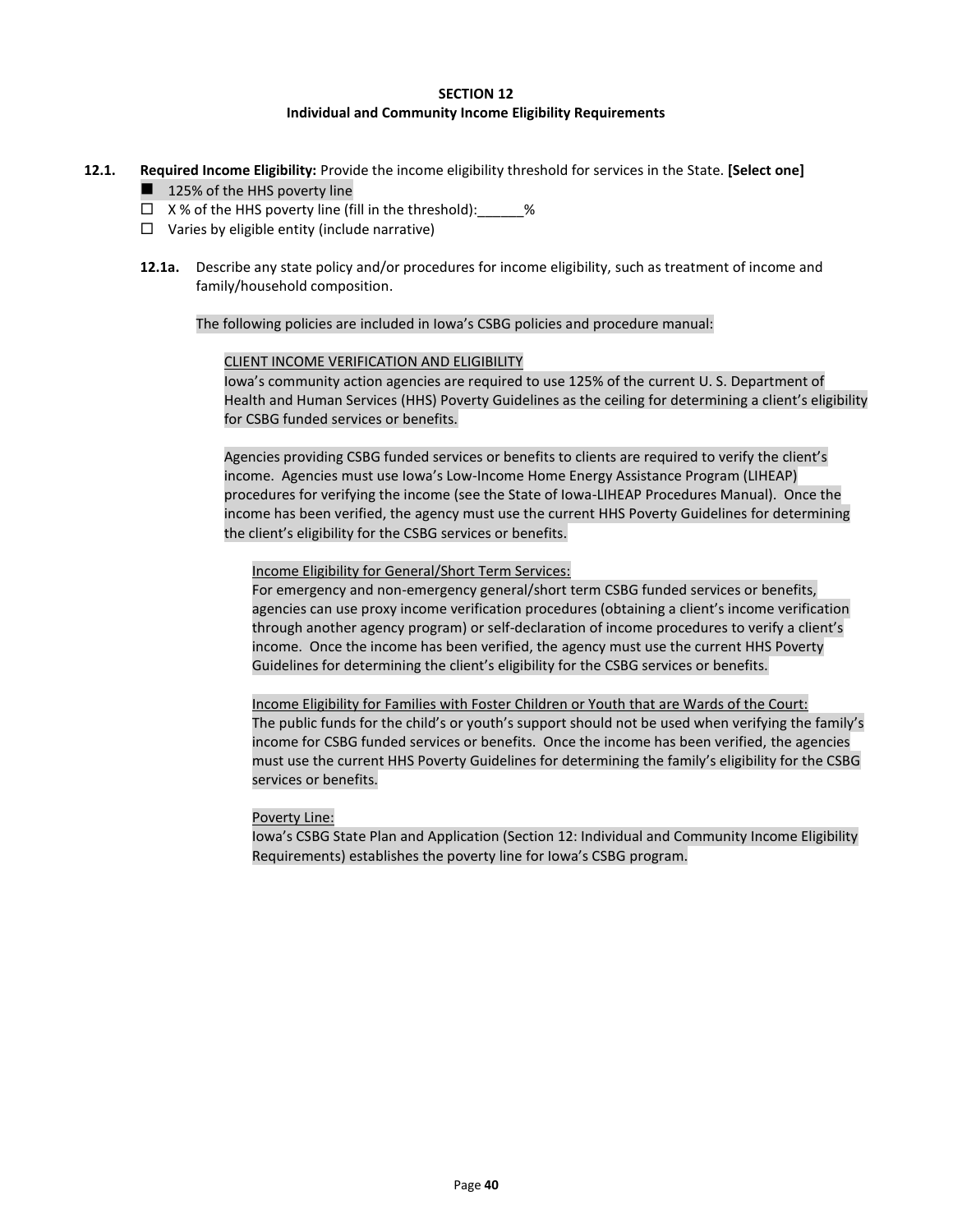**12.2**. **Income Eligibility for General/Short Term Services:** Describe how the state ensures eligible entities generally verify income eligibility for those services with limited in-take procedures (where individual income verification is not possible or practical). An example of these services is emergency food assistance.

The following policy is included in Iowa's CSBG policies and procedure manual:

#### Income Eligibility for General/Short Term Services:

For emergency and non-emergency general/short term CSBG funded services or benefits, Iowa community action agencies can use proxy income verification procedures (obtaining a client's income verification through another agency program) or self-declaration of income procedures to verify a client's income. Once the income has been verified, the agency must use the current U. S. Department of Health and Human Services (HHS) Poverty Guidelines for determining the client's eligibility for the agency's CSBG services or benefits.

As part of their CSBG Community Action Plan and Application, agencies are required to explain how their agency verifies client income and determines client eligibility for emergency and non-emergency general/short term agency CSBG funded services and benefits.

As part of the State CSBG Office CSBG program operations reviews, the State CSBG Office inspects a sample of the agency's emergency and non-emergency general/short term services client income verification and eligibility documentation from the last three years. The inspection confirms whether or not the agency is verifying client income and determining client eligibility as specified in their CSBG application, and is using Iowa's CSBG required income eligibility threshold as the ceiling for determining income eligibility for clients receiving agency CSBG funded emergency and non-emergency general/short term services or benefits.

**12.3. Community-targeted Services:** Describe how the state ensure eligible entities' services target and benefit lowincome communities for those services that provide a community-wide benefit (e.g., development of community assets/facilities, building partnerships with other organizations).

The following policy is included in Iowa's CSBG policies and procedure manual:

## COMMUNITY-TARGETED SERVICES

Iowa community action agency CSBG supported community-targeted services must benefit low-income communities. The agency is responsible for having supporting information available for the State CSBG Office to inspect.

As part of their CSBG Community Action Plan and Application, agencies are required to explain how their agency ensures the community-targeted services their agency uses CSBG funds to support targets and benefits lowincome communities.

As part of the State CSBG Office's CSBG program operations reviews, the State CSBG Office inspects the agency's community-targeted services documentation from the last three years to confirm the purpose of the services the agency supported with CSBG funds benefitted low-income communities.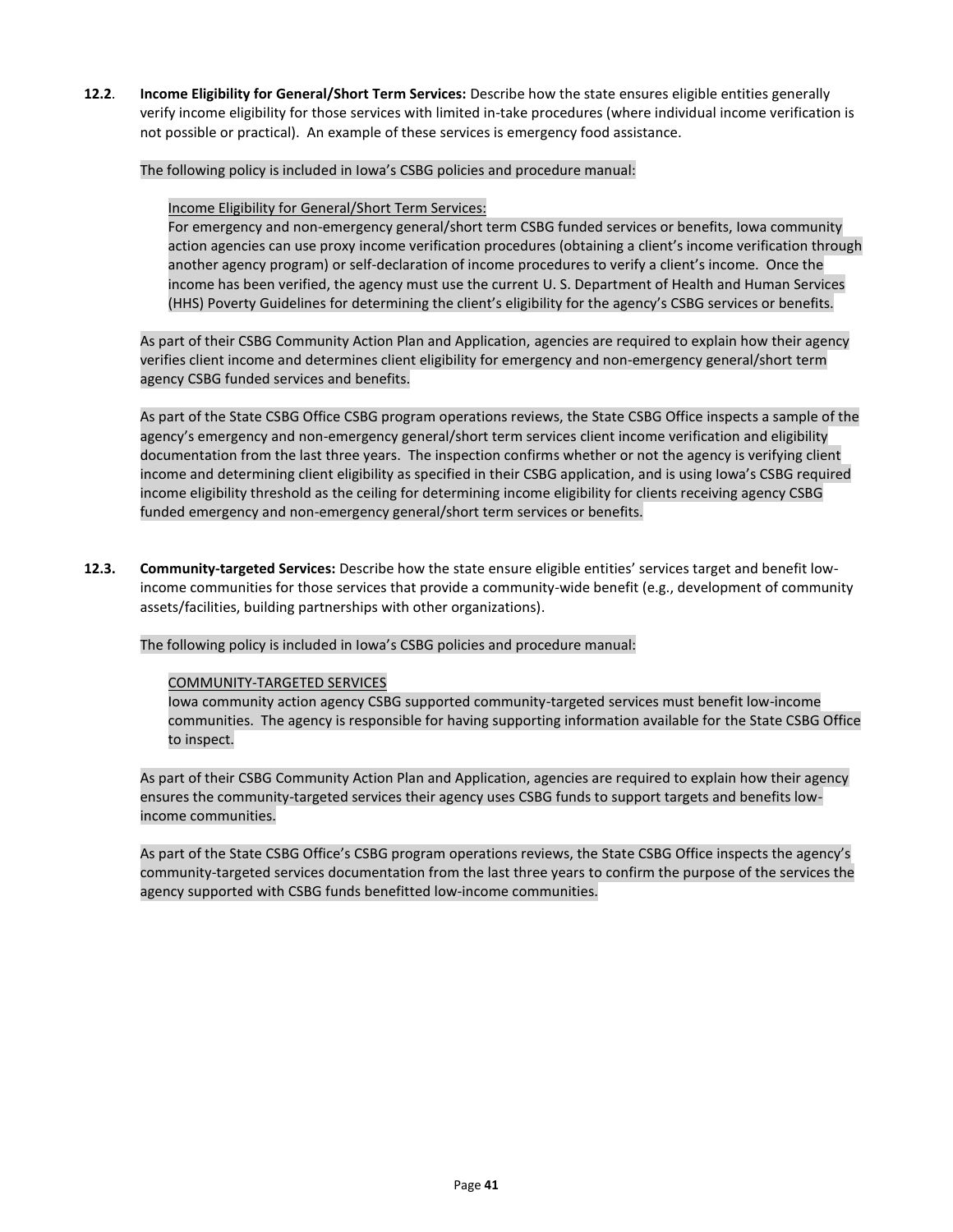#### **SECTION 13**

#### **Results Oriented Management and Accountability (ROMA) System**

- **13.1. Performance Management System:** Identify the performance measurement system that the state and all eligible entities use, as required by Section 678E(a) of the CSBG Act and the assurance under Section 676(b)(12) of the CSBG Act. **[Select one]**
	- The Results Oriented Management and Accountability (ROMA) System
	- $\Box$  Another performance management system that meets the requirements of Section 678E(b) of the CSBG Act
	- $\Box$  An alternative system for measuring performance and results

**Note:** This response will also link to the corresponding assurance, item 14.12.

**13.1a. ROMA Description:** If ROMA was chosen in item 13.1, describe the state's written policies, procedures, or guidance documents on ROMA.

The model ROMA performance measurement system that the Office of Community Services facilitated the development of is the Community Action National Performance Indicators (NPIs). Iowa's CSBG Program adopted and uses the Community Action NPIs for community action data collection and reporting. The Community Action NPIs measure the impact Iowa's community action programs, services, and initiatives have on individuals, families, and communities, and measure progress towards achieving the three national Community Action goals:

- 1. Individuals and families with low incomes are stable and achieve economic security.
- 2. Communities where people with low incomes live are healthy and offer economic opportunity.
- 3. People with low incomes are engaged and active in building opportunities in communities.

Iowa's CSBG policies and procedures manual includes written policies, procedures, and Iowa community action agency participation requirements on implementing the ROMA performance measurement system. Also, Iowa's CSBG Community Action Plan and Application includes requirements for Community Action NPI collection and reporting.

Iowa's CSBG policies and procedures manual also includes ROMA concept policies. These policies require agencies to follow the ROMA cycle of assessment, planning, implementation, achievement of results, and evaluation for planning and administering their CSBG application and agency-wide strategic plan. This ensures that each agency's CSBG application and strategic plan will be outcome-based, anti-poverty focused, and tie directly to community needs assessments.

The State CSBG Office also includes ROMA participation requirements in the CSBG contracts it issues to the agencies.

**13.1b. Alternative System Description:** If an alternative system was chosen in item 13.1, describe the system the state will use for performance measurement.

N/A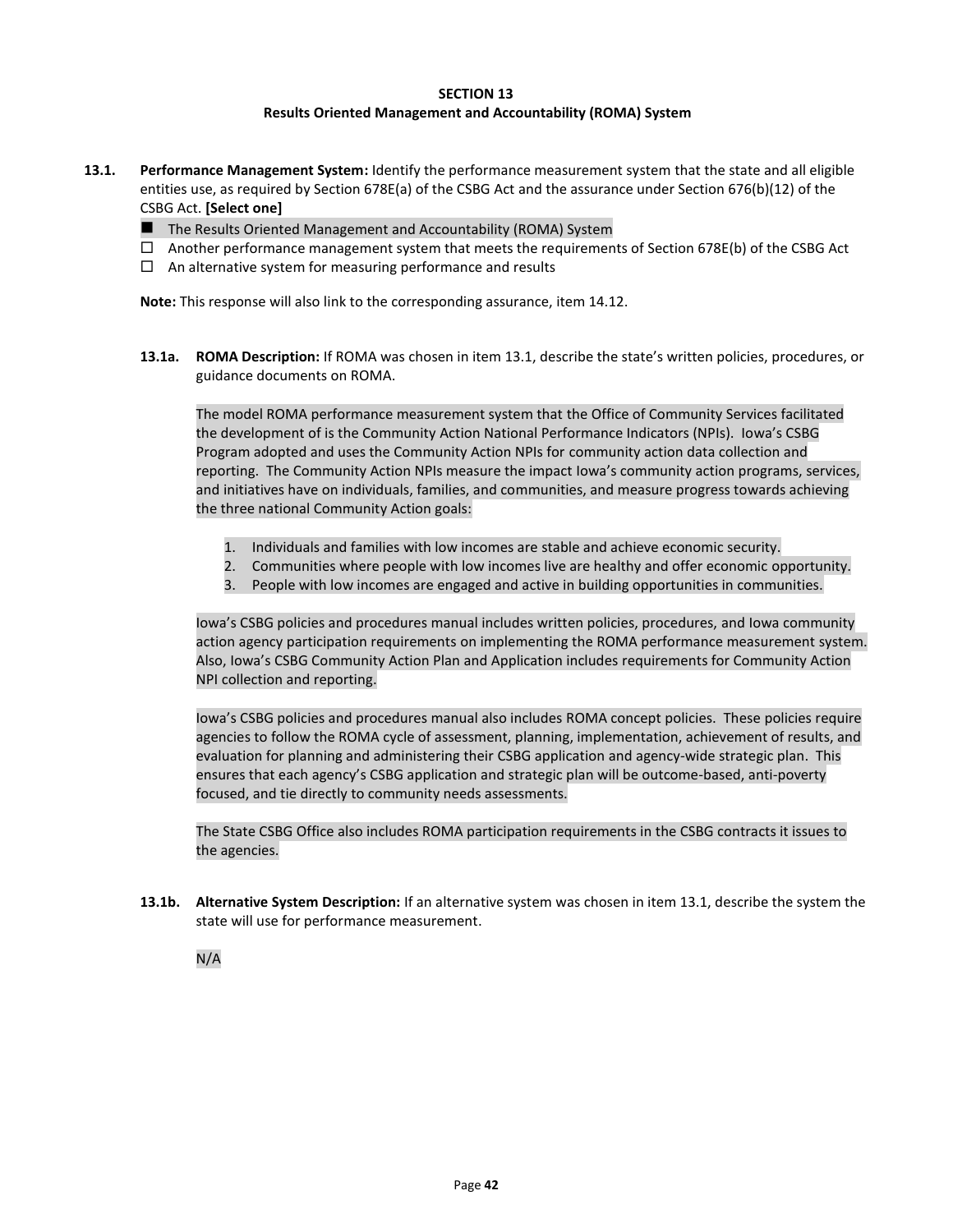- **13.2. Outcome Measures:** Indicate and describe the outcome measures the state will use to measure eligible entity performance in promoting self-sufficiency, family stability, and community revitalization, as required under Section 676(b)(12) of the CSBG Act. **[Select one]**
	- CSBG National Performance Indicators (NPIs)
	- $\square$  NPIs and others
	- $\square$  Other, describe:

**Note:** This response will also link to the corresponding assurance, item 14.12.

**13.3. Eligible Entity Support:** Describe how the state supports the eligible entities in using ROMA or an alternative performance measurement system.

Iowa law (2021 Iowa Acts, House File 895) addresses and provides the requirements for how Iowa's FFY 2022 and FFY 2023 CSBG allotments are to be distributed and allocated by the State CSBG Office. The Iowa law does not distribute or allocate CSBG funds to the State CSBG Office for remainder/discretionary activities.

Although the State CSBG Office does not receive CSBG funding for remainder/discretionary activities, the State CSBG Office still collaborates with and provides supports to Iowa's community action agencies in using the ROMA performance measurement system. The following is a list of the State CSBG Office's ROMA supports and activities:

- Iowa's CSBG Community Action Plan and Application: Iowa's CSBG application requires agencies to follow the ROMA cycle of assessment, planning, implementation, achievement of results, and evaluation for planning and administering their CSBG program. The CSBG application ensures that each agency's CSBG program will be outcome-based, anti-poverty focused, and tie directly to community needs assessments.
- ROMA Subgroup Meetings: The State CSBG Office Program Managers attend all of the agencies' ROMA Subgroup meetings. The subgroup meets at least five (5) times a year. The subgroup is made up of agency staff that have ROMA and CSBG roles and responsibilities at their agencies. The CSBG Program Managers are on all meeting agendas and provide federal and state CSBG and Community Action updates and information.
- Iowa Community Action Association (ICAA) Annual Conference: The State CSBG Office Program Managers are members of ICAA's conference planning committee. The State CSBG Office provides funding and resources for conference training needs, workshop speakers, and recognition awards. The conference offers ROMA training and information workshops.
- State Training and Technical Assistance (T&TA) Plan: The State CSBG Office Program Managers collaborate with ICAA on the planning and development of the state's comprehensive T&TA Plan. The T&TA Plan includes ROMA training opportunities for the agencies.
- Iowa Community Action Agency Trainings: The State CSBG Office Program Managers work with ICAA on identifying agency training needs and assisting ICAA on developing, organizing, and scheduling agency trainings. ICAA provides onsite, on-line, and on-demand ROMA training for agency staff and governing board members. The ICAA Training Director is a Master ROMA-Certified Trainer.
- Nationally Certified ROMA Trainer and Implementer Candidates: The State CSBG Office supports, and will continue to support, agency staff that plan to apply to the ROMA-Certified Trainer or ROMA-Certified Implementer training programs.
- Agency Client Tracking Systems: The State CSBG Office and ICAA work with the agencies' client tracking system vendors to ensure the systems track, collect, and report individual, family, and community level data, information, and outcomes.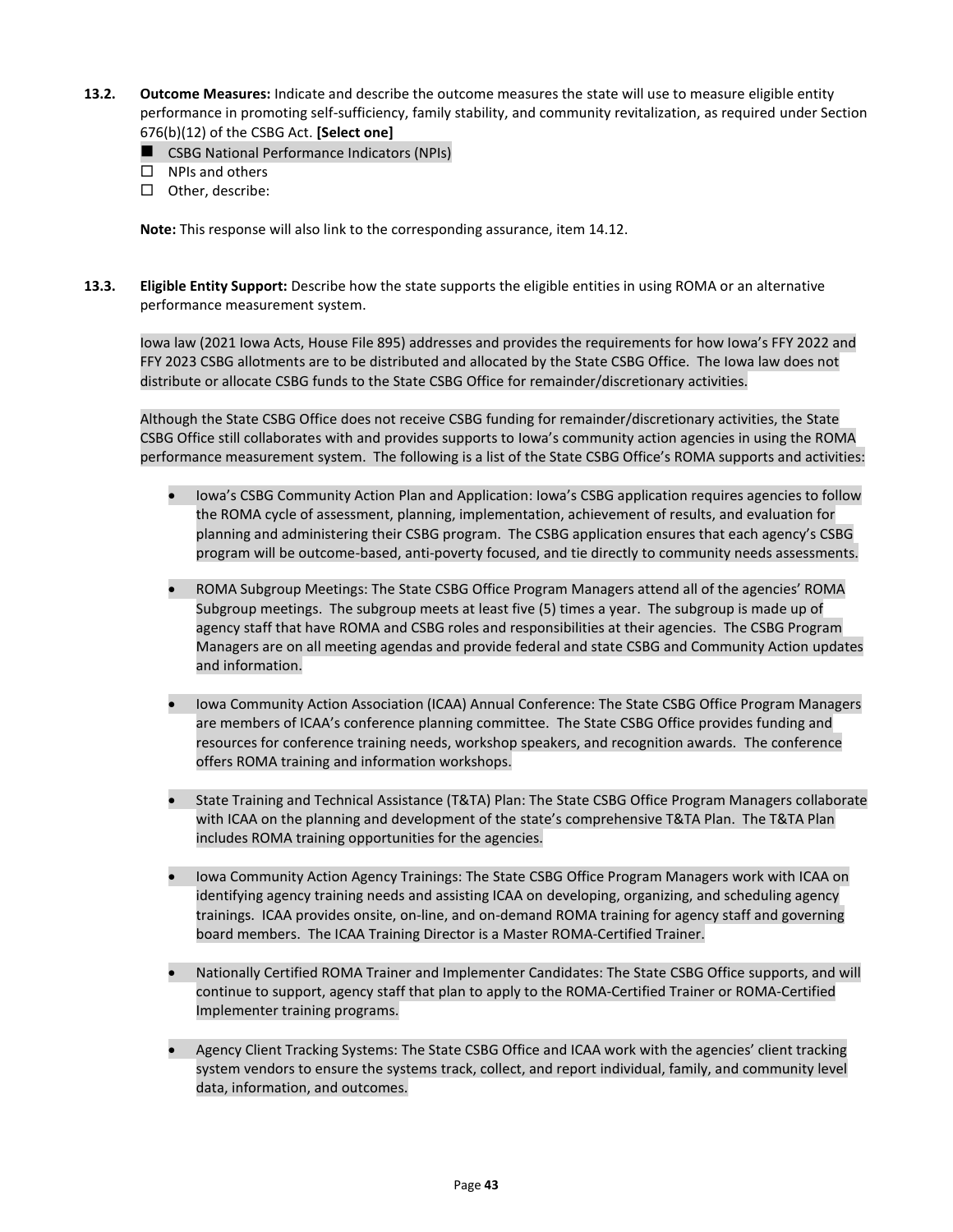- Needs Assessment Committee: The Needs Assessment Committee consists of seven members (the State CSBG Office Program Managers, the ICAA Training Director, and 4 agency CSBG staff). The committee is responsible for designing client and community surveys, developing instructions and guidance for administering the surveys, and creating statewide reports. Information from the reports can be used by the agencies for planning, developing, and prioritizing agency programs, services, and community initiatives.
- State CSBG Office's Website: The State CSBG Office's website includes a community assessment resources section. Agencies can access and use the information on the website for planning and developing a comprehensive community assessment.

**Note:** The activities described under item 13.3 may include activities listed in "Section 8: Training and Technical Assistance." If so, mention briefly, and/or cross-reference as needed. This response will also link to the corresponding assurance, item 14.12.

**13.4. Eligible Entity Use of Data:** Describe how the state intends to validate that the eligible entities are using data to improve service delivery.

Annually, Iowa's community action agencies are required to complete and submit a CSBG Community Action Plan and Application to the State CSBG Office. The CSBG application requires agencies to follow the ROMA cycle of assessment, planning, implementation, achievement of results, and evaluation for planning and administering their CSBG program. This ensures their agency's CSBG program will be outcome-based, anti-poverty focused, and tie directly to community needs assessments.

The CSBG application's evaluation section requires agencies to 1) report the final outcomes of their agency's individual and family programs and services, and community initiatives using the ROMA performance measurement system: Community Action NPIs, 2) review the final outcomes to determine the impact their agency's programs, services, and initiatives had on individuals, families, and communities, and 3) explain how they will use their final outcomes review to adjust their agency's individual and family programs and services, and community initiatives. The State CSBG Office reviews each agency's Community Action NPIs throughout the CSBG program year and provides feedback. The State CSBG Office also inspects and discusses the Community Action NPIs with the agency during their CSBG program operations review.

The State CSBG Office's CSBG organizational standards assessments include confirming that agencies are updating their governing board on the progress and outcomes in their CSBG application (CSBG Organizational Standard 4.4) and their agency's strategic plan goals (CSBG Organizational Standard 6.5). Also, the State CSBG Office reviews and confirms agency operational or strategic program adjustments and improvements to their CSBG application or their agency's strategic plan goals as a result of the agency's progress and outcomes reports (CSBG Organizational Standard 9.3)

Annually, agencies are required to provide information about changes they made to improve service delivery and enhance impact for individuals, families, and communities with low incomes based on their agency's review and analysis of performance data and information. The State CSBG Office reviews the information the agency provides. The State CSBG Office also discusses the information with the agency during their CSBG program operations review.

**Note:** This response will also link to the corresponding assurance, item 14.12.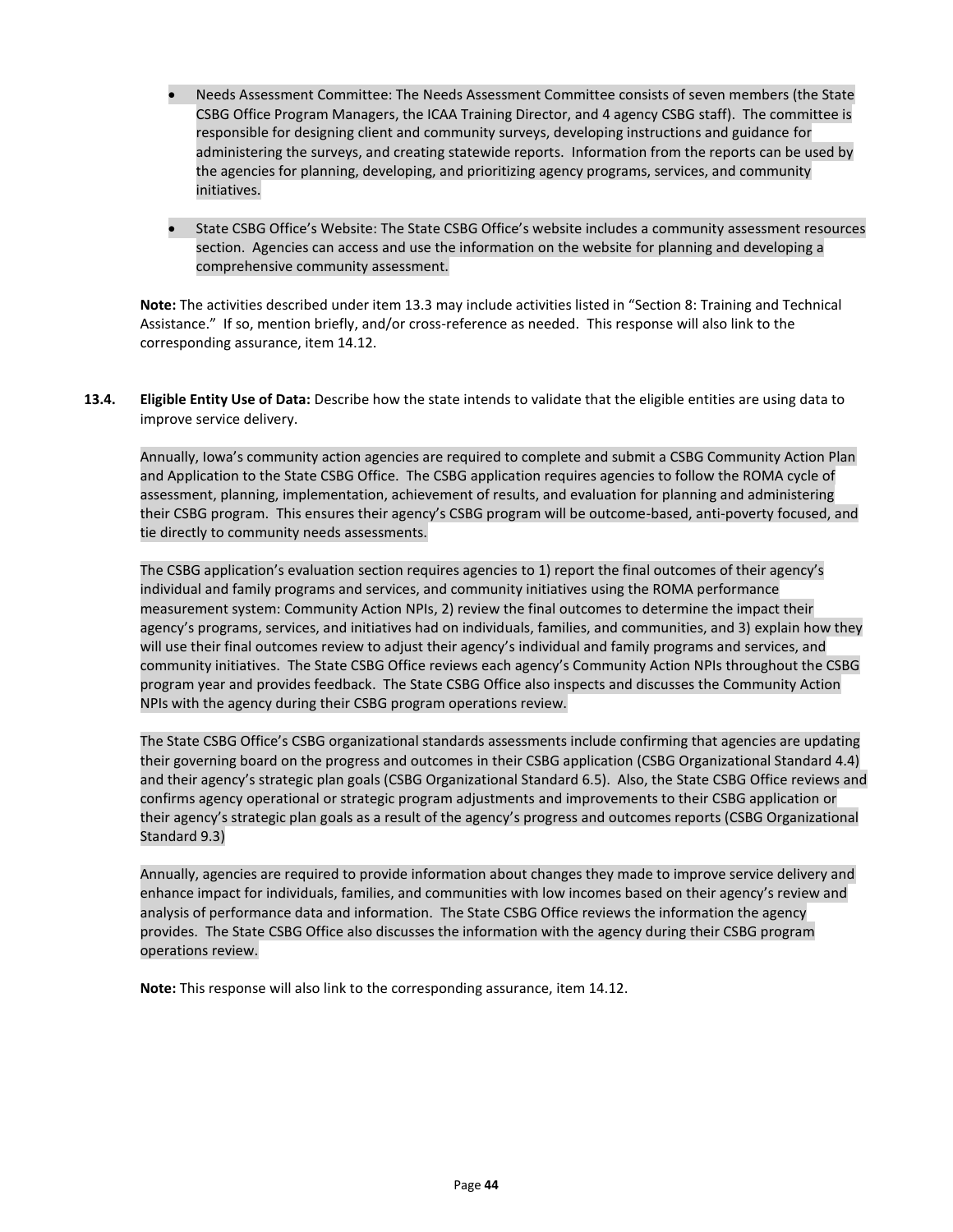#### **Community Action Plans and Needs Assessments**

**13.5. Community Action Plan:** Describe how the state will secure a Community Action Plan from each eligible entity, as a condition of receipt of CSBG funding by each entity, as required by Section 676(b)(11) of the CSBG Act.

Annually, Iowa's community action agencies are required to complete and submit an agency CSBG Community Action Plan and Application to the State CSBG Office. Agency CSBG application requirements and State CSBG Office application review and acceptance requirements are addressed in the Iowa Administrative Code (427-22.5 and 427-22.6), Iowa's CSBG policies and procedures manual, and in the CSBG application instructions. An agency's CSBG application must be accepted by the State CSBG Office before a CSBG contract will be issued to the agency.

No CSBG costs incurred are reimbursable until the agency receives a CSBG contract that is signed by the Administrator of the State CSBG Office.

**Note:** This response will link to the corresponding assurance, item 14.11.

**13.6. Community Needs Assessment:** Describe how the state will assure that each eligible entity includes a community needs assessment for the community served (which may be coordinated with community needs assessments conducted by other programs) in each entity's Community Action Plan, as required by Section 676(b)(11) of the CSBG Act.

Annually, Iowa's community action agencies are required to complete and submit a CSBG Community Action Plan and Application to the State CSBG Office. The CSBG application instructions and forms require agencies to follow the ROMA cycle of assessment, planning, implementation, achievement of results, and evaluation for planning and administering their CSBG program. This ensures their agency's CSBG program will be outcome-based, anti-poverty focused, and tie directly to community needs assessments.

The CSBG application's assessment section requires agencies to use their community needs assessment report when planning and determining the individual and family programs and services their agency will implement, and the community initiatives their agency will implement and be involved in during the CSBG program year.

Agencies must include a copy of their community needs assessment report, or the executive summary from the report, with their CSBG application.

**Note:** This response will link to the corresponding assurance, item 14.11.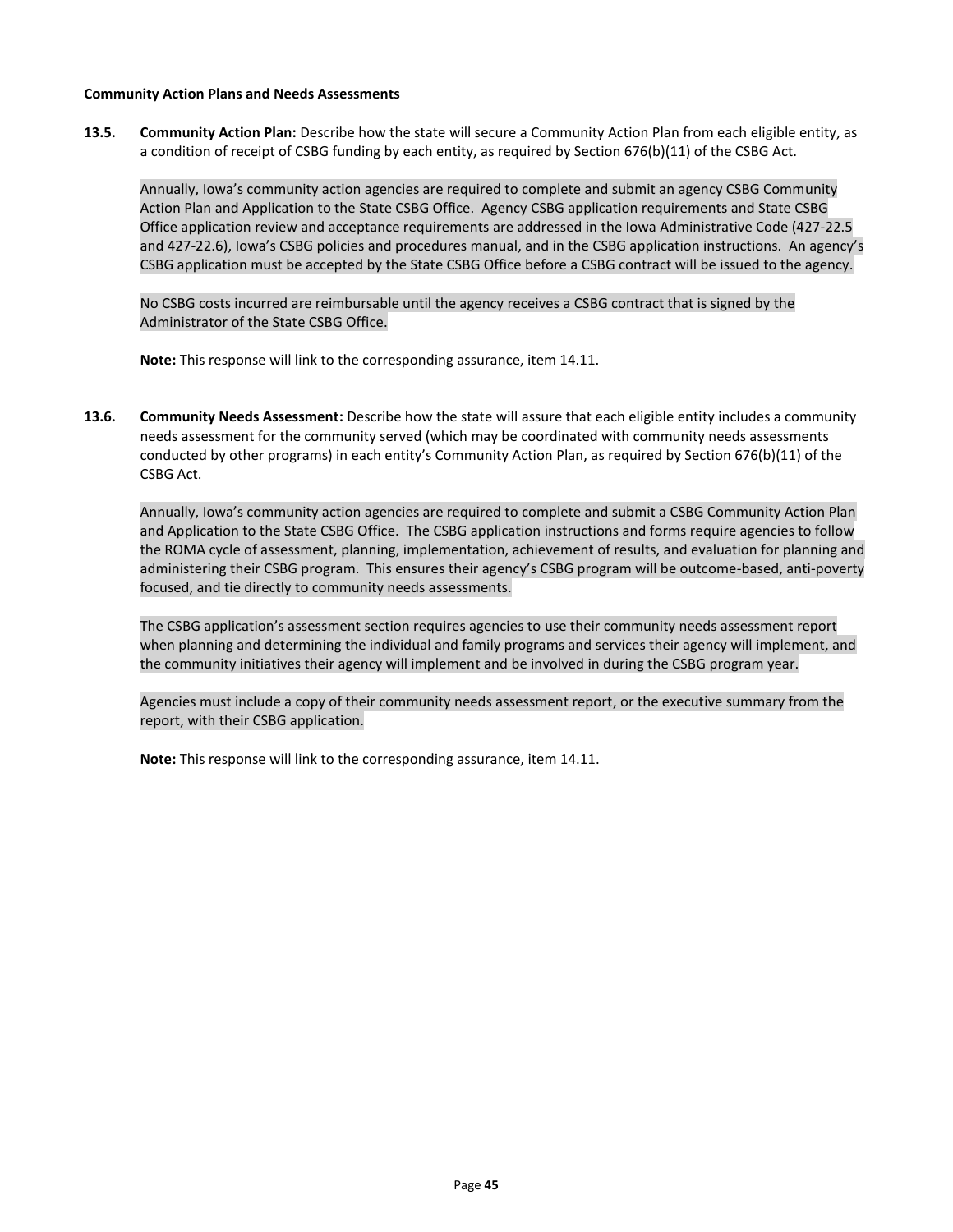## **SECTION 14 CSBG Programmatic Assurances and Information Narrative (Section 676(b) of the CSBG Act)**

## **14.1 Use of Funds Supporting Local Activities**

## *CSBG Services*

- **14.1a. 676(b)(1)(A):** Describe how the state will assure "that funds made available through grant or allotment will be used –
	- (A) to support activities that are designed to assist low-income families and individuals, including families and individuals receiving assistance under title IV of the Social Security Act, homeless families and individuals, migrant or seasonal farmworkers, and elderly low-income individuals and families, and a description of how such activities will enable the families and individuals--
		- (i) to remove obstacles and solve problems that block the achievement of self-sufficiency (particularly for families and individuals who are attempting to transition off a State program carried out under part A of title IV of the Social Security Act);
		- (ii) to secure and retain meaningful employment;
		- (iii) to attain an adequate education with particular attention toward improving literacy skills of the low-income families in the community, which may include family literacy initiatives;
		- (iv) to make better use of available income;
		- (v) to obtain and maintain adequate housing and a suitable living environment;
		- (vi) to obtain emergency assistance through loans, grants, or other means to meet immediate and urgent individual and family needs;
		- (vii) to achieve greater participation in the affairs of the communities involved, including the development of public and private grassroots partnerships with local law enforcement agencies, local housing authorities, private foundations, and other public and private partners to –
			- (I) document best practices based on successful grassroots intervention in urban areas, to develop methodologies for widespread replication; and
			- (II) strengthen and improve relationships with local law enforcement agencies, which may include participation in activities such as neighborhood or community policing efforts;

To ensure that all of Iowa's community action agencies use their CSBG funds for programs, services, and initiatives that are consistent with the requirements of the CSBG Act, the State CSBG Office has established CSBG application requirements, contractual requirements, policies and procedures, program guidance, detailed programs and services reporting processes, outcomes reporting processes, detailed financial reporting processes, certification and assurance requirements, and program operations and fiscal monitoring reviews.

As part of their CSBG Community Action Plan and Application, agencies are required to explain how their agency will assure their CSBG funds and/or CSBG funded resources (i.e. office space, equipment, supplies, staff time) are used to support activities to assist low-income individuals and families to achieve selfsufficiency, secure/retain employment, attain education, make better use of available income, obtain/maintain housing, obtain emergency assistance, and participate in community affairs. Agencies are also required to sign a certification statement acknowledging that their agency understands and agrees to this CSBG assurance.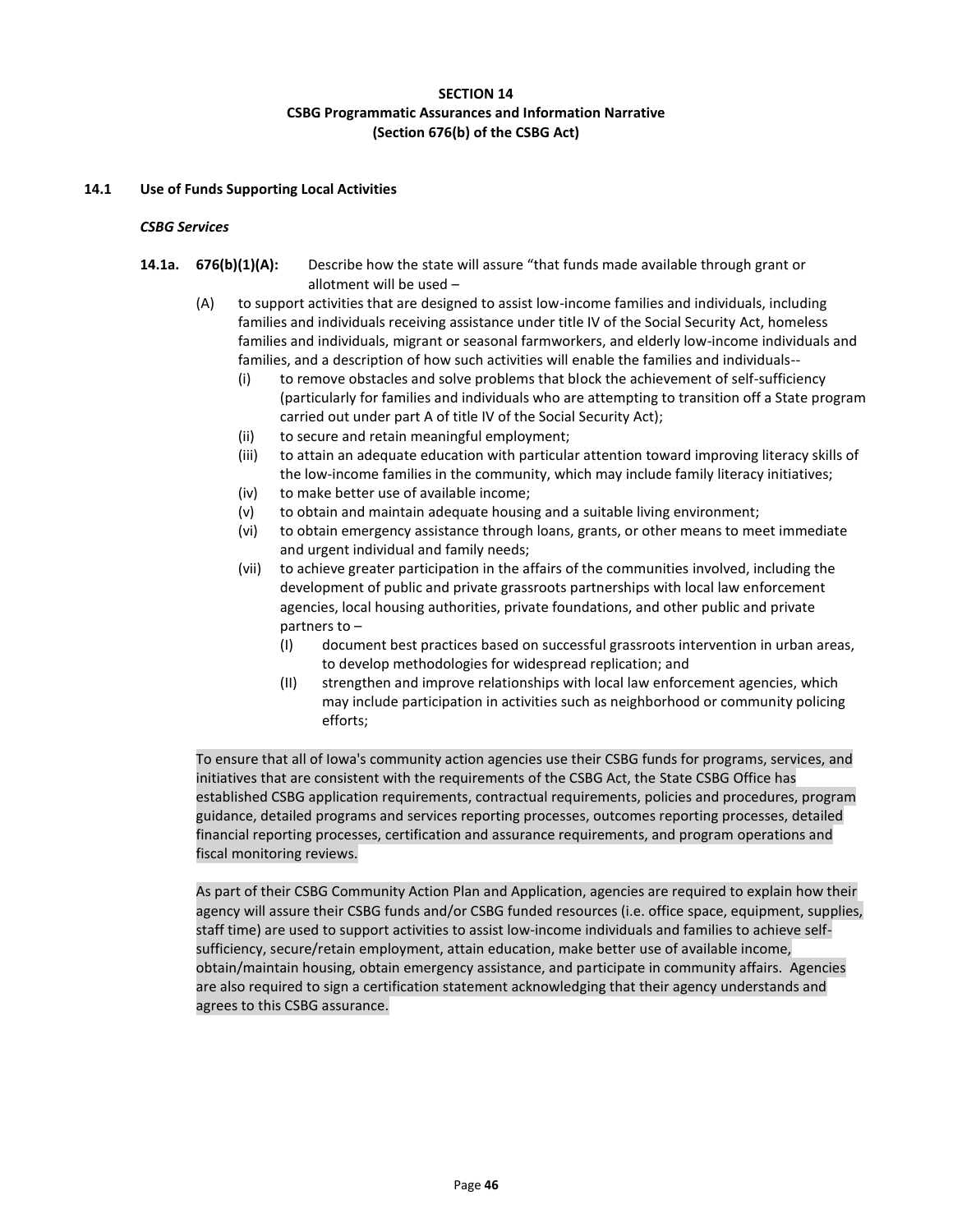#### *Needs of Youth*

- **14.1b. 676(b)(1)(B)** Describe how the state will assure "that funds made available through grant or allotment will be used –
	- (B) to address the needs of youth in low-income communities through youth development programs that support the primary role of the family, give priority to the prevention of youth problems and crime, and promote increased community coordination and collaboration in meeting the needs of youth, and support development and expansion of innovative community-based youth development programs that have demonstrated success in preventing or reducing youth crime, such as--
		- (i) programs for the establishment of violence-free zones that would involve youth development and intervention models (such as models involving youth mediation, youth mentoring, life skills training, job creation, and entrepreneurship programs); and
		- (ii) after-school child care programs;

Iowa's community action agencies, as part of their CSBG Community Action Plan and Application, are required to explain how their agency will assure their CSBG funds and/or CSBG funded resources (i.e. office space, equipment, supplies, staff time) are used to address youth needs through youth development programs, and programs and services with youth components. Agencies are also required to sign a certification statement acknowledging that their agency understands and agrees to this CSBG assurance.

All agencies support, collaborate, and make client referrals to youth programs in their communities. Some of the youth programs and services agencies are involved with include: teen pregnancy education, youth employment, mentoring, after school programs, job training, park and recreation activities, education and reading programs, education scholarships, anti-bullying programs, drug and alcohol programs, abstinence education, suicide prevention, and volunteering.

A number of agencies administer programs that include youth components, such as, the Family Development and Self-Sufficiency program; Women, Infants, and Children (WIC); and Stork's Nest. These programs provide health, nutrition, counseling, education, and/or protection services for youth and teenaged parents.

## *Coordination of Other Programs*

- **14.1c. 676(b)(1)(C)** Describe how the state will assure "that funds made available through grant or allotment will be used –
	- (C) to make more effective use of, and to coordinate with, other programs related to the purposes of this subtitle (including state welfare reform efforts)

Iowa's community action agencies, as part of their CSBG Community Action Plan and Application, are required to explain how their agency will assure their CSBG funds and/or CSBG funded resources (i.e. office space, equipment, supplies, staff time) are used to support or coordinate with other programs and services that are designed to assist low-income individuals and families. Agencies are also required to sign a certification statement acknowledging that their agency understands and agrees to this CSBG assurance.

All agencies refer their clients to other public and private anti-poverty organizations that provide programs and services for low-income Iowans. These referrals expand the resources and assistance opportunities for the clients and their families.

The State CSBG Office's CSBG program operations reviews and CSBG organizational standards assessments include a review of the agency's partnerships with public and private anti-poverty organizations.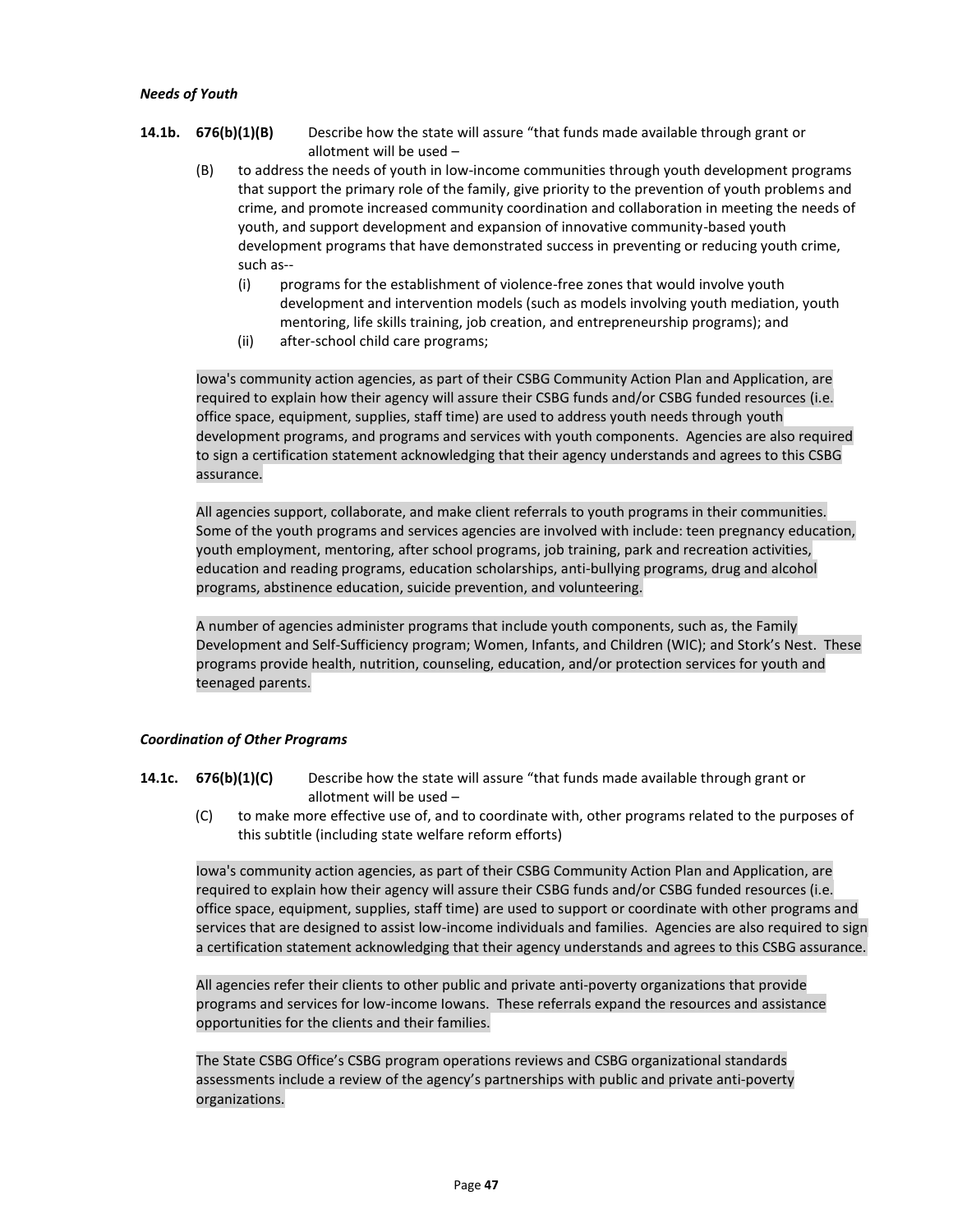#### **State Use of Discretionary Funds**

**14.2 676(b)(2)** Describe "how the state intends to use discretionary funds made available from the remainder of the grant or allotment described in Section 675C(b) of the CSBG Act in accordance with this subtitle, including a description of how the state will support innovative community and neighborhood-based initiatives related to the purposes of this subtitle."

## **[No response; links to items 7.9 and 7.10.]**

**Note:** The state describes this assurance under "State Use of Funds: Remainder/Discretionary," items 7.9 and 7.10.

#### **Eligible Entity Service Delivery, Coordination, and Innovation**

**14.3. 676(b)(3)** "Based on information provided by eligible entities in the State, a description of…"

#### *Eligible Entity Service Delivery System*

**14.3a. 676(b)(3)(A)** Describe "the service delivery system, for services provided or coordinated with funds made available through grants made under Section 675C(a) of the CSBG Act, targeted to low-income individuals and families in communities within the State;

Annually, ninety-six percent (96%) of Iowa's CSBG allotment is distributed to Iowa's community action agencies. All 99 counties in Iowa will receive CSBG funded programs and services through these agencies. The agencies are required to use their CSBG allocation for efforts to reduce poverty, revitalize low-income communities, and empower low-income individuals and families.

Agencies, as part of their CSBG Community Action Plan and Application, are required to describe their agency's service delivery system. The description must include: their agency's service delivery system for providing programs and services to low-income individuals and families; information about their agency's service area, office locations, accessibility, and intake processes; how their agency will provide or coordinate services for low-income individuals and families that need services and assistance during their agency's non-business hours; how their agency will provide or coordinate services for low-income individuals and families that are unable to come to their offices for services or assistance (e.g., home visits, phone calls); and how their agency will provide or coordinate services for low-income individuals with disabilities or special needs (e.g., a physical disability, deafness, blindness, limited English proficiency, low literacy).

All agencies have outreach site office systems in place for serving individuals and families. The outreach staff are trained to provide case management and assessment services. These services ensure that the individuals and families will be enrolled and/or referred to appropriate assistance programs and services. Outreach staff also provide follow-up case management and assessment services as needed.

For individuals that are homebound or are unable to visit an agency for programs and services, agencies provide assistance by phone, mail, electronic communications, and/or home visits. Some agencies have special outreach services hours in the mornings or evenings to serve working individuals and those who are unable to visit the agency during normal business hours.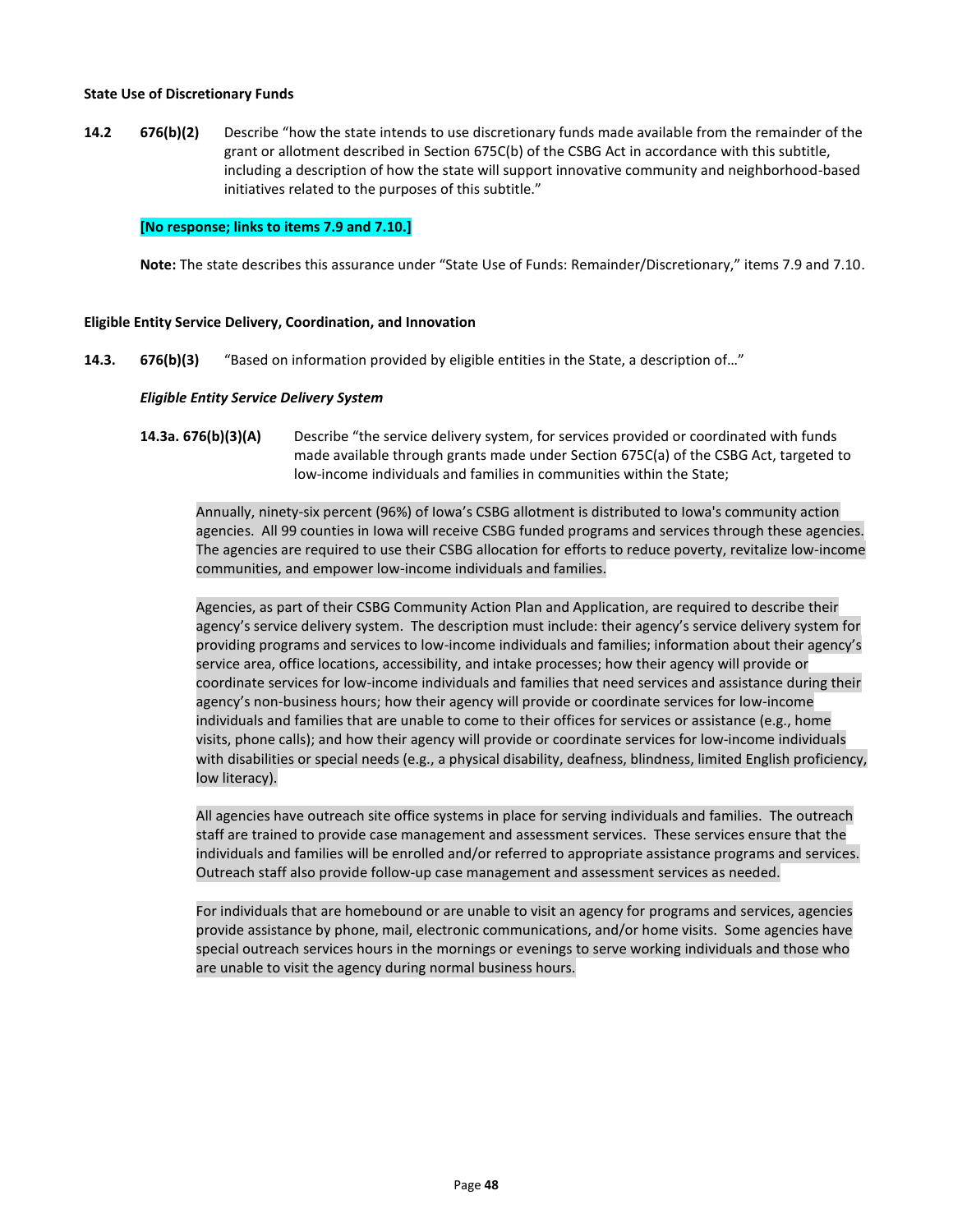#### *Eligible Entity Linkages – Approach to Filling Service Gaps*

**14.3b. 676(b)(3)(B)** Describe "how linkages will be developed to fill identified gaps in the services, through the provision of information, referrals, case management, and follow up consultations."

## **[No response; links to 9.3b]**

**Note:** The state describes this assurance in the State Linkages and Communication section, item 9.3b.

#### *Coordination of Eligible Entity Allocation 90 Percent Funds with Public/Private Resources*

**14.3c. 676(b)(3)(C)** Describe how funds made available through grants made under Section 675C(a) of the CSBG Act will be coordinated with other public and private resources."

#### **[No response; links to 9.7]**

**Note:** The state describes this assurance in the State Linkages and Communication section, item 9.7.

## *Eligible Entity Innovative Community and Neighborhood Initiatives, Including Fatherhood/Parental Responsibility*

**14.3d. 676(b)(3)(D)** Describe "how the local entity will use the funds [made available under Section 675C(a) of the CSBG Act] to support innovative community and neighborhood-based initiatives related to the purposes of this subtitle, which may include fatherhood initiatives and other initiatives with the goal of strengthening families and encouraging parenting."

Iowa's community action agencies, as part of their CSBG Community Action Plan and Application, are required to describe how their agency will use their CSBG funds or CSBG funded resources (i.e. office space, equipment, supplies, staff time) to support community and neighborhood initiatives that are designed to revitalize low-income communities, and to support fatherhood initiatives and initiatives that have goals of strengthening families and encouraging parental responsibility.

All agencies use their CSBG funds or CSBG funded resources to support community and neighborhood initiatives and strategies. Some of the community initiatives and strategies agencies are involved with include: health clinics, dental clinics, mental health centers, substance abuse programs, immigration services, flood recovery, low-income housing projects, neighborhood clean-ups, after school care programs, community centers, and building renovations.

Agencies also use their CSBG funds or CSBG funded resources to support a number of family and effective parenting initiatives. These initiatives are mostly components of the programs and services they administer, such as, the Family Development and Self-Sufficiency program; Head Start and Early Head Start programs; Women, Infants, and Children (WIC); Maternal Health; and Child Health. The fatherhood initiatives included in these programs and services encourage fathers to participate in meetings, activities, and literacy events that focus on family relationships and parenting skills.

All agencies report supporting, collaborating, and partnering with programs and services in their communities that focus on strengthening families and encouraging effective parenting.

**Note:** The description above is about eligible entity use of 90 percent funds to support these initiatives. States may also support these types of activities at the local level using state remainder/discretionary funds, allowable under Section 675C(b)(1)(F) of the CSBG Act. In this State Plan, the state indicates funds allocated for these activities under item 7.9(f).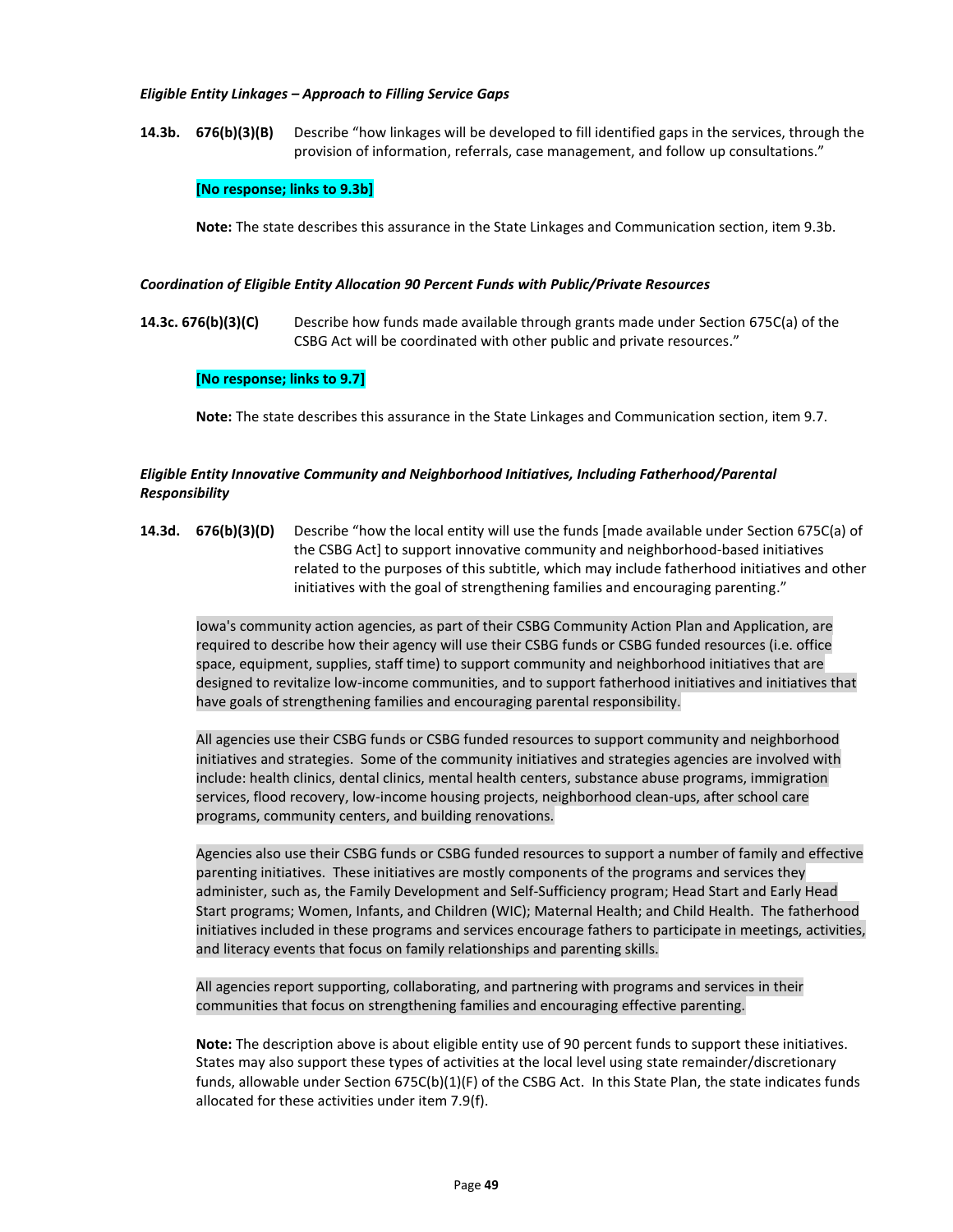#### **Eligible Entity Emergency Food and Nutrition Services**

**14.4. 676(b)(4)** Describe how the state will assure "that eligible entities in the State will provide, on an emergency basis, for the provision of such supplies and services, nutritious foods, and related services, as may be necessary to counteract conditions of starvation and malnutrition among low-income individuals."

Iowa's community action agencies, as part of their CSBG Community Action Plan and Application, are required to explain how their agency will assure food will be provided in emergency situations to low-income individuals and families that are seeking immediate food assistance. Agencies are also required to sign a certification statement acknowledging that their agency understands and agrees to this CSBG assurance.

All agencies operate their own food pantries and/or partner with existing pantries in their service area, and provide food or food vouchers for emergency purposes. In most emergency situations, agencies provide households with a 3 to 7 day supply of nutritious food. Households with transportation problems are referred to other food providers or delivered a food package. Once a household's emergency food needs are met, agencies will assess and provide case management services to the household and enroll them or refer them to appropriate food assistance and other necessary programs and services.

Agencies also administer a number of programs and services that address the conditions of starvation and malnutrition. Programs and services, such as, the Child and Adult Care Food Program; Women, Infants, and Children (WIC); farmers' markets; holiday food projects and baskets; garden and canning programs; surplus foods; nutritional counseling and education services; and congregate and senior meals.

Fourteen agencies administer the Head Start and/or the Early Head Start programs. Children participating in these programs receive nutritious meals during the day.

Since FFY 2005, the agencies have partnered with the Iowa Department of Human Services to provide outreach and enrollment support for Iowa's Food Assistance program (SNAP). This effort has assisted in leveraging thousands of dollars in additional Food Assistance program funds for Iowa's low-income individuals and families.

## **State and Eligible Entity Coordination/linkages and Workforce Innovation and Opportunity Act Employment and Training Activities**

**14.5. 676(b)(5)** Describe how the state will assure "that the state and eligible entities in the State will coordinate, and establish linkages between, governmental and other social services programs to assure the effective delivery of such services, and [describe] how the state and the eligible entities will coordinate the provision of employment and training activities, as defined in Section 3 of the Workforce Innovation and Opportunity Act, in the State and in communities with entities providing activities through statewide and local workforce development systems under such Act."

## **[No response; links to items 9.1, 9.2, 9.3a, 9.4, 9.4a, and 9.4b]**

**Note:** The state describes this assurance in the State Linkages and Communication section, items 9.1, 9.2, 9.3a, 9.4, 9.4a, and 9.4b.

#### **State Coordination/Linkages and Low-income Home Energy Assistance**

**14.6. 676(b)(6)** Provide "an assurance that the state will ensure coordination between antipoverty programs in each community in the State, and ensure, where appropriate, that emergency energy crisis intervention programs under title XXVI (relating to low-income home energy assistance) are conducted in such community."

#### **[No response; links to 9.2 and 9.5]**

**Note:** The state describes this assurance in the State Linkages and Communication section, items 9.2 and 9.5.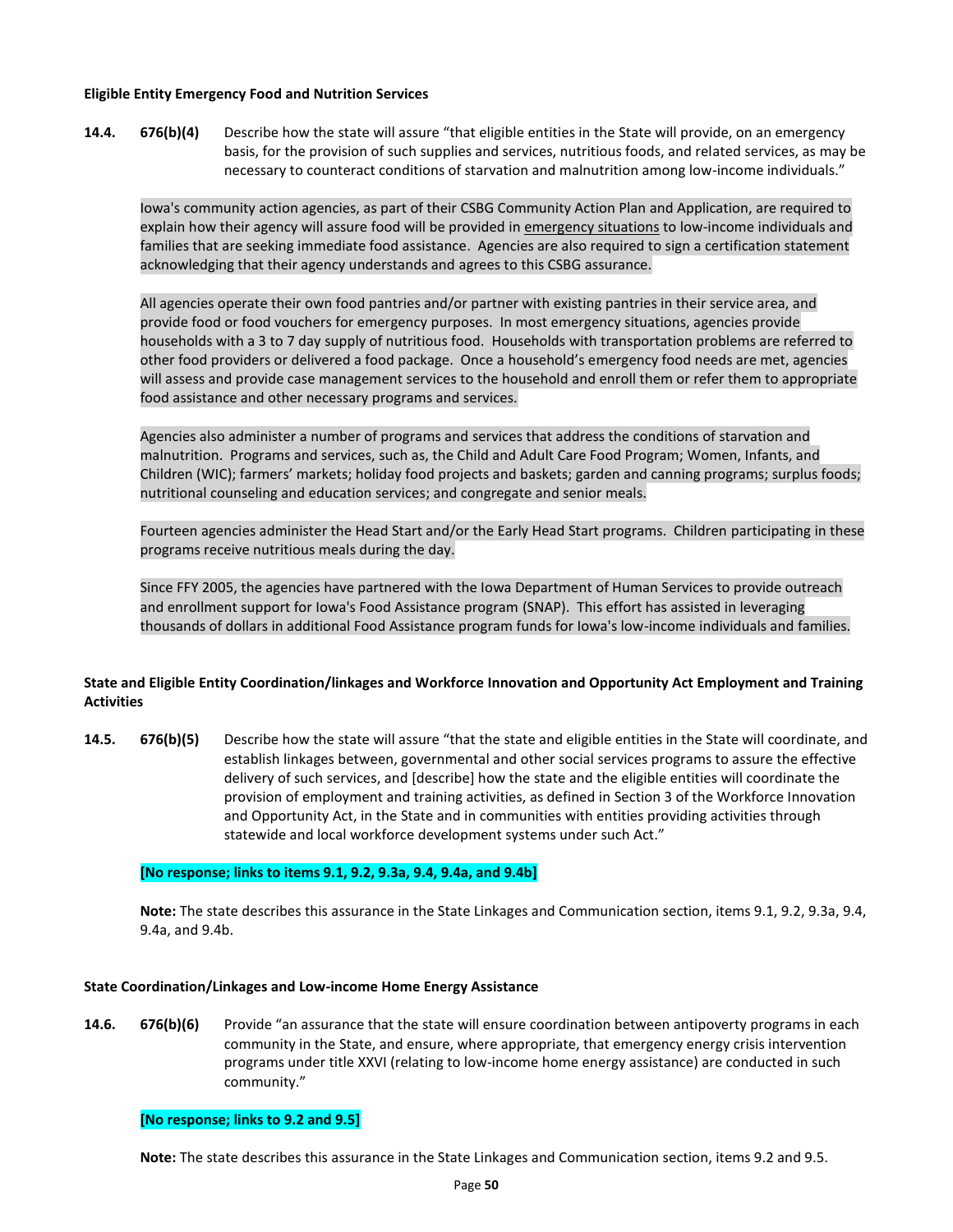#### **Federal Investigations**

**14.7. 676(b)(7)** Provide "an assurance that the **s**tate will permit and cooperate with federal investigations undertaken in accordance with Section 678D of the CSBG Act."

## **[No response; links to 10.13]**

**Note:** The state addresses this assurance in the Fiscal Controls and Monitoring section, item 10.13.

#### **Funding Reduction or Termination**

**14.8. 676(b)(8)** Provide "an assurance that any eligible entity in the State that received funding in the previous fiscal year through a community services block grant made under this subtitle will not have its funding terminated under this subtitle, or reduced below the proportional share of funding the entity received in the previous fiscal year unless, after providing notice and an opportunity for a hearing on the record, the state determines that cause exists for such termination or such reduction, subject to review by the Secretary as provided in Section 678C(b) of the CSBG Act."

#### **[No response; links to 10.7]**

**Note:** The state addresses this assurance in the Fiscal Controls and Monitoring section, item 10.7.

#### **Coordination with Faith-based Organizations, Charitable Groups, Community Organizations**

**14.9. 676(b)(9)** Describe how the state will assure "that the state and eligible entities in the State will, to the maximum extent possible, coordinate programs with and form partnerships with other organizations serving low-income residents of the communities and members of the groups served by the state, including religious organizations, charitable groups, and community organizations."

#### **[No response; links to 9.6]**

**Note:** The state describes this assurance in the State Linkages and Communication section, item 9.6.

#### **Eligible Entity Tripartite Board Representation**

**14.10. 676(b)(10)** Describe how "the state will require each eligible entity in the State to establish procedures under which a low-income individual, community organization, or religious organization, or representative of low-income individuals that considers its organization, or low-income individuals, to be inadequately represented on the board (or other mechanism) of the eligible entity to petition for adequate representation."

#### **[No response; links to item 11.3]**

**Note:** The state describes this assurance in the Eligible Entity Tripartite Board section, item 11.3.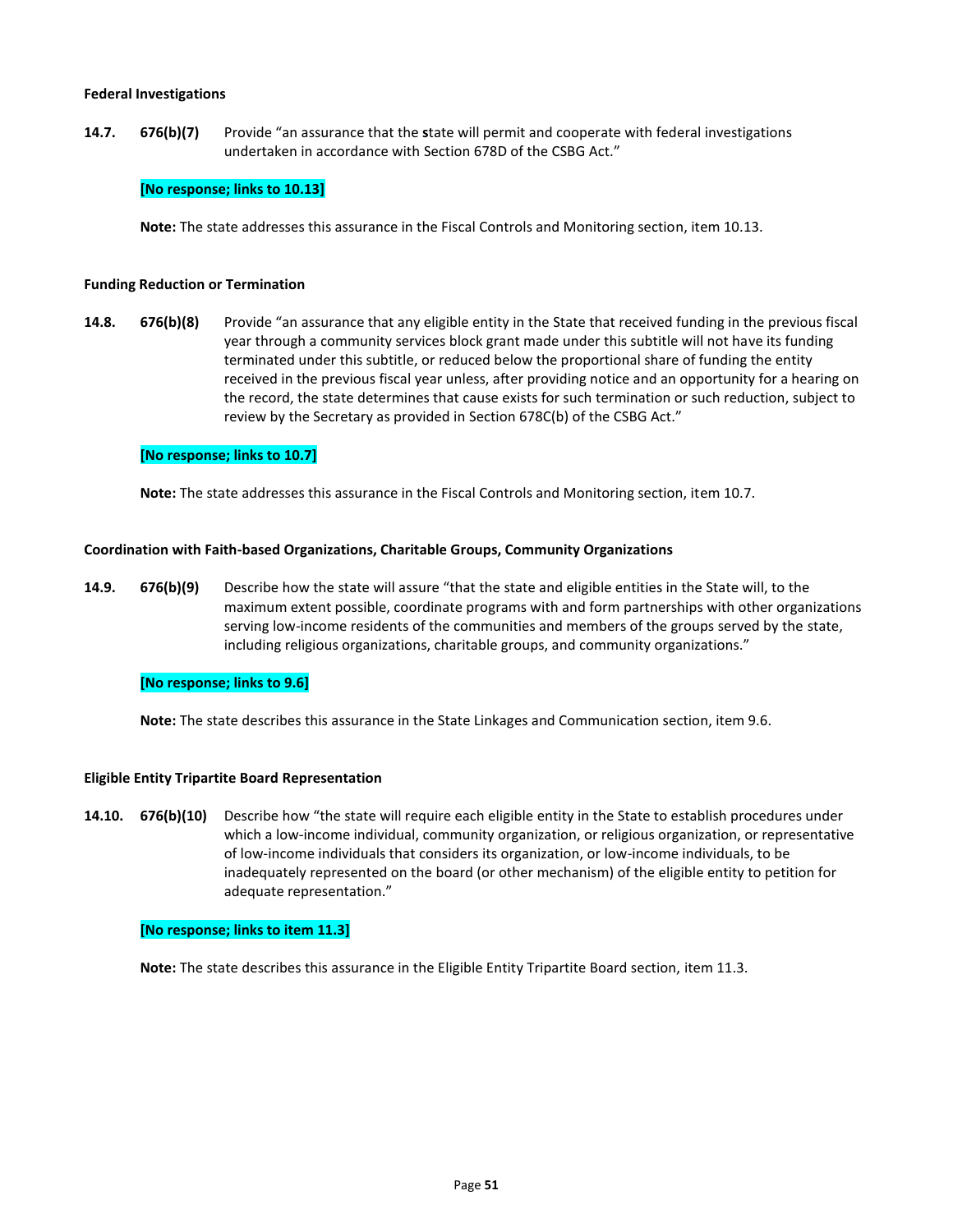## **Eligible Entity Community Action Plans and Community Needs Assessments**

**14.11. 676(b)(11)** Provide "an assurance that the state will secure from each eligible entity in the State, as a condition to receipt of funding by the entity through a community services block grant made under this subtitle for a program, a community action plan (which shall be submitted to the Secretary, at the request of the Secretary, with the State Plan) that includes a community-needs assessment for the community served, which may be coordinated with community-needs assessments conducted for other programs."

## **[No response; links to items 13.5 and 13.6]**

**Note:** The state describes this assurance in the ROMA section, items 13.5 and 13.6.

## **State and Eligible Entity Performance Measurement: ROMA or Alternate system**

**14.12. 676(b)(12)** Provide "an assurance that the state and all eligible entities in the State will, not later than fiscal year 2001, participate in the Results Oriented Management and Accountability System, another performance measure system for which the Secretary facilitated development pursuant to Section 678E(b) of the CSBG Act, or an alternative system for measuring performance and results that meets the requirements of that section, and [describe] outcome measures to be used to measure eligible entity performance in promoting self-sufficiency, family stability, and community revitalization."

## **[No response; links to 13.1, 13.2, 13.3, and 13.4]**

**Note:** The state describes this assurance in the ROMA section, items 13.1, 13.2, 13.3, and 13.4.

## **Validation for CSBG Eligible Entity Programmatic Narrative Sections**

**14.13. 676(b)(13)** Provide "information describing how the state will carry out the assurances described in this section."

## **[No response for this item]**

**Note:** The state provides information for each of the assurances directly in Section 14 or in corresponding items throughout the State Plan, which are included as hyperlinks in Section 14.

By checking this box, the state CSBG authorized official is certifying the assurances set out above.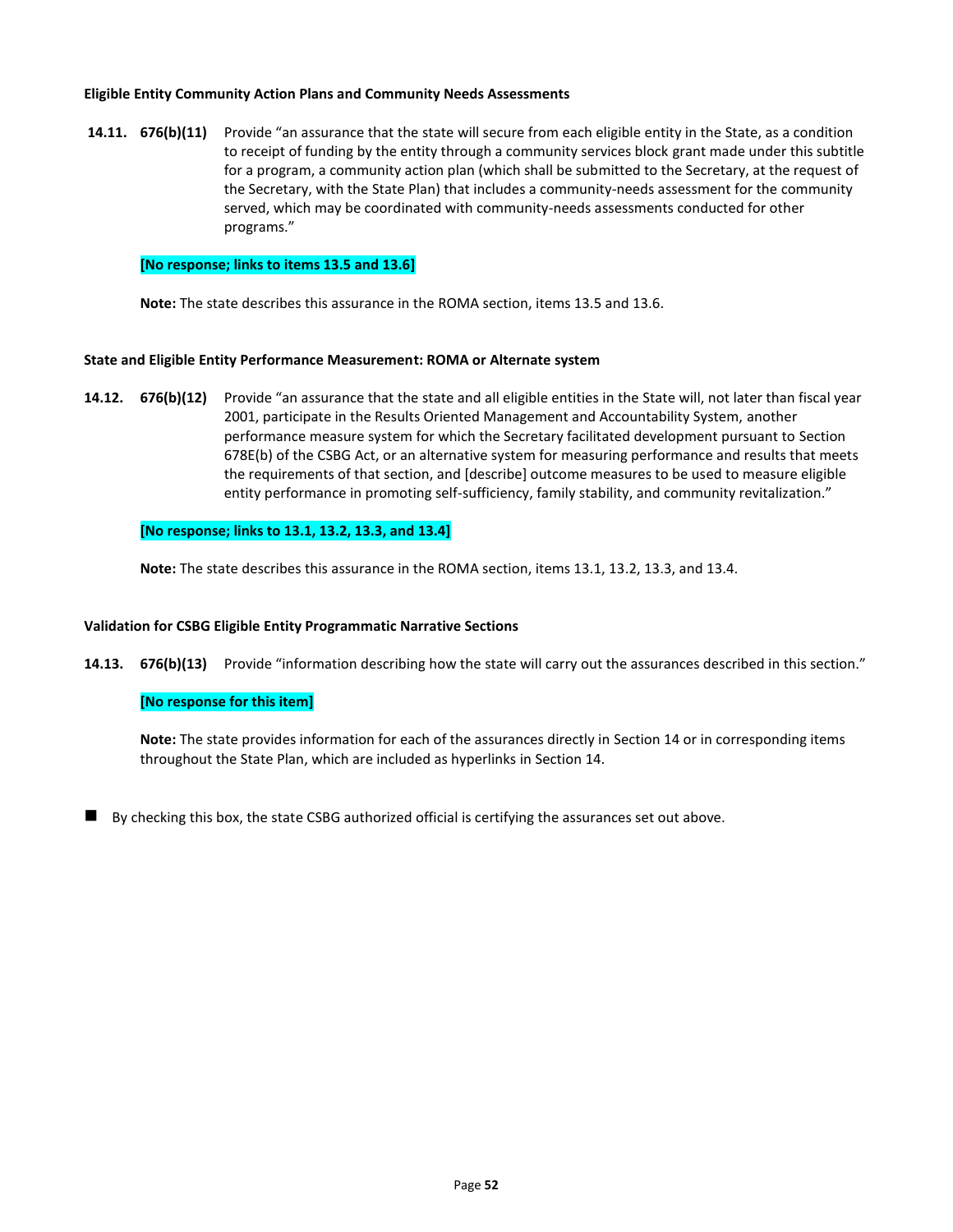## **SECTION 15 Federal Certifications**

## **The box after each certification must be checked by the state CSBG authorized official.**

## **15.1 Lobbying**

## Certification for Contracts, Grants, Loans, and Cooperative Agreements

The undersigned certifies, to the best of his or her knowledge and belief, that:

- (1) No Federal appropriated funds have been paid or will be paid, by or on behalf of the undersigned, to any person for influencing or attempting to influence an officer or employee of an agency, a Member of Congress, an officer or employee of Congress, or an employee of a Member of Congress in connection with the awarding of any Federal contract, the making of any Federal grant, the making of any Federal loan, the entering into of any cooperative agreement, and the extension, continuation, renewal, amendment, or modification of any Federal contract, grant, loan, or cooperative agreement.
- (2) If any funds other than Federal appropriated funds have been paid or will be paid to any person for influencing or attempting to influence an officer or employee of any agency, a Member of Congress, an officer or employee of Congress or an employee of a Member of Congress in connection with this Federal contract, grant, loan, or cooperative agreement, the undersigned shall complete and submit Standard Form-LLL, "Disclosure Form to Report Lobbying," in accordance with its instructions.
- (3) The undersigned shall require that the language of this certification be included in the award documents for all subawards at all tiers (including subcontracts, subgrants, and contracts under grants, loans, and cooperative agreements) and that all subrecipients shall certify and disclose accordingly.

This certification is a material representation of fact upon which reliance was placed when this transaction was made or entered into. Submission of this certification is a prerequisite for making or entering into this transaction imposed by Section 1352, title 31, U.S. Code. Any person who fails to file the required certification shall be subject to a civil penalty of not less than \$10,000 and not more than \$100,000 for each such failure.

#### Statement for Loan Guarantees and Loan Insurance

The undersigned states, to the best of his or her knowledge and belief, that:

If any funds have been paid or will be paid to any person for influencing or attempting to influence an officer or employee of any agency, a Member of Congress, an officer or employee of Congress, or an employee of a Member of Congress in connection with this commitment providing for the United States to insure or guarantee a loan, the undersigned shall complete and submit Standard Form-LLL, "Disclosure Form to Report Lobbying," in accordance with its instructions.

Submission of this statement is a prerequisite for making or entering into this transaction imposed by Section 1352, title 31, U.S. Code. Any person who fails to file the required statement shall be subject to a civil penalty of not less than \$10,000 and not more than \$100,000 for each such failure.

◼ By checking this box, the state CSBG authorized official is providing the certification set out above.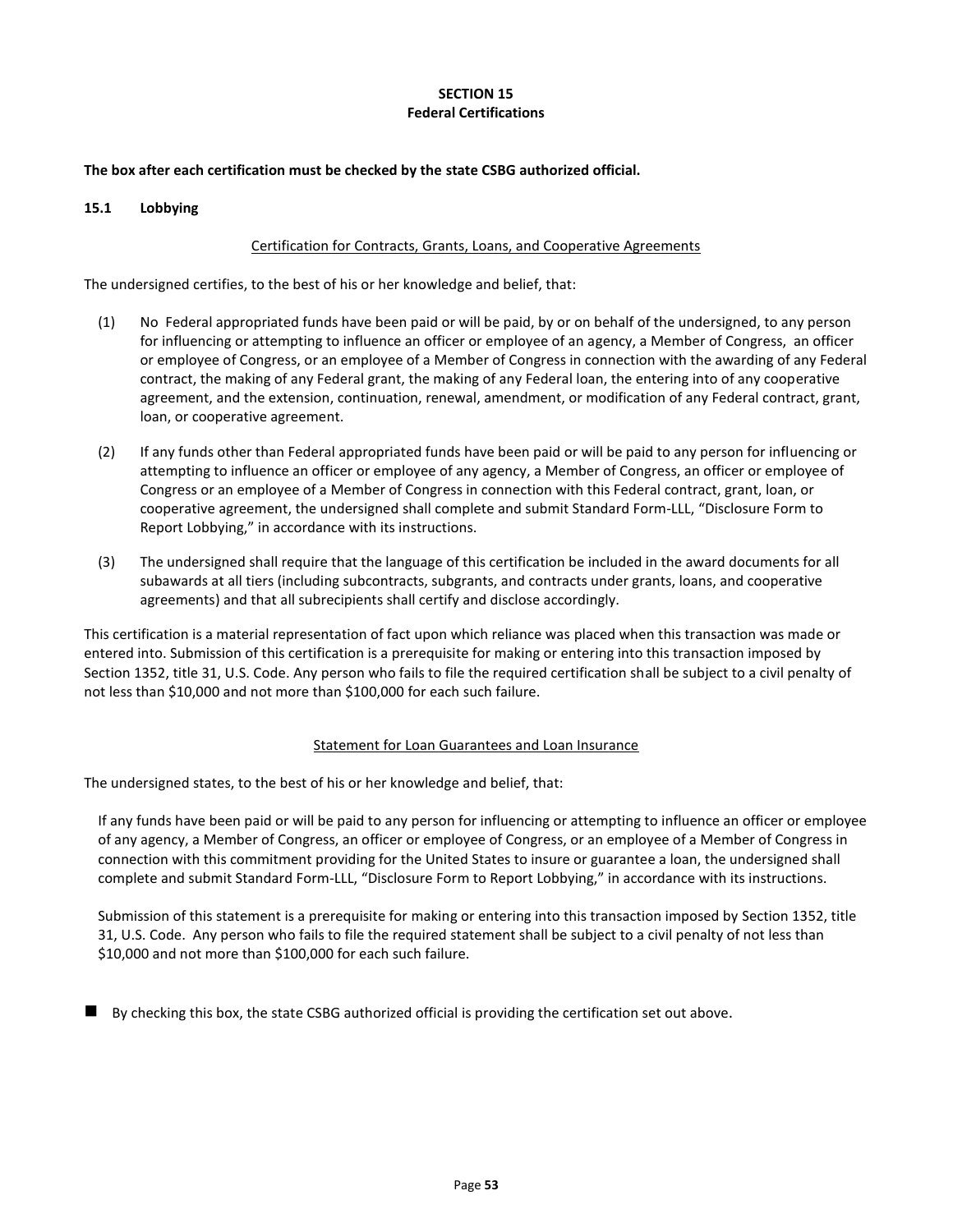## **15.2 Drug-Free Workplace Requirements**

This certification is required by the regulations implementing the Drug-Free Workplace Act of 1988: 45 CFR Part 76, Subpart, F. Sections 76.630(c) and (d)(2) and 76.645 (a)(1) and (b) provide that a Federal agency may designate a central receipt point for STATE-WIDE AND STATE AGENCY-WIDE certifications, and for notification of criminal drug convictions. For the Department of Health and Human Services, the central point is: Division of Grants Management and Oversight, Office of Management and Acquisition, Department of Health and Human Services, Room 517-D, 200 Independence Avenue, SW Washington, DC 20201.

## Certification Regarding Drug-Free Workplace Requirements (Instructions for Certification)

- (1) By signing and/or submitting this application or grant agreement, the grantee is providing the certification set out below.
- (2) The certification set out below is a material representation of fact upon which reliance is placed when the agency awards the grant. If it is later determined that the grantee knowingly rendered a false certification, or otherwise violates the requirements of the Drug-Free Workplace Act, the agency, in addition to any other remedies available to the Federal Government, may take action authorized under the Drug-Free Workplace Act.
- (3) For grantees other than individuals, Alternate I applies.
- (4) For grantees who are individuals, Alternate II applies.
- (5) Workplaces under grants, for grantees other than individuals, need to be identified on the certification. If known, they may be identified in the grant application. If the grantee does not identify the workplaces at the time of application, or upon award, if there is no application, the grantee must keep the identity of the workplace(s) on file in its office and make the information available for Federal inspection. Failure to identify all known workplaces constitutes a violation of the grantee's drug-free workplace requirements.
- (6) Workplace identifications must include the actual address of buildings (or parts of buildings) or other sites where work under the grant takes place. Categorical descriptions may be used (e.g., all vehicles of a mass transit authority or State highway department while in operation, State employees in each local unemployment office, performers in concert halls or radio studios).
- (7) If the workplace identified to the agency changes during the performance of the grant, the grantee shall inform the agency of the change(s), if it previously identified the workplaces in question (see paragraph five).
- (8) Definitions of terms in the Nonprocurement Suspension and Debarment common rule and Drug-Free Workplace common rule apply to this certification. Grantees' attention is called, in particular, to the following definitions from these rules:

*Controlled substance* means a controlled substance in Schedules I through V of the Controlled Substances Act (21 U.S.C. 812) and as further defined by regulation (21 CFR 1308.11 through 1308.15);

*Conviction* means a finding of guilt (including a plea of nolo contendere) or imposition of sentence, or both, by any judicial body charged with the responsibility to determine violations of the Federal or State criminal drug statutes;

*Criminal drug statute* means a Federal or non-Federal criminal statute involving the manufacture, distribution, dispensing, use, or possession of any controlled substance;

*Employee* means the employee of a grantee directly engaged in the performance of work under a grant, including: (i) All direct charge employees; (ii) All indirect charge employees unless their impact or involvement is insignificant to the performance of the grant; and, (iii) Temporary personnel and consultants who are directly engaged in the performance of work under the grant and who are on the grantee's payroll. This definition does not include workers not on the payroll of the grantee (e.g., volunteers, even if used to meet a matching requirement; consultants or independent contractors not on the grantee's payroll; or employees of subrecipients or subcontractors in covered workplaces).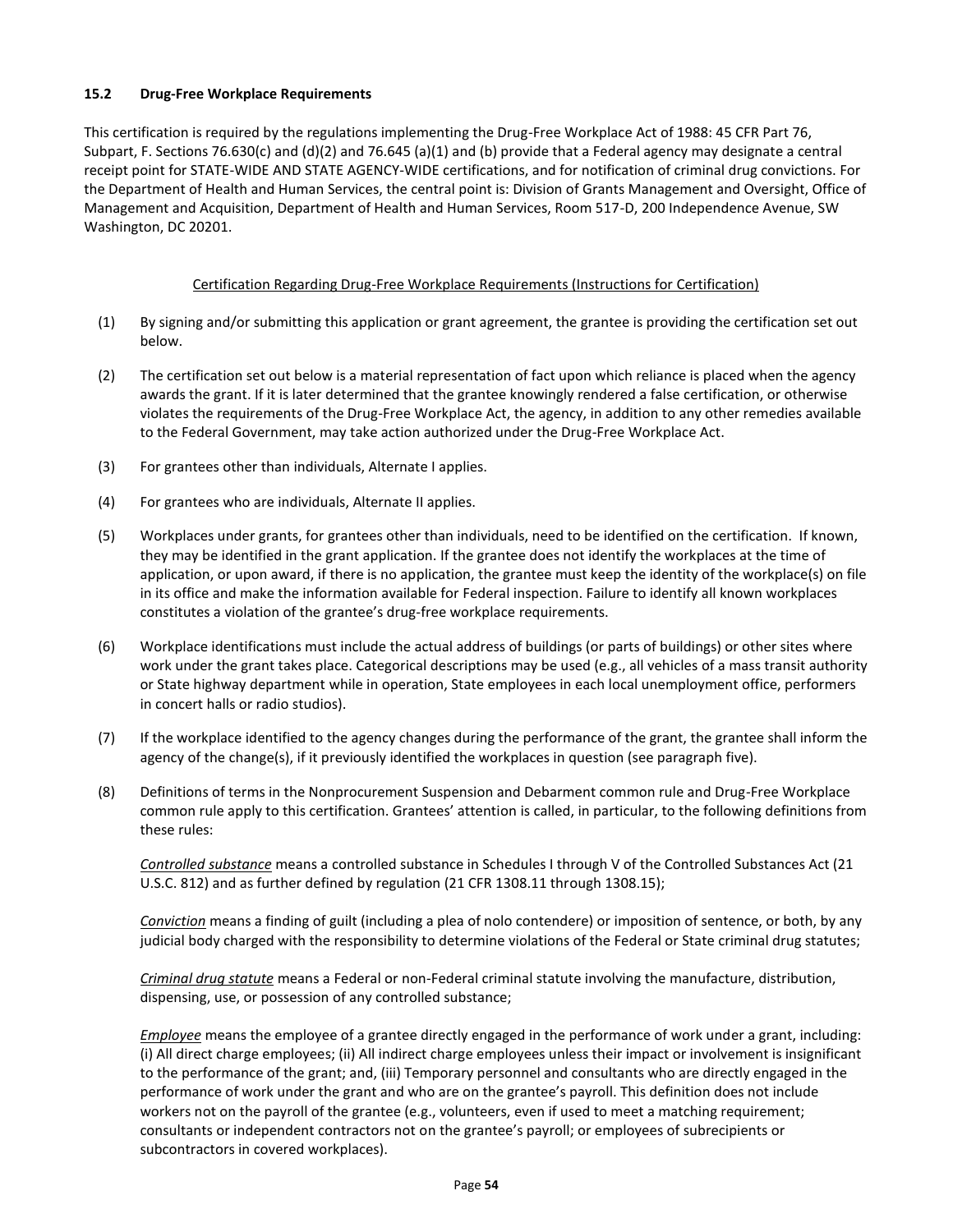## Certification Regarding Drug-Free Workplace Requirements

Alternate I. (Grantees Other Than Individuals)

The grantee certifies that it will or will continue to provide a drug-free workplace by:

- (a) Publishing a statement notifying employees that the unlawful manufacture, distribution, dispensing, possession, or use of a controlled substance is prohibited in the grantee's workplace and specifying the actions that will be taken against employees for violation of such prohibition;
- (b) Establishing an ongoing drug-free awareness program to inform employees about -
	- (1) The dangers of drug abuse in the workplace;
	- (2) The grantee's policy of maintaining a drug-free workplace;
	- (3) Any available drug counseling, rehabilitation, and employee assistance programs; and
	- (4) The penalties that may be imposed upon employees for drug abuse violations occurring in the workplace;
- (c) Making it a requirement that each employee to be engaged in the performance of the grant be given a copy of the statement required by paragraph (a);
- (d) Notifying the employee in the statement required by paragraph (a) that, as a condition of employment under the grant, the employee will - -
	- (1) Abide by the terms of the statement; and
	- (2) Notify the employer in writing of his or her conviction for a violation of a criminal drug statute occurring in the workplace no later than five calendar days after such conviction;
- (e) Notifying the agency in writing, within 10 calendar days after receiving notice under paragraph (d)(2) from an employee or otherwise receiving actual notice of such conviction. Employers of convicted employees must provide notice, including position title, to every grant officer or other designee on whose grant activity the convicted employee was working, unless the Federal agency has designated a central point for the receipt of such notices. Notice shall include the identification number(s) of each affected grant;
- (f) Taking one of the following actions, within 30 calendar days of receiving notice under paragraph (d)(2), with respect to any employee who is so convicted - -
	- (1) Taking appropriate personnel action against such an employee, up to and including termination, consistent with the requirements of the Rehabilitation Act of 1973, as amended; or
	- (2) Requiring such employee to participate satisfactorily in a drug abuse assistance or rehabilitation program approved for such purposes by a Federal, State, or local health, law enforcement, or other appropriate agency;
- (g) Making a good faith effort to continue to maintain a drug-free workplace through implementation of paragraphs (a), (b), (c), (d), (e) and (f).

The grantee may insert in the space provided below the site(s) for the performance of work done in connection with the specific grant:

Place of Performance (Street address, city, county, state, zip code)

**321 East 12th Street Lucas State Office Building – 2nd Floor Des Moines, Iowa 50319 (Polk County)**

Check if there are workplaces on file that are not identified here.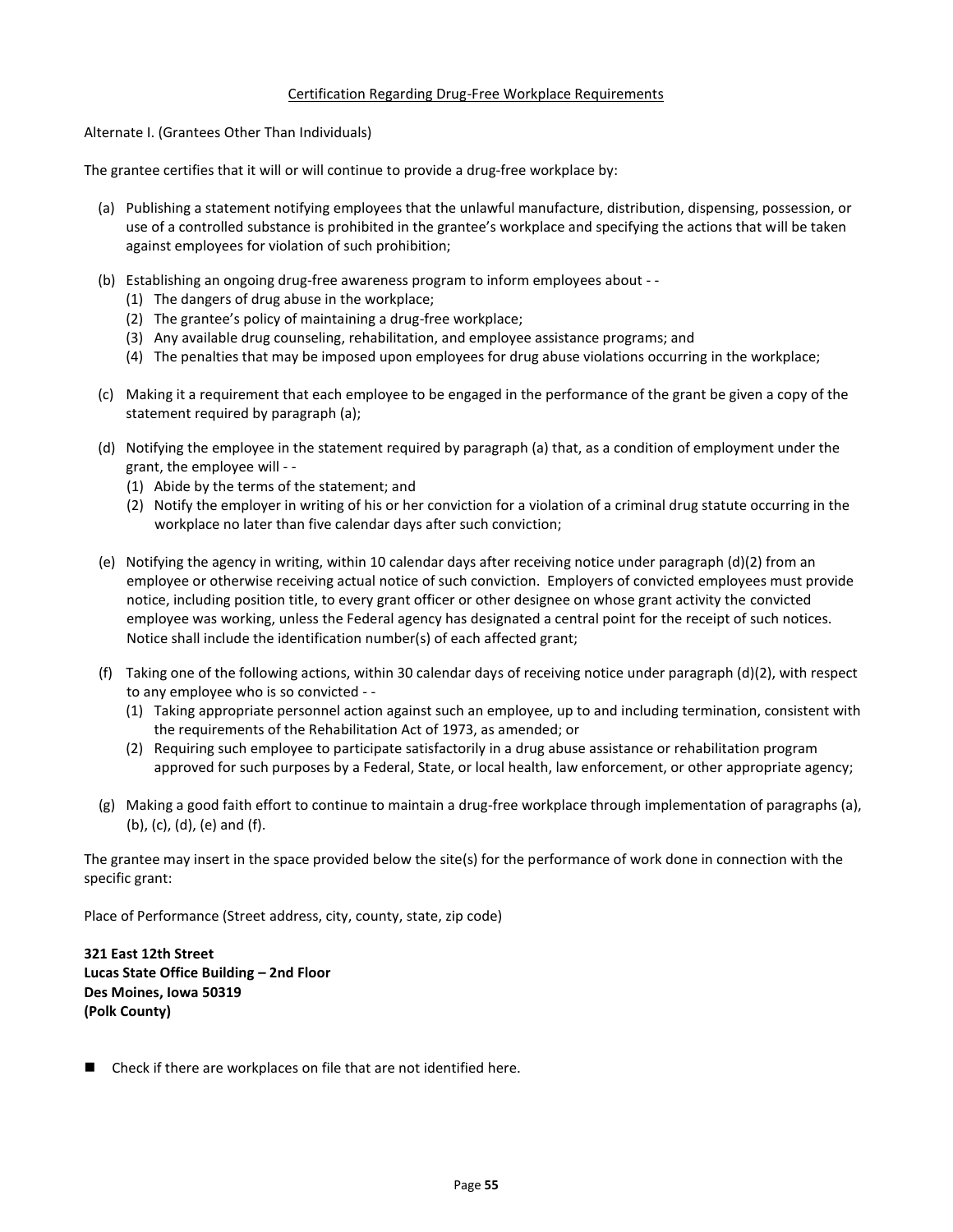#### Alternate II. (Grantees Who Are Individuals)

- (a) The grantee certifies that, as a condition of the grant, he or she will not engage in the unlawful manufacture, distribution, dispensing, possession, or use of a controlled substance in conducting any activity with the grant;
- (b) If convicted of a criminal drug offense resulting from a violation occurring during the conduct of any grant activity, he or she will report the conviction, in writing, within 10 calendar days of the conviction, to every grant officer or other designee, unless the Federal agency designates a central point for the receipt of such notices. When notice is made to such a central point, it shall include the identification number(s) of each affected grant.
- By checking this box, the state CSBG authorized official is providing the certification set out above.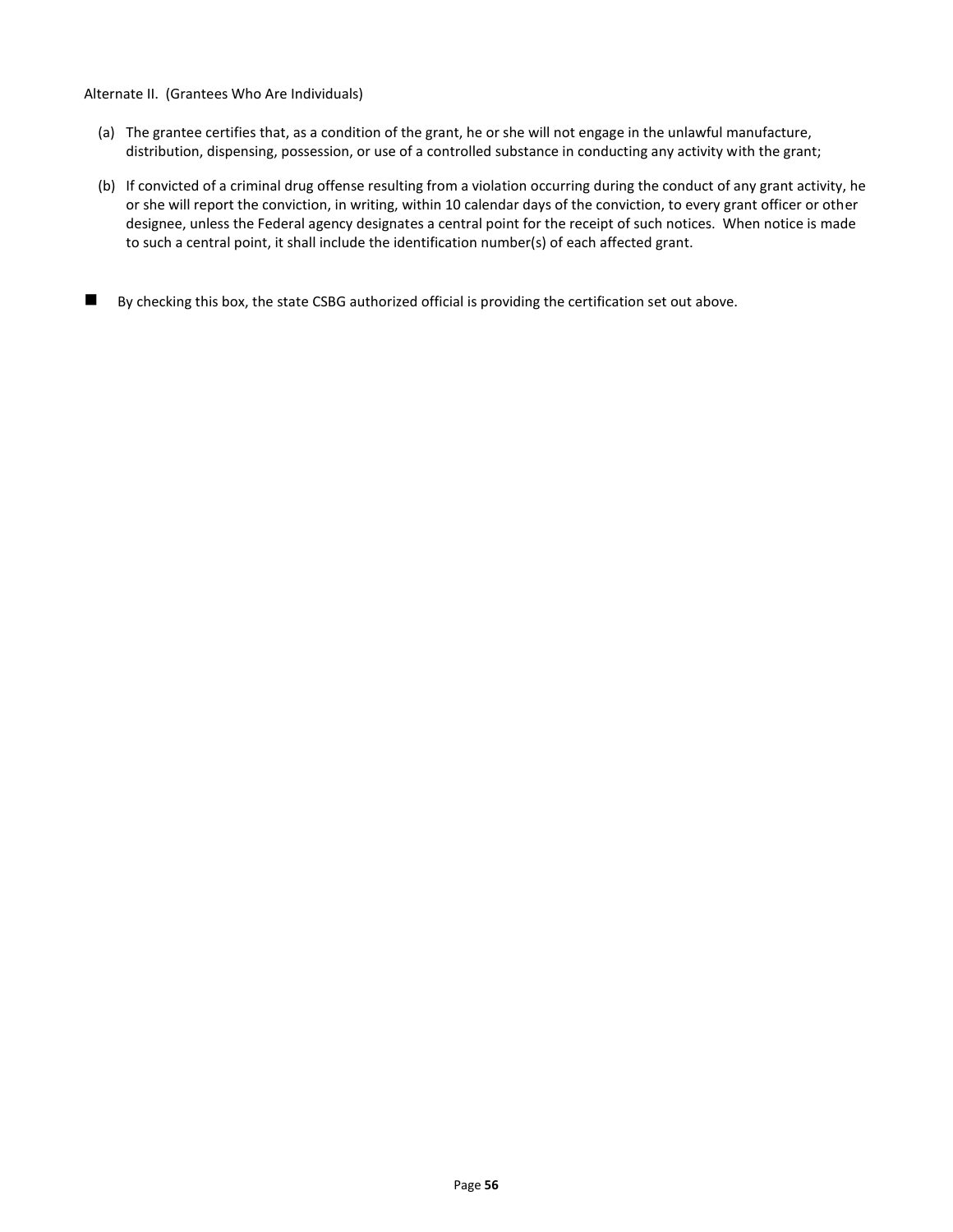## **15.3 Debarment**

## Certification Regarding Debarment, Suspension, and Other Responsibility Matters - - Primary Covered Transactions

## Instructions for Certification

- (1) By signing and submitting this proposal, the prospective primary participant is providing the certification set out below.
- (2) The inability of a person to provide the certification required below will not necessarily result in denial of participation in this covered transaction. The prospective participant shall submit an explanation of why it cannot provide the certification set out below. The certification or explanation will be considered in connection with the department or agency's determination whether to enter into this transaction. However, failure of the prospective primary participant to furnish a certification or an explanation shall disqualify such person from participation in this transaction.
- (3) The certification in this clause is a material representation of fact upon which reliance was placed when the department or agency determined to enter into this transaction. If it is later determined that the prospective primary participant knowingly rendered an erroneous certification, in addition to other remedies available to the Federal Government, the department or agency may terminate this transaction for cause or default.
- (4) The prospective primary participant shall provide immediate written notice to the department or agency to which this proposal is submitted if at any time the prospective primary participant learns that its certification was erroneous when submitted or has become erroneous by reason of changed circumstances.
- (5) The terms covered transaction, debarred, suspended, ineligible, lower tier covered transaction, participant, person, primary covered transaction, principal, proposal, and voluntarily excluded, as used in this clause, have the meanings set out in the Definitions and Coverage sections of the rules implementing Executive Order 12549. You may contact the department or agency to which this proposal is being submitted for assistance in obtaining a copy of those regulations.
- (6) The prospective primary participant agrees by submitting this proposal that, should the proposed covered transaction be entered into, it shall not knowingly enter into any lower tier covered transaction with a person who is proposed for debarment under 48 CFR part 9, subpart 9.4, debarred, suspended, declared ineligible, or voluntarily excluded from participation in this covered transaction, unless authorized by the department or agency entering into this transaction.
- (7) The prospective primary participant further agrees by submitting this proposal that it will include the clause titled "Certification Regarding Debarment, Suspension, Ineligibility and Voluntary Exclusive-Lower Tier Covered Transaction," provided by the department or agency entering into this covered transaction, without modification, in all lower tier covered transactions and in all solicitations for lower tier covered transactions.
- (8) A participant in a covered transaction may rely upon a certification of a prospective participant in a lower tier covered transaction that is not proposed for debarment under 48 CFR part 9, subpart 9.4, debarred, suspended, ineligible, or voluntarily excluded from the covered transaction, unless it knows that the certification is erroneous. A participant may decide the method and frequency by which it determines the eligibility of its principals. Each participant may, but is not required to, check the List of Parties Excluded from Federal Procurement and Nonprocurement Programs.
- (9) Nothing contained in the foregoing shall be construed to require establishment of a system of records in order to render in good faith the certification required by this clause. The knowledge and information of a participant is not required to exceed that which is normally possessed by a prudent person in the ordinary course of business dealings.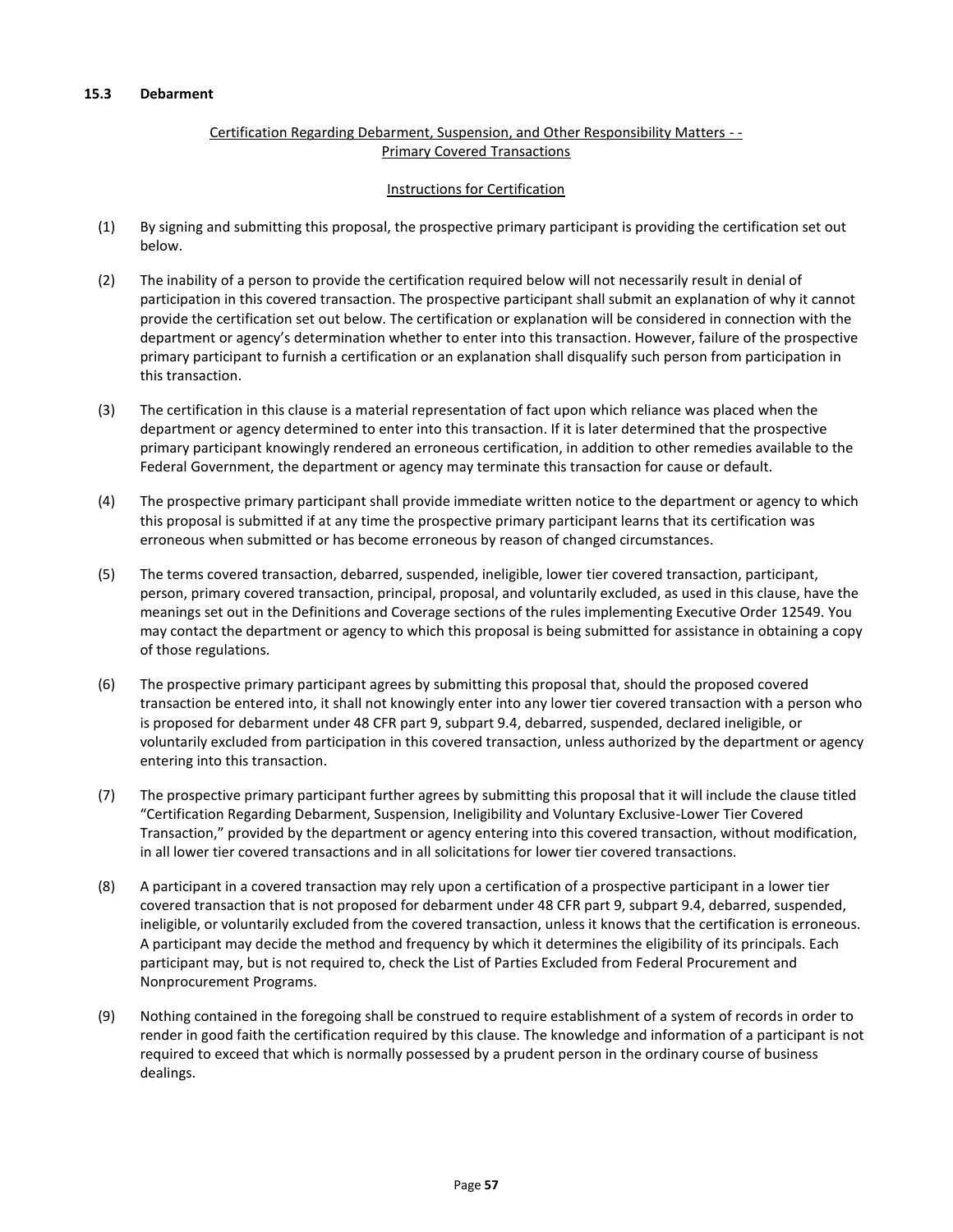(10) Except for transactions authorized under paragraph 6 of these instructions, if a participant in a covered transaction knowingly enters into a lower tier covered transaction with a person who is proposed for debarment under 48 CFR part 9, subpart 9.4, suspended, debarred, ineligible, or voluntarily excluded from participation in this transaction, in addition to other remedies available to the Federal Government, the department or agency may terminate this transaction for cause or default.

## Certification Regarding Debarment, Suspension, and Other Responsibility Matters - - Primary Covered Transactions

- (1) The prospective primary participant certifies to the best of its knowledge and belief, that it and its principals:
	- (a) Are not presently debarred, suspended, proposed for debarment, declared ineligible, or voluntarily excluded by any Federal department or agency;
	- (b) Have not within a three-year period preceding this proposal been convicted of or had a civil judgment rendered against them for commission of fraud or a criminal offense in connection with obtaining, attempting to obtain, or performing a public (Federal, State or local) transaction or contract under a public transaction; violation of Federal or State antitrust statutes or commission of embezzlement, theft, forgery, bribery, falsification or destruction of records, making false statements, or receiving stolen property;
	- (c) Are not presently indicted for or otherwise criminally or civilly charged by a governmental entity (Federal, State or local) with commission of any of the offenses enumerated in paragraph (1)(b) of this certification; and
	- (d) Have not within a three-year period preceding this application/proposal had one or more public transactions (Federal, State or local) terminated for cause or default.
- (2) Where the prospective primary participant is unable to certify to any of the statements in this certification, such prospective participant shall attach an explanation to this proposal.

## Certification Regarding Debarment, Suspension, Ineligibility and Voluntary Exclusion - - Lower Tier Covered Transactions

## Instructions for Certification

- (1) By signing and submitting this proposal, the prospective lower tier participant is providing the certification set out below.
- (2) The certification in this clause is a material representation of fact upon which reliance was placed when this transaction was entered into. If it is later determined that the prospective lower tier participant knowingly rendered an erroneous certification, in addition to other remedies available to the Federal Government the department or agency with which this transaction originated may pursue available remedies, including suspension and/or debarment.
- (3) The prospective lower tier participant shall provide immediate written notice to the person to which this proposal is submitted if at any time the prospective lower tier participant learns that its certification was erroneous when submitted or had become erroneous by reason of changed circumstances.
- (4) The terms covered transaction, debarred, suspended, ineligible, lower tier covered transaction, participant, person, primary covered transaction, principal, proposal, and voluntarily excluded, as used in this clause, have the meaning set out in the Definitions and Coverage sections of rules implementing Executive Order 12549. You may contact the person to which this proposal is submitted for assistance in obtaining a copy of those regulations.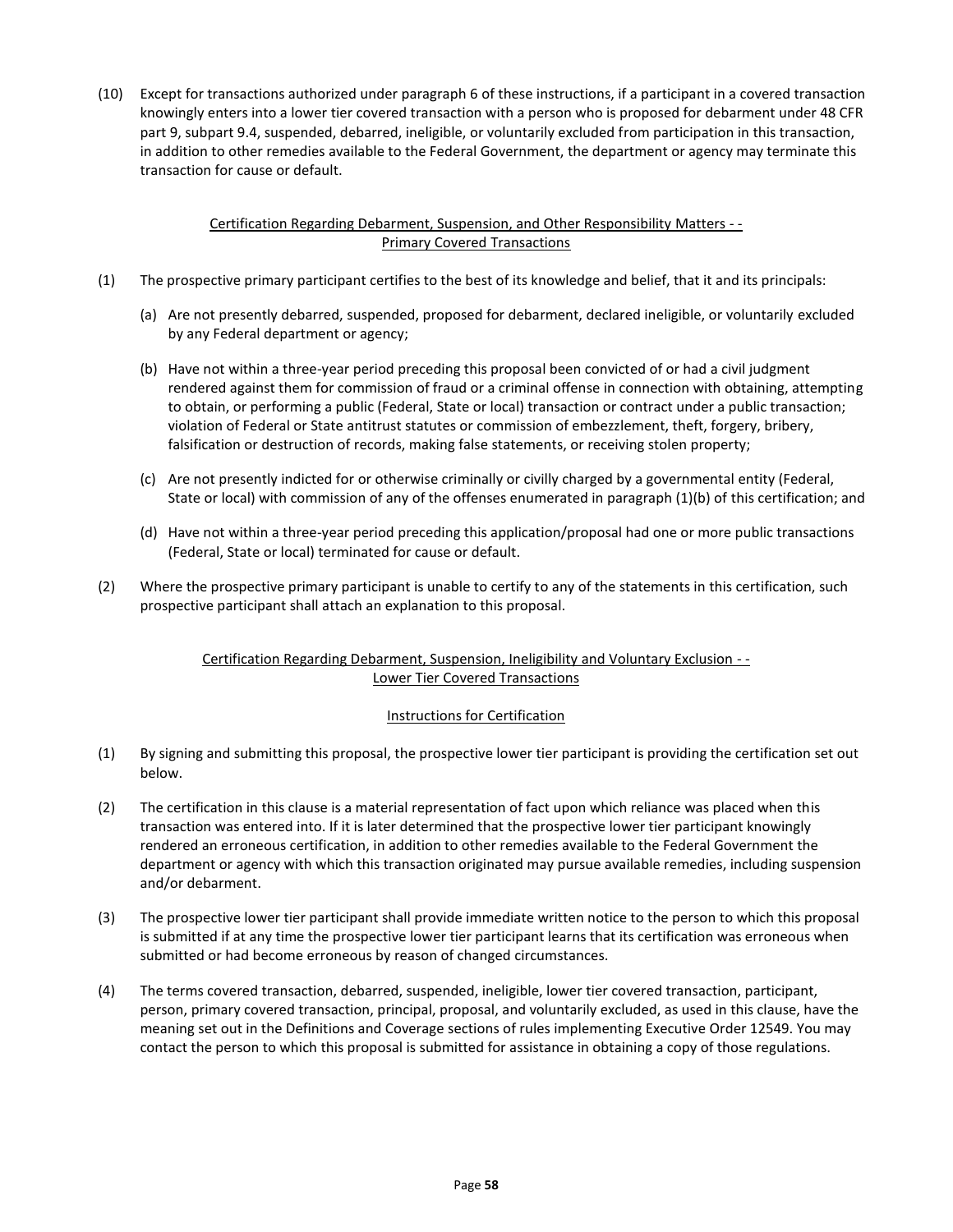- (5) The prospective lower tier participant agrees by submitting this proposal that, should the proposed covered transaction be entered into, it shall not knowingly enter into any lower tier covered transaction with a person who is proposed for debarment under 48 CFR part 9, subpart 9.4, debarred, suspended, declared ineligible, or voluntarily excluded from participation in this covered transaction, unless authorized by the department or agency with which this transaction originated.
- (6) The prospective lower tier participant further agrees by submitting this proposal that it will include this clause titled "Certification Regarding Debarment, Suspension, Ineligibility and Voluntary Exclusion-Lower Tier Covered Transaction," without modification, in all lower tier covered transactions and in all solicitations for lower tier covered transactions.
- (7) A participant in a covered transaction may rely upon a certification of a prospective participant in a lower tier covered transaction that it is not proposed for debarment under 48 CFR part 9, subpart 9.4, debarred, suspended, ineligible, or voluntarily excluded from covered transactions, unless it knows that the certification is erroneous. A participant may decide the method and frequency by which it determines the eligibility of its principals. Each participant may, but is not required to, check the List of Parties Excluded from Federal Procurement and Nonprocurement Programs.
- (8) Nothing contained in the foregoing shall be construed to require establishment of a system of records in order to render in good faith the certification required by this clause. The knowledge and information of a participant is not required to exceed that which is normally possessed by a prudent person in the ordinary course of business dealings.
- (9) Except for transactions authorized under paragraph five of these instructions, if a participant in a covered transaction knowingly enters into a lower tier covered transaction with a person who is proposed for debarment under 48 CFR part 9, subpart 9.4, suspended, debarred, ineligible, or voluntarily excluded from participation in this transaction, in addition to other remedies available to the Federal Government, the department or agency with which this transaction originated may pursue available remedies, including suspension and/or debarment.

## Certification Regarding Debarment, Suspension, Ineligibility and Voluntary Exclusion - - Lower Tier Covered Transactions

- (1) The prospective lower tier participant certifies, by submission of this proposal, that neither it nor its principals is presently debarred, suspended, proposed for debarment, declared ineligible, or voluntarily excluded from participation in this transaction by any Federal department or agency.
- (2) Where the prospective lower tier participant is unable to certify to any of the statements in this certification, such prospective participant shall attach an explanation to this proposal.
- By checking this box, the state CSBG authorized official is providing the certification set out above.